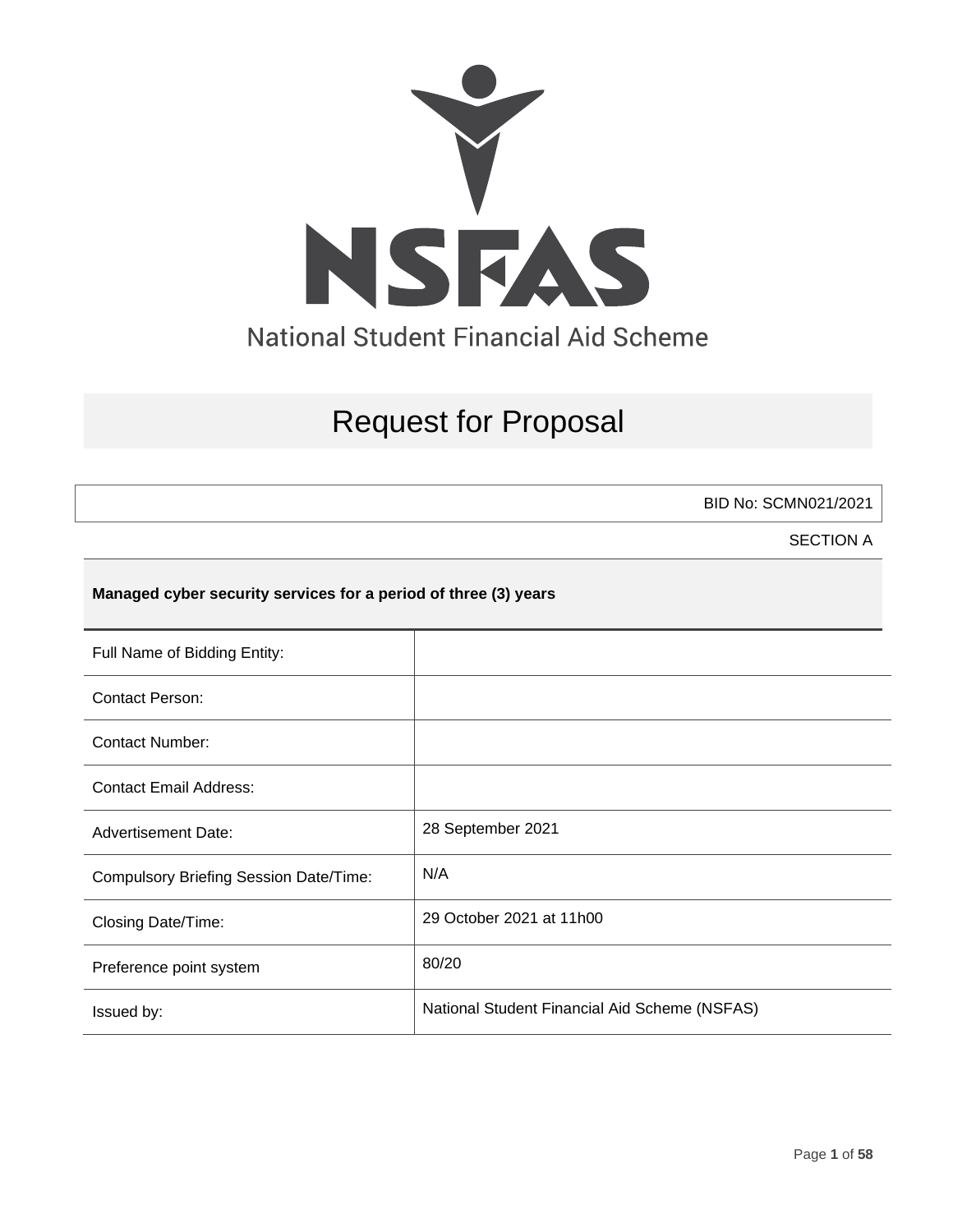

### **INVITATION TO BID (SBD1)**

|                                                                                       |                                                                                                                                                                      |                                             |            | YOU ARE HEREBY INVITED TO BID FOR REQUIREMENTS OF THE NATONAL STUDENT FINANCIAL AID SCHEME (NSFAS) |                         |                                                                                      |                      |                           |                              |
|---------------------------------------------------------------------------------------|----------------------------------------------------------------------------------------------------------------------------------------------------------------------|---------------------------------------------|------------|----------------------------------------------------------------------------------------------------|-------------------------|--------------------------------------------------------------------------------------|----------------------|---------------------------|------------------------------|
| <b>BID NUMBER:</b>                                                                    |                                                                                                                                                                      | <b>SCMN021/2021</b>                         |            | <b>CLOSING DATE:</b>                                                                               |                         | 29 October 2021                                                                      | <b>CLOSING TIME:</b> |                           | 11:00AM                      |
| <b>DESCRIPTION</b><br>Managed cyber security services for a period of three (3) years |                                                                                                                                                                      |                                             |            |                                                                                                    |                         |                                                                                      |                      |                           |                              |
|                                                                                       |                                                                                                                                                                      |                                             |            | BID RESPONSE DOCUMENTS MUST BE DEPOSITED IN THE BID BOX SITUATED AT (STREET ADDRESS)               |                         |                                                                                      |                      |                           |                              |
| NSFAS Office, 10 Brodie Road                                                          |                                                                                                                                                                      |                                             |            |                                                                                                    |                         |                                                                                      |                      |                           |                              |
| 2nd Floor, House Vincent Building                                                     |                                                                                                                                                                      |                                             |            |                                                                                                    |                         |                                                                                      |                      |                           |                              |
| Wynberg, Cape Town                                                                    |                                                                                                                                                                      |                                             |            |                                                                                                    |                         |                                                                                      |                      |                           |                              |
| 7801                                                                                  |                                                                                                                                                                      |                                             |            |                                                                                                    |                         |                                                                                      |                      |                           |                              |
|                                                                                       |                                                                                                                                                                      |                                             |            | BIDDING PROCEDURE ENQUIRIES MAY BE DIRECTED TO                                                     |                         | <b>TECHNICAL ENQUIRIES MAY BE DIRECTED TO:</b>                                       |                      |                           |                              |
| <b>CONTACT PERSON</b>                                                                 |                                                                                                                                                                      | <b>SCM</b>                                  |            |                                                                                                    | <b>CONTACT PERSON</b>   |                                                                                      |                      | <b>SCM</b>                |                              |
| <b>TELEPHONE NUMBER</b>                                                               |                                                                                                                                                                      | 021 763 3200                                |            |                                                                                                    | <b>TELEPHONE NUMBER</b> |                                                                                      |                      | 021 763 3200              |                              |
| <b>FACSIMILE NUMBER</b>                                                               |                                                                                                                                                                      | N/A                                         |            |                                                                                                    | <b>FACSIMILE NUMBER</b> |                                                                                      |                      | N/A                       |                              |
| <b>E-MAIL ADDRESS</b>                                                                 |                                                                                                                                                                      | SCM@NSFAS.ORG.ZA                            |            |                                                                                                    | <b>E-MAIL ADDRESS</b>   |                                                                                      |                      |                           | SCM@NSFAS.ORG.ZA             |
| <b>SUPPLIER INFORMATION</b>                                                           |                                                                                                                                                                      |                                             |            |                                                                                                    |                         |                                                                                      |                      |                           |                              |
| NAME OF BIDDER                                                                        |                                                                                                                                                                      |                                             |            |                                                                                                    |                         |                                                                                      |                      |                           |                              |
| POSTAL ADDRESS                                                                        |                                                                                                                                                                      |                                             |            |                                                                                                    |                         |                                                                                      |                      |                           |                              |
| STREET ADDRESS                                                                        |                                                                                                                                                                      |                                             |            |                                                                                                    |                         |                                                                                      |                      |                           |                              |
| <b>TELEPHONE NUMBER</b>                                                               |                                                                                                                                                                      | CODE                                        |            |                                                                                                    |                         | <b>NUMBER</b>                                                                        |                      |                           |                              |
| <b>CELLPHONE NUMBER</b>                                                               |                                                                                                                                                                      |                                             |            |                                                                                                    |                         |                                                                                      |                      |                           |                              |
| <b>FACSIMILE NUMBER</b>                                                               |                                                                                                                                                                      | CODE                                        |            |                                                                                                    |                         | <b>NUMBER</b>                                                                        |                      |                           |                              |
| <b>E-MAIL ADDRESS</b>                                                                 |                                                                                                                                                                      |                                             |            |                                                                                                    |                         |                                                                                      |                      |                           |                              |
| VAT REGISTRATION NUMBER                                                               |                                                                                                                                                                      |                                             |            |                                                                                                    |                         |                                                                                      |                      |                           |                              |
| <b>SUPPLIER</b><br>COMPLIANCE STATUS                                                  |                                                                                                                                                                      | <b>TAX COMPLIANCE</b><br><b>SYSTEM PIN:</b> |            |                                                                                                    | <b>OR</b>               | CENTRAL SUPPLIER<br><b>DATABASE No:</b>                                              | <b>MAAA</b>          |                           |                              |
| <b>B-BBEE STATUS</b>                                                                  |                                                                                                                                                                      |                                             |            | <b>TICK APPLICABLE BOX]</b>                                                                        |                         | <b>B-BBEE STATUS LEVEL SWORN</b>                                                     |                      |                           | <b>TICK APPLICABLE BOX]</b>  |
| <b>LEVEL VERIFICATION</b><br><b>CERTIFICATE</b>                                       |                                                                                                                                                                      |                                             | $\Box$ Yes | $\Box$ No                                                                                          | <b>AFFIDAVIT</b>        |                                                                                      |                      | $\Box$ Yes                | $\Box$ No                    |
|                                                                                       | [A B-BBEE STATUS LEVEL VERIFICATION CERTIFICATE/ SWORN AFFIDAVIT (FOR EMES & QSEs) MUST BE SUBMITTED IN<br><b>ORDER TO QUALIFY FOR PREFERENCE POINTS FOR B-BBEET</b> |                                             |            |                                                                                                    |                         |                                                                                      |                      |                           |                              |
|                                                                                       |                                                                                                                                                                      |                                             |            |                                                                                                    |                         |                                                                                      |                      | $\Box$ Yes                | $\Box$ No                    |
| 1<br><b>ACCREDITED</b><br>REPRESENTATIVE IN SOUTH                                     | ARE YOU THE                                                                                                                                                          |                                             | $\Box$ Yes | $\Box$ No                                                                                          | $\mathbf{2}$            | ARE YOU A FOREIGN<br>BASED SUPPLIER FOR THE GOODS<br><b>/SERVICES/WORKS OFFERED?</b> |                      | <b>IF YES, ANSWER THE</b> | <b>QUESTIONNAIRE BELOW 1</b> |
|                                                                                       | AFRICA FOR THE GOODS<br><b>IF YES ENCLOSE PROOFI</b><br>/SERVICES /WORKS OFFERED?                                                                                    |                                             |            |                                                                                                    |                         |                                                                                      |                      |                           |                              |
| <b>QUESTIONNAIRE TO BIDDING FOREIGN SUPPLIERS</b>                                     |                                                                                                                                                                      |                                             |            |                                                                                                    |                         |                                                                                      |                      |                           |                              |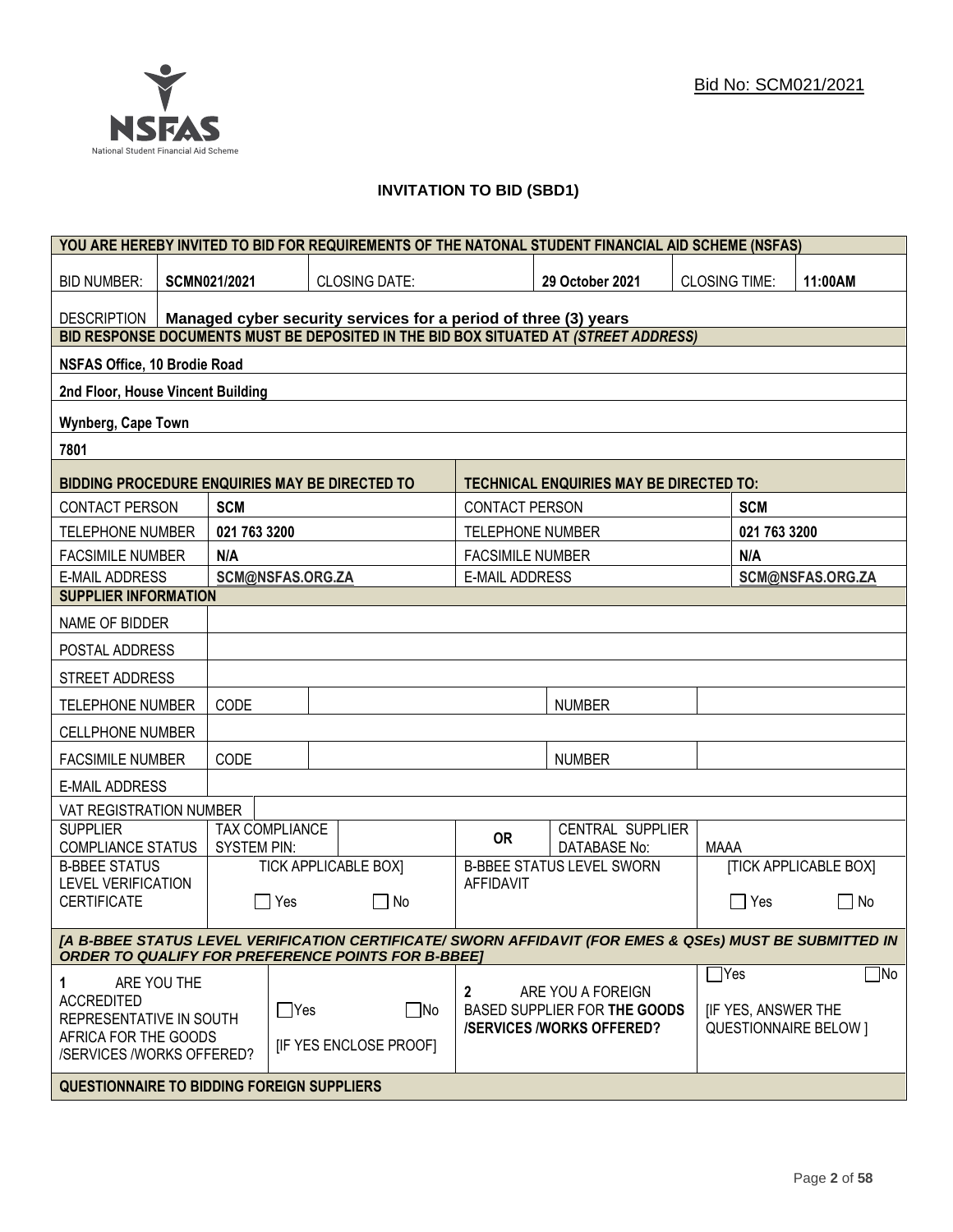

| IS THE ENTITY A RESIDENT OF THE REPUBLIC OF SOUTH AFRICA (RSA)?                                                                                                                                                                                                                     | $\Box$ YES $\Box$ NO |
|-------------------------------------------------------------------------------------------------------------------------------------------------------------------------------------------------------------------------------------------------------------------------------------|----------------------|
| DOES THE ENTITY HAVE A BRANCH IN THE RSA?                                                                                                                                                                                                                                           | $\Box$ YES $\Box$ NO |
| DOES THE ENTITY HAVE A PERMANENT ESTABLISHMENT IN THE RSA?                                                                                                                                                                                                                          | $\Box$ YES $\Box$ NO |
| DOES THE ENTITY HAVE ANY SOURCE OF INCOME IN THE RSA?                                                                                                                                                                                                                               | $\Box$ YES $\Box$ NO |
| IS THE ENTITY LIABLE IN THE RSA FOR ANY FORM OF TAXATION?<br>IF THE ANSWER IS "NO" TO ALL OF THE ABOVE, THEN IT IS NOT A REQUIREMENT TO REGISTER FOR A TAX COMPLIANCE STATUS<br>SYSTEM PIN CODE FROM THE SOUTH AFRICAN REVENUE SERVICE (SARS) AND IF NOT REGISTER AS PER 2.3 BELOW. | $\Box$ YES $\Box$ NO |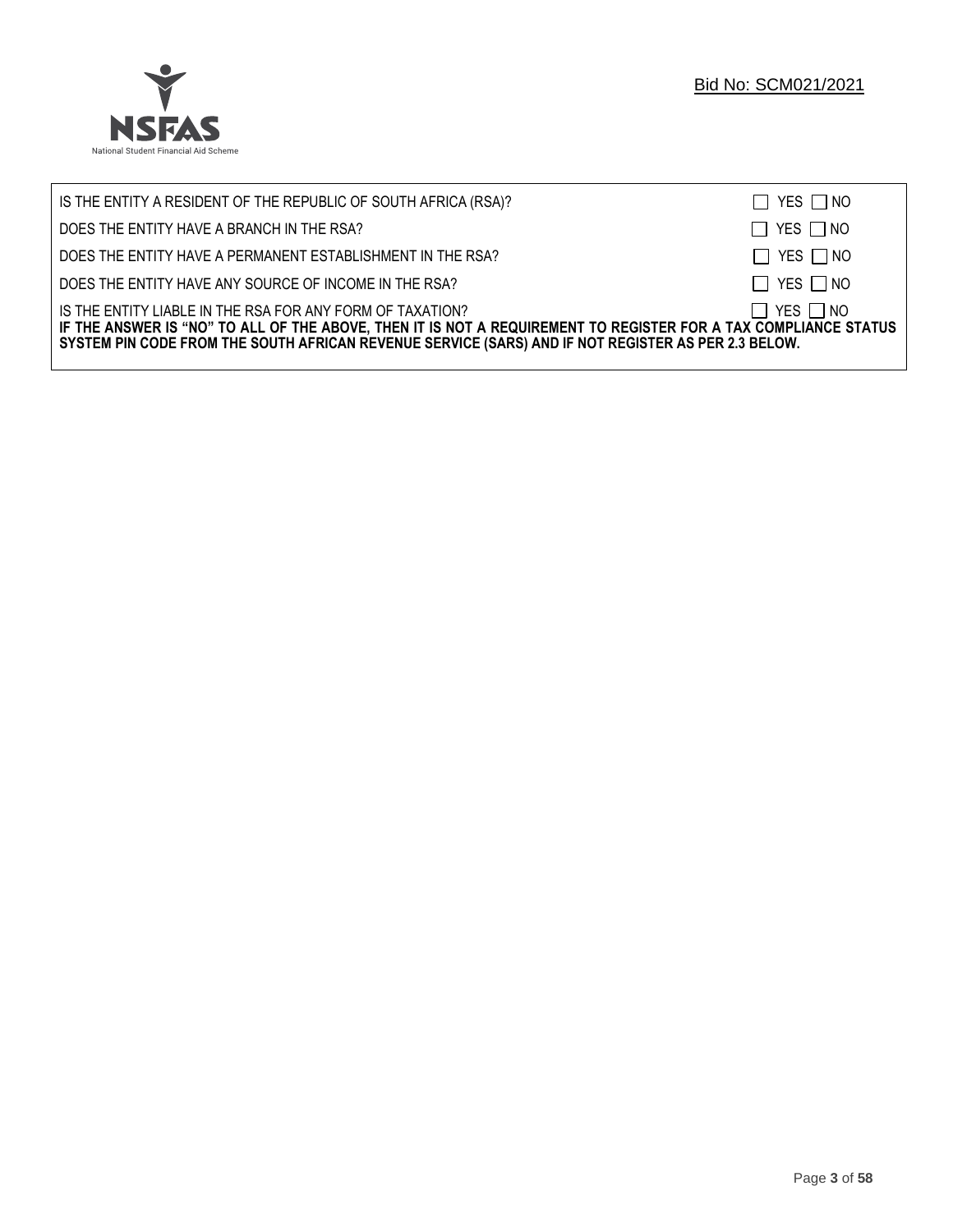

## **TERMS AND CONDITIONS FOR BIDDING**

| $\overline{1}$ . | <b>BID SUBMISSION:</b>                                                                                    |
|------------------|-----------------------------------------------------------------------------------------------------------|
|                  | 1.1. BIDS MUST BE DELIVERED BY THE STIPULATED TIME TO THE CORRECT ADDRESS. LATE BIDS WILL NOT BE ACCEPTED |
|                  | FOR CONSIDERATION.                                                                                        |
|                  | 1.2. ALL BIDS MUST BE SUBMITTED ON THE OFFICIAL FORMS PROVIDED-(NOT TO BE RE-TYPED) OR IN THE MANNER      |
|                  | PRESCRIBED IN THE BID DOCUMENT.                                                                           |
|                  | 1.3. THIS BID IS SUBJECT TO THE PREFERENTIAL PROCUREMENT POLICY FRAMEWORK ACT, 2000 AND THE PREFERENTIAL  |
|                  | PROCUREMENT REGULATIONS, 2017, THE GENERAL CONDITIONS OF CONTRACT (GCC) AND, IF APPLICABLE, ANY           |
|                  | OTHER SPECIAL CONDITIONS OF CONTRACT.                                                                     |
|                  | 1.4. THE SUCCESSFUL BIDDER WILL BE REQUIRED TO FILL IN AND SIGN A WRITTEN CONTRACT FORM (SBD7).           |
|                  |                                                                                                           |
|                  | 2. TAX COMPLIANCE REQUIREMENTS                                                                            |
| 2.1              | BIDDERS MUST ENSURE COMPLIANCE WITH THEIR TAX OBLIGATIONS.                                                |
| $2.2^{\circ}$    | BIDDERS ARE REQUIRED TO SUBMIT THEIR UNIQUE PERSONAL IDENTIFICATION NUMBER (PIN) ISSUED BY SARS TO        |
|                  | ENABLE THE ORGAN OF STATE TO VERIFY THE TAXPAYER'S PROFILE AND TAX STATUS.                                |
| 2.3              | APPLICATION FOR TAX COMPLIANCE STATUS (TCS) PIN MAY BE MADE VIA E-FILING THROUGH THE SARS WEBSITE         |
|                  | WWW.SARS.GOV.ZA.                                                                                          |
| 2.4              | BIDDERS MAY ALSO SUBMIT A PRINTED TCS CERTIFICATE TOGETHER WITH THE BID.                                  |
| 2.5              | IN BIDS WHERE CONSORTIA / JOINT VENTURES / SUB-CONTRACTORS ARE INVOLVED, EACH PARTY MUST SUBMIT A         |
|                  | SEPARATE TCS CERTIFICATE / PIN / CSD NUMBER.                                                              |
| 2.6              | WHERE NO TCS PIN IS AVAILABLE BUT THE BIDDER IS REGISTERED ON THE CENTRAL SUPPLIER DATABASE (CSD), A      |
|                  | CSD NUMBER MUST BE PROVIDED.                                                                              |
| 2.7              | NO BIDS WILL BE CONSIDERED FROM PERSONS IN THE SERVICE OF THE STATE, COMPANIES WITH DIRECTORS WHO         |
|                  | ARE PERSONS IN THE SERVICE OF THE STATE, OR CLOSE CORPORATIONS WITH MEMBERS PERSONS IN THE SERVICE        |
|                  | OF THE STATE."                                                                                            |
|                  | ND: EAII HDE TO DDOVINE I OD COMDI V WITH ANV OE THE ADOVE DADTICHI ADS MAV DENNED THE DIN INVALIN        |

### **NB: FAILURE TO PROVIDE / OR COMPLY WITH ANY OF THE ABOVE PARTICULARS MAY RENDER THE BID INVALID**.

|  | SIGNATURE OF BIDDER: |
|--|----------------------|
|--|----------------------|

SIGNATURE OF BIDDER: ……………………………………………

CAPACITY UNDER WHICH THIS BID IS SIGNED: …………………………………………… (Proof of authority must be submitted e.g. company resolution)

DATE: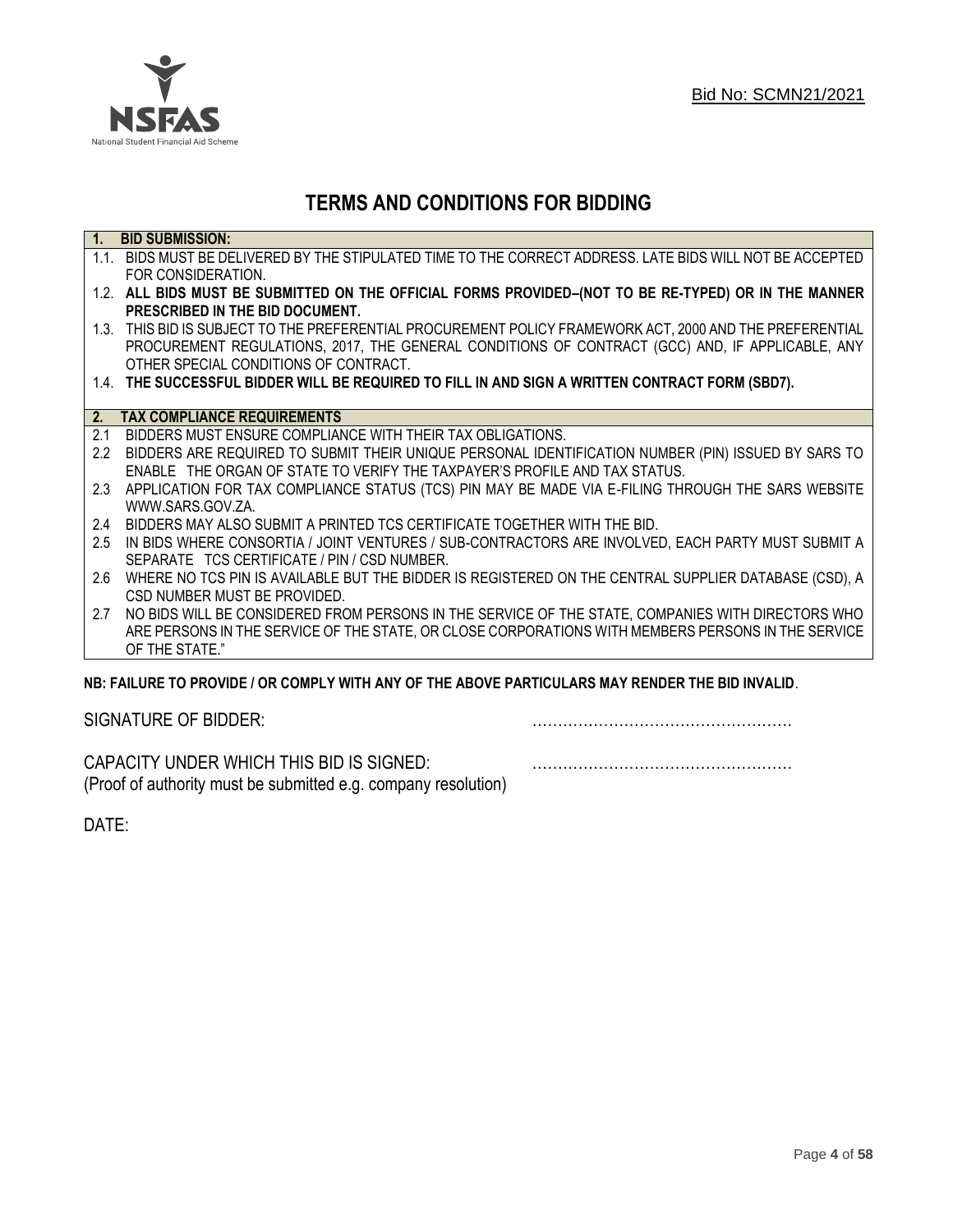

### **NSFAS overview**

The National Student Financial Aid Scheme (NSFAS) is a statutory body providing financial aid to eligible students who wish to study at public universities and Technical Vocational Education and Training (TVET) colleges. NSFAS is mandated to manage and distribute funds in accordance with the provisions of the NSFAS Act (Act 56 of 1999).

### **Fraud and Corruption**

All providers are to take note of the implications of contravening the Prevention and Combating of Corrupt Activities Act, Act No 12 of 2004 and any other Act applicable.

The National Student Financial Aid Scheme is committed to conducting business ethically and is constantly introducing proactive measures to ensure that we identify and appropriately respond to any unlawful and unethical business practices. All NSFAS tenders are subject to certain audit processes and limited due diligence checks with the intend to identify any possible unlawful or unethical practices.

### **Reporting of any unlawful or unethical incidents to NSFAS**

Should any bidder, potential or current supplier of NSFAS or any other third party:

- receive any irregular contact or correspondence from anyone presenting themselves as an employee or representative of NSFAS
- receive any contact or correspondence from anyone soliciting any bribe of any form
- become aware of any irregular or illegal conduct by any party who has a relationship with NSFAS or any NSFAS official

you are requested to immediately report it to NSFAS's Governance, Risk and Compliance (GRC) Department. All information provided to the NSFAS GRC department will be treated with utmost confidentiality and in terms of the Protected Disclosures Act, Act 26 of 2000.

For any unlawful or unethical incidents, please email: [forensics@nsfas.org.za](mailto:forensics@nsfas.org.za)

All **questions for clarity** in relation to the bid must be submitted to [scm@nsfas.org.za.](mailto:scm@nsfas.org.za), and not to any other email address.

### **Reporting of any unlawful or unethical incidents to the South African Police**

Bidders, current or potential NSFAS suppliers or any other third party who become aware of any unlawful and unethical conduct are encouraged to report the matter to the South African Police. NSFAS request that details of such reports made to the SAP be shared with NSFAS official listed above so as to enable consolidation of possible related investigations.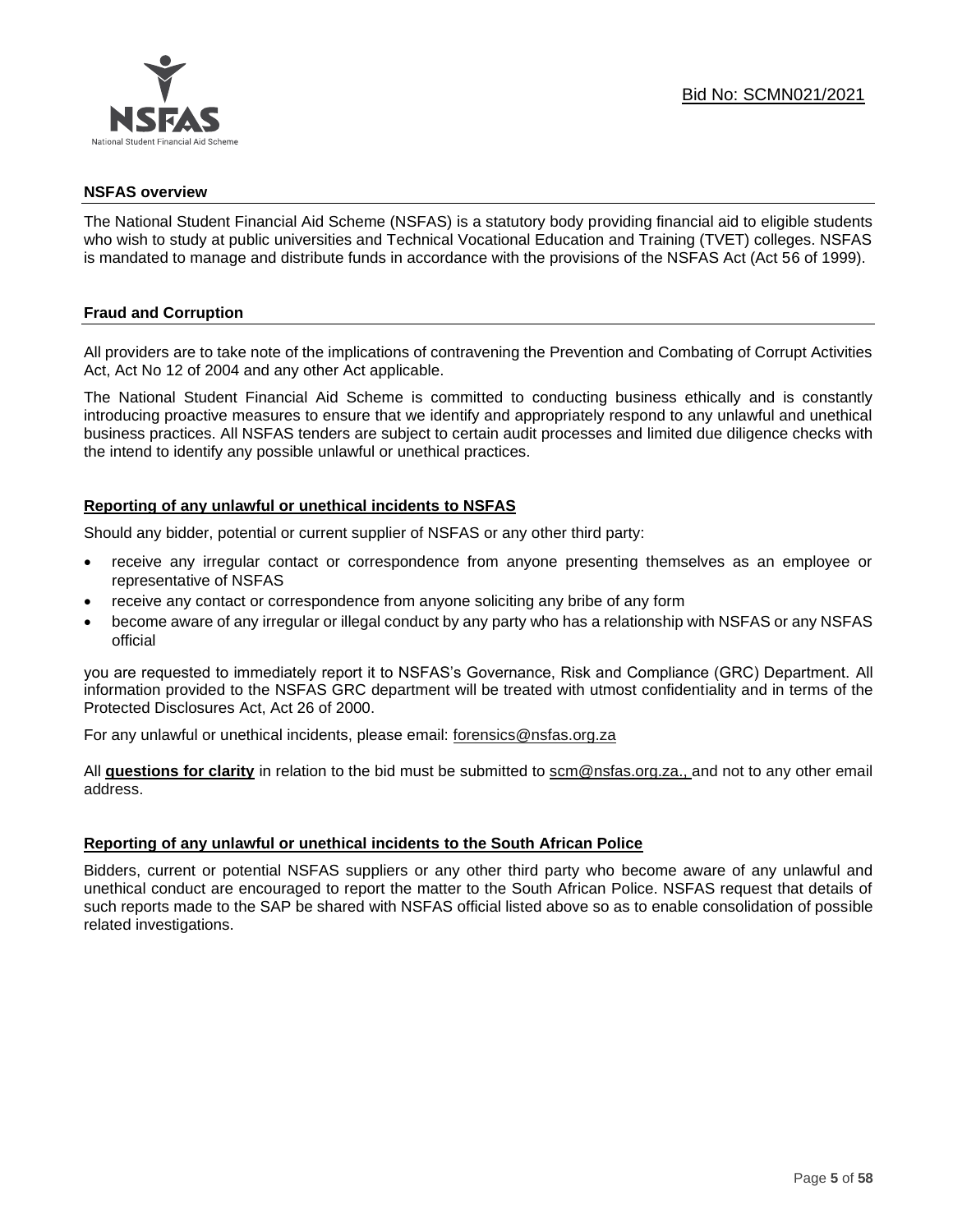

### **Clarifications / Additional information / Rights**

### **Clarification**

Any clarification required by a bidder regarding the meaning or interpretation of the bid specifications, or any other aspect concerning the bid, are to be requested in writing by email from [scm@nsfas.org.za](mailto:scm@nsfas.org.za) (and not to any other email address) at least five (5) working days before the closing date of the bid. The bid number should be mentioned in all correspondence. Telephonic requests for clarification will not be accepted. Bidders are reminded that NSFAS SCM officials will never contact bidders telephonically or by other method other that through the official SCM email address listed above.

### **Additional Information**

During the evaluation of the bids, additional information may be requested in writing from bidders, for clarity. Replies to such requests must be submitted, within 5 (five) working days from the date of request, or as otherwise indicated. Failure to comply, may lead to your bid being disregarded.

### **Rights**

The following rights are reserved:

- 1) NSFAS reserves the right to appoint more than one (1) service provider.
- 2) NSFAS further reserves the right to engage with the short-listed bidders for price negotiation and a site inspection where necessary.
- 3) NSFAS reserves the right to invite the shortlisted for a presentation as part of the bid process.
- 4) NSFAS reserves the right to not select the lowest price.
- 5) NSFAS reserves the right to not award the tender to the shortlisted bidder should any risk arise from any NSFAS due diligence assessment performed and/or any underperformance was identified in a previous and/or current contract held with the bidder.
- 6) NSFAS reserves the right to award the contract in whole or in parts.

### **Consent**

By responding to this tender, both the entity and its directors provide consent to NSFAS to perform background checks which would include amongst others, the relevant Transunion checks, should it wish to do so.

By responding to this tender, the bidder agrees to all the terms and conditions as included in the bid document.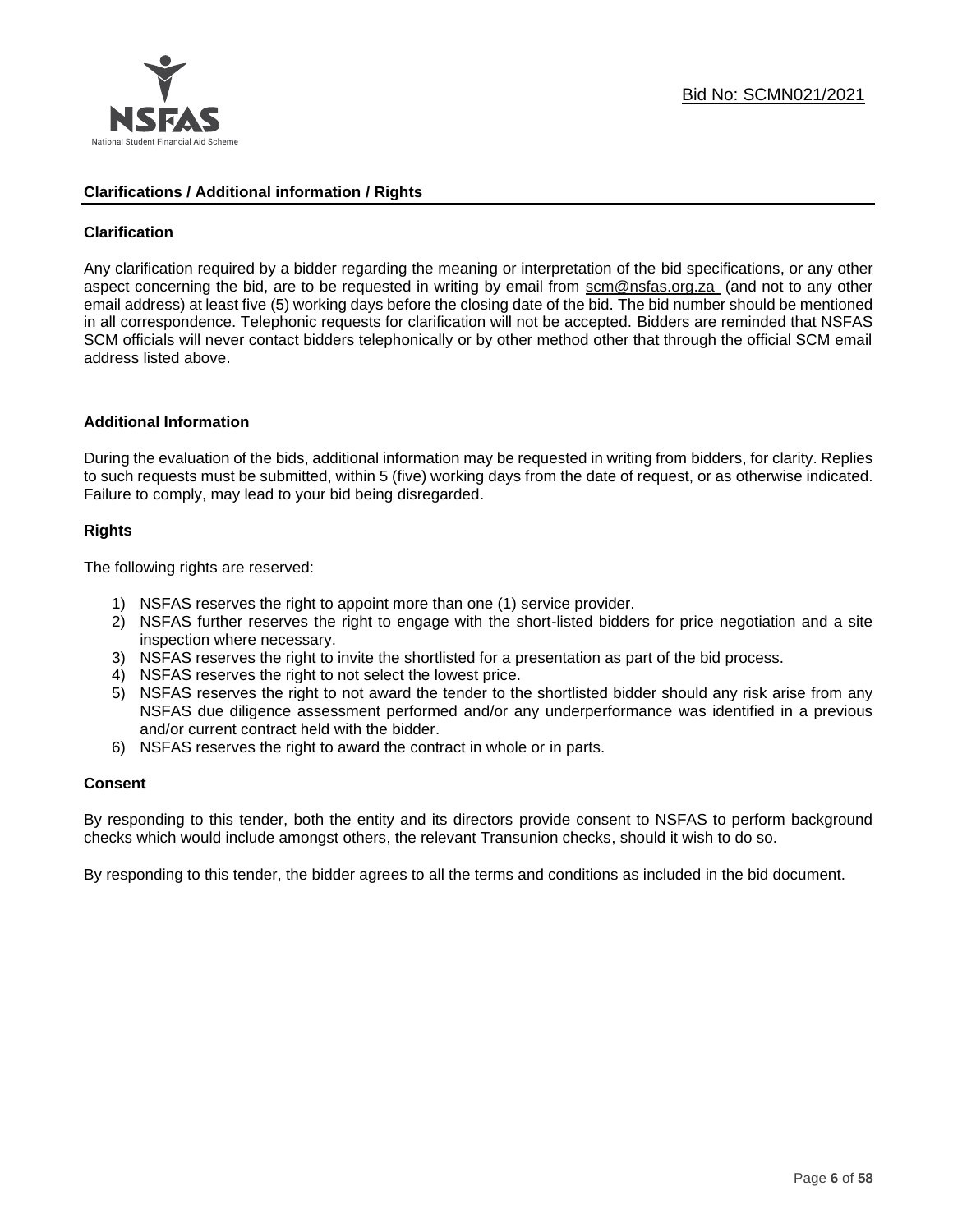

### **Bid submission**

**One (1) physical bid proposal** MUST be handed in/delivered to:

The deposit box situated at: 2nd Floor, House Vincent Brodie Road Wynberg 7801

Tenders can be delivered and deposited into the tender box between 08:30 and 16:00, Mondays to Fridays prior to the closing date, and between 08:30 and 11:00 on the closing date. Please do not leave bid submissions at the security desk or at the reception. ALL bid submissions muse be deposited into the tender box.

**Any bid submissions provided to NSFAS that is not submitted in the tender box will be disregarded.**

**No faxed or e-mailed bid proposals will be accepted.** The bidders are encouraged to index and paginate the bid proposal.

Respondents should ensure that tender documents are delivered to NSFAS in the tender box before the closing date and time of the tender. If the tender document is late, it will not be accepted and will be disregarded. Bid proposals submitted on time shall not be returned to the bidder.

Any tender submitted shall remain valid, irrevocable and open for written acceptance by NSFAS for a period of 120 (one hundred and twenty) days. A tender submitted shall further be deemed to remain valid after the expiry of the above mentioned 120-day period until formal acceptance by NSFAS, unless NSFAS is notified in writing by the tenderer of anything to the contrary (including any further conditions the tender may introduce). Any further conditions that the tenderer may introduce will be considered at the sole discretion of NSFAS.

Bidders should indicate on the cover of the bid proposal (in a sealed envelope/box), the following information:

- Bid number SCMN021/2021
- Closing date and time **29 October 2021 at 11:00**
- The name and address of the bidder

### **Late bids**

Bids received late will not be considered for evaluation purposes. A bid will be considered late if it arrived even one second after 11:00 am or any time thereafter. The tender (bid) box shall be locked at exactly 11:00 am and bids arriving late will not be considered under any circumstances. Bidders are therefore strongly advised to ensure that bids be dispatched allowing enough time for any unforeseen events that may delay the delivery of the bid. Bids should not be given to the security or reception. It must be submitted in the tender box.

Bids sent to NSFAS via courier shall be deemed to be received at the date and time of arrival at the NSFAS premises (tender box) Bids received in the tender box after the closing date and time of the bid, shall therefore be deemed to be received late. Bidders should allow time to access the premises due to security arrangements that need to be observed.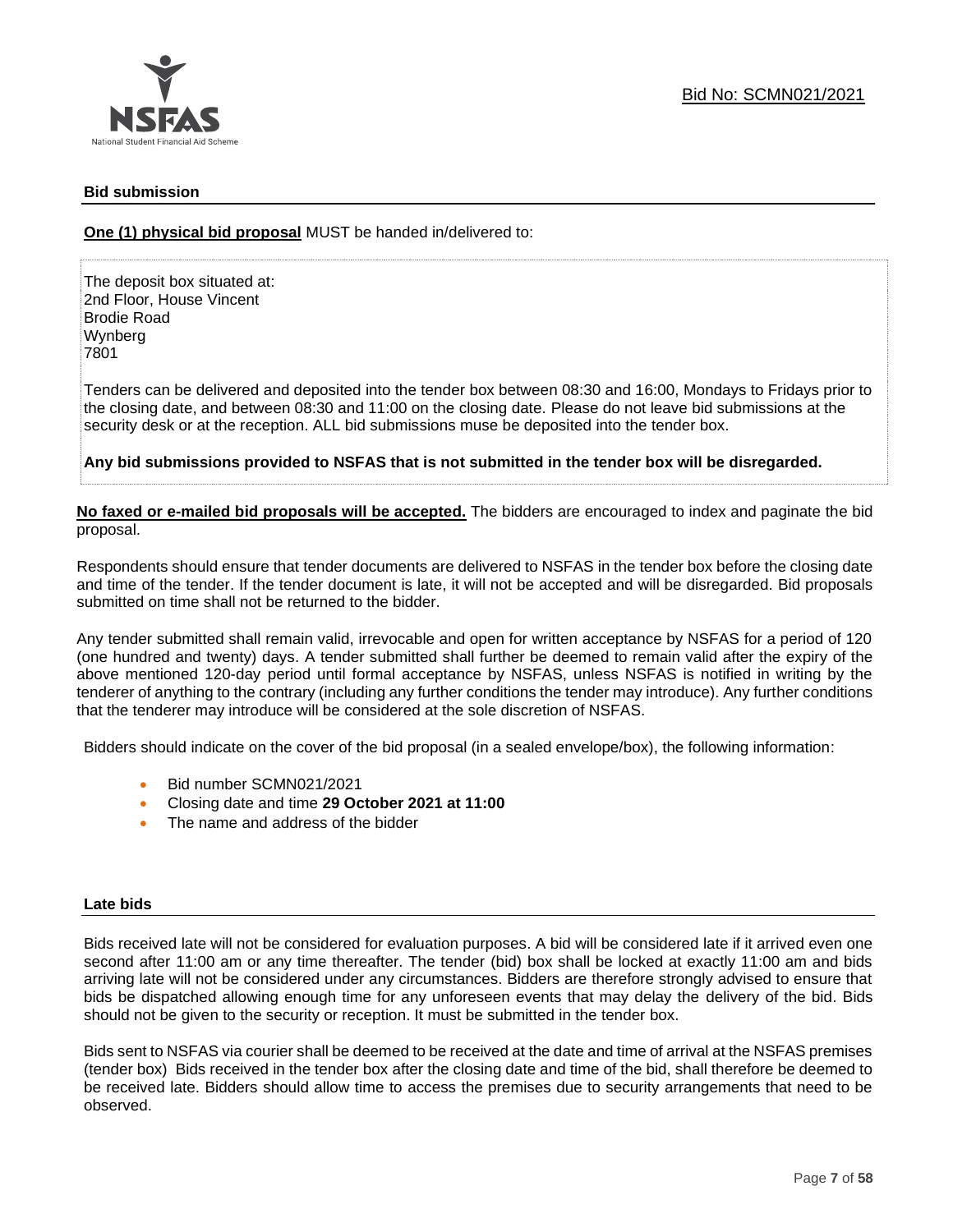

### **Response Structure:**

The contents of the bid document must be as follows, and numbering below, with each schedule punched, placed in a file and separated from the next schedule with a file divider.

Please complete the checklist below to verify your submission of the relevant documents. It is recommended that the format and flow of the tender file submission be aligned to the checklist.

| <b>Schedules</b>  | Description                                                                                                                                                                                                                                |     | Submitted<br>(tick box below): |  |
|-------------------|--------------------------------------------------------------------------------------------------------------------------------------------------------------------------------------------------------------------------------------------|-----|--------------------------------|--|
|                   |                                                                                                                                                                                                                                            | Yes | <b>No</b>                      |  |
| <b>Schedule 1</b> | Entity registration documentation                                                                                                                                                                                                          |     |                                |  |
| <b>Schedule 2</b> | Consent by the entity and its directors to perform the necessary background<br>checks which includes amongst others, the TransUnion checks.                                                                                                |     |                                |  |
| <b>Schedule 3</b> | Original Valid Tax Clearance Certificate/tax pin                                                                                                                                                                                           |     |                                |  |
| <b>Schedule 4</b> | BBB-EE Certificate, or,<br>BBBEE Sworn Affidavit for EME/QSE signed and stamped by Commissioner<br>of Oaths.                                                                                                                               |     |                                |  |
| Schedule 5        | National Treasury Central Supplier Database (CSD) proof of registration -<br>please provide the latest full report. Note that the details of the Directors on<br>the SBD4 form must correspond to the details of the Directors on the CSD. |     |                                |  |
| Schedule 6        | Letter from Bank confirming banking details (not older than 3 months from<br>date of closing date of tender)                                                                                                                               |     |                                |  |
| Schedule 7        | Completed and signed Tender Documents: including the following.<br>SBD <sub>1</sub><br>SBD <sub>4</sub><br>SBD 6.1<br>SBD <sub>8</sub><br>SBD <sub>9</sub><br>General Conditions of Contracts (with every page initiated)                  |     |                                |  |
| Schedule 8        | Company profile detailing company experience                                                                                                                                                                                               |     |                                |  |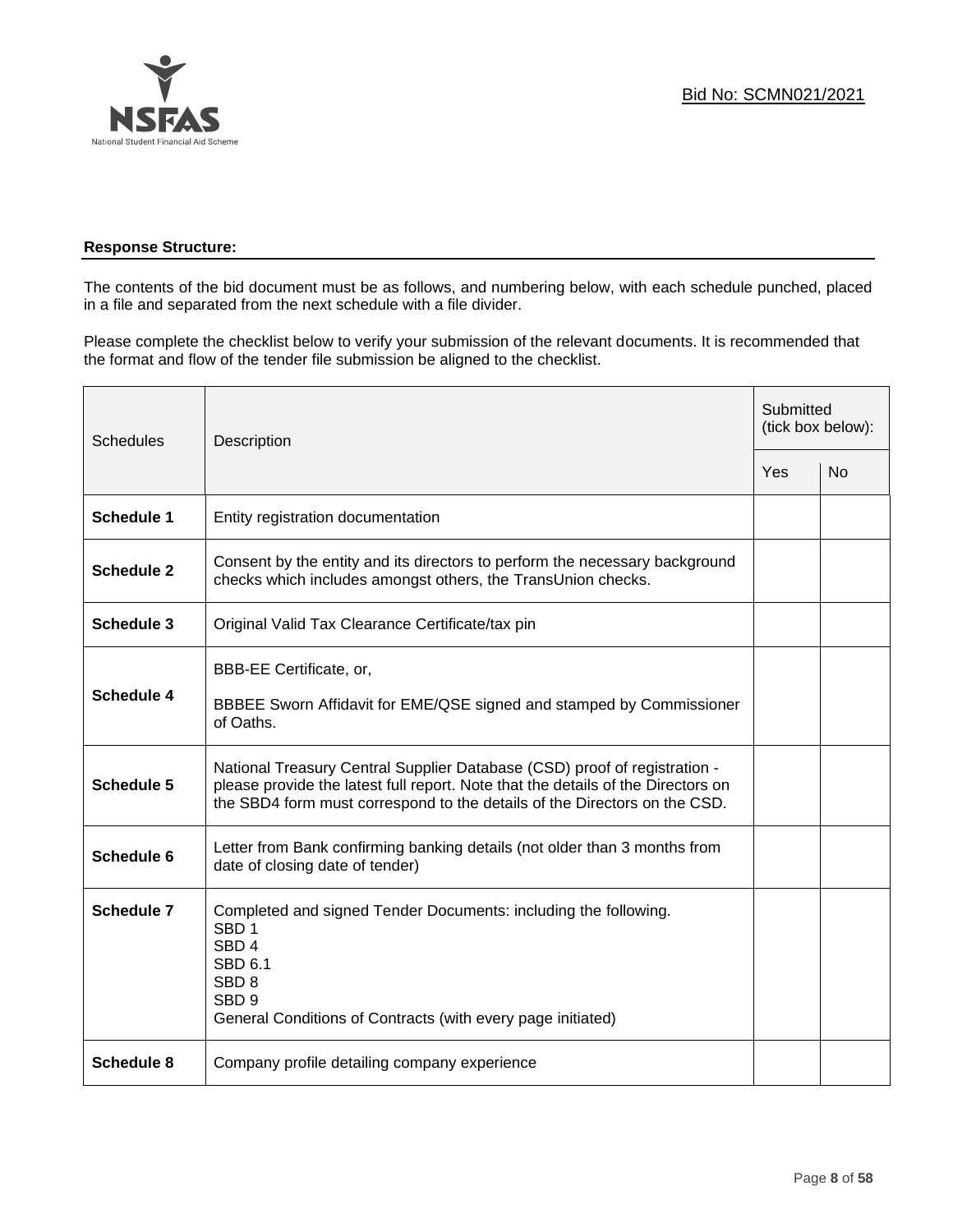



| <b>Schedules</b> | Description                                                                                                            |  | Submitted<br>(tick box below): |  |
|------------------|------------------------------------------------------------------------------------------------------------------------|--|--------------------------------|--|
|                  |                                                                                                                        |  | No                             |  |
| Schedule 9       | Resource team, experience and qualifications                                                                           |  |                                |  |
| Schedule 10      | Reference letters from previous clients on client's letterhead                                                         |  |                                |  |
| Schedule 11      | Solution proposal that meets all the functional and technical specifications                                           |  |                                |  |
| Schedule 12      | Transformation statistics – valid BBB-EE certification indicating BBB-EE level<br>and percentage black woman ownership |  |                                |  |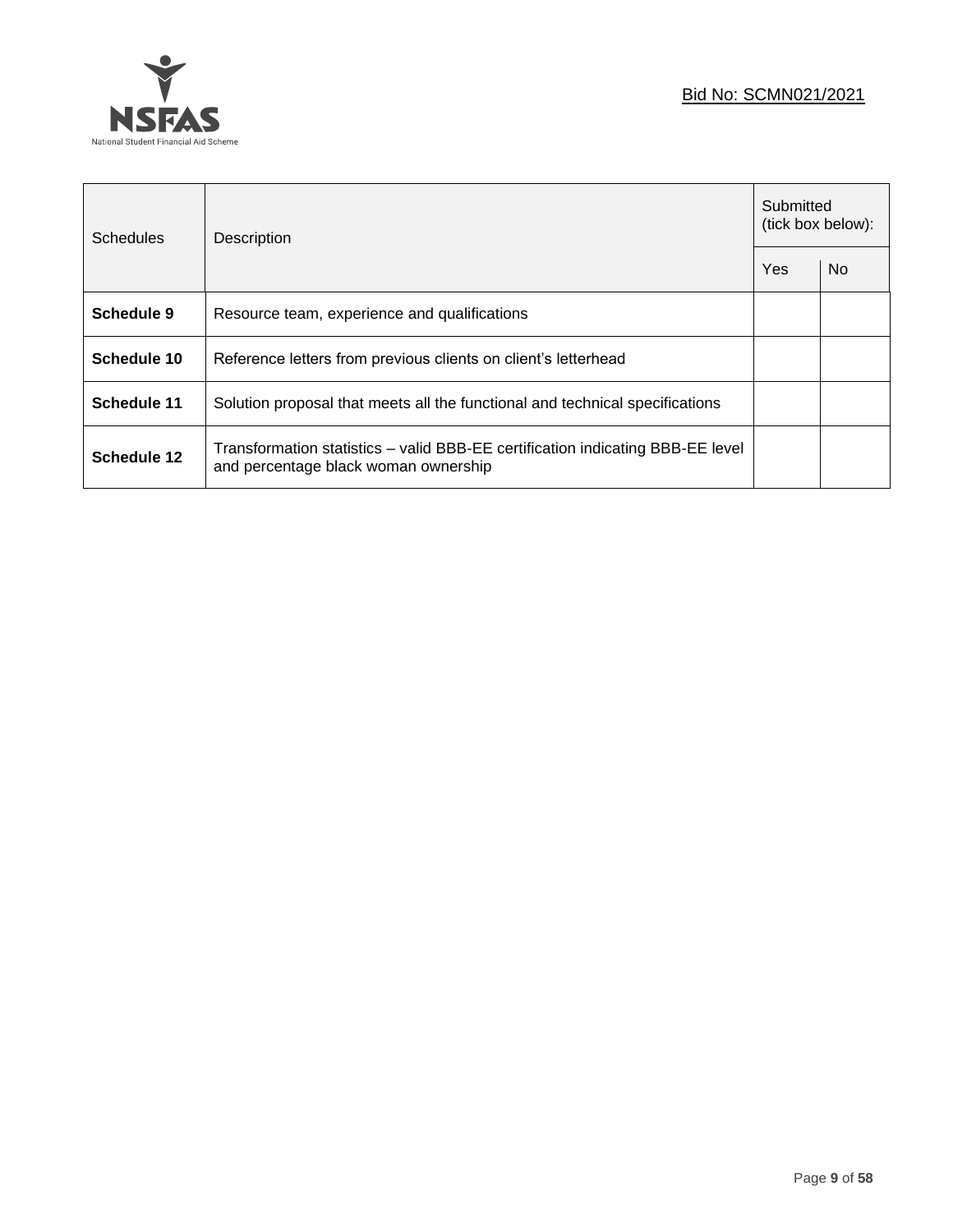### **Contract Negotiations**

The successful bidder (s) will be required to enter into a written contract/SLA with NSFAS. The final terms and conditions will be negotiated between NSFAS and the successful bidders (s). Should the awarded bidder fail to sign the SLA within a reasonable timeframe deemed by NSFAS, NSFAS reserves the right to cancel the award/contract and award the tender to the 2<sup>nd</sup> placed bidder.

### **Payments**

By responding to this bid document, the service provider agrees to the following

NSFAS will pay the successful bidder (s) the fees set out in the final contract according to the table of deliverables. No additional amounts will be payable by NSFAS to the successful bidder (s).

The successful bidder (s) shall invoice NSFAS for the services rendered in a reasonable timeframe. The invoices billed to NSFAS must be in relation to the original scope of work/terms of reference.

The invoice must be accompanied by supporting source document(s) containing detailed information, as NSFAS may reasonably require, for the purposes of establishing the specific nature, extent and quality of the services which were undertaken by the successful bidder (s). The purchase order number must be included in all invoices submitted to NSFAS.

No payment will be made to the successful bidder (s) unless an original tax invoice complying with section 20 of the VAT Act, 1991 (Act No 89 of 1991), as amended, has been submitted to NSFAS.

Payment shall be made by bank transfer into the successful bidder (s) back account normally 30 days after receipt of an acceptable, original, valid tax invoice.

Payments will only be made to the bidder in accordance with the purchase order issued to the awarded bidder. Any services delivered by the bidder outside of the original bid specifications and over and above the purchase order value will not be paid for as NSFAS is not liable for these payments. Should the service provider perform any additional work outside of the tender award and its requirements, NSFAS will not be held liable for such payment to the service provider. Should you receive any instruction from NSFAS that does not come from the SCM unit to perform any work outside of the original bid specification, NSFAS will not be held liable for this payment.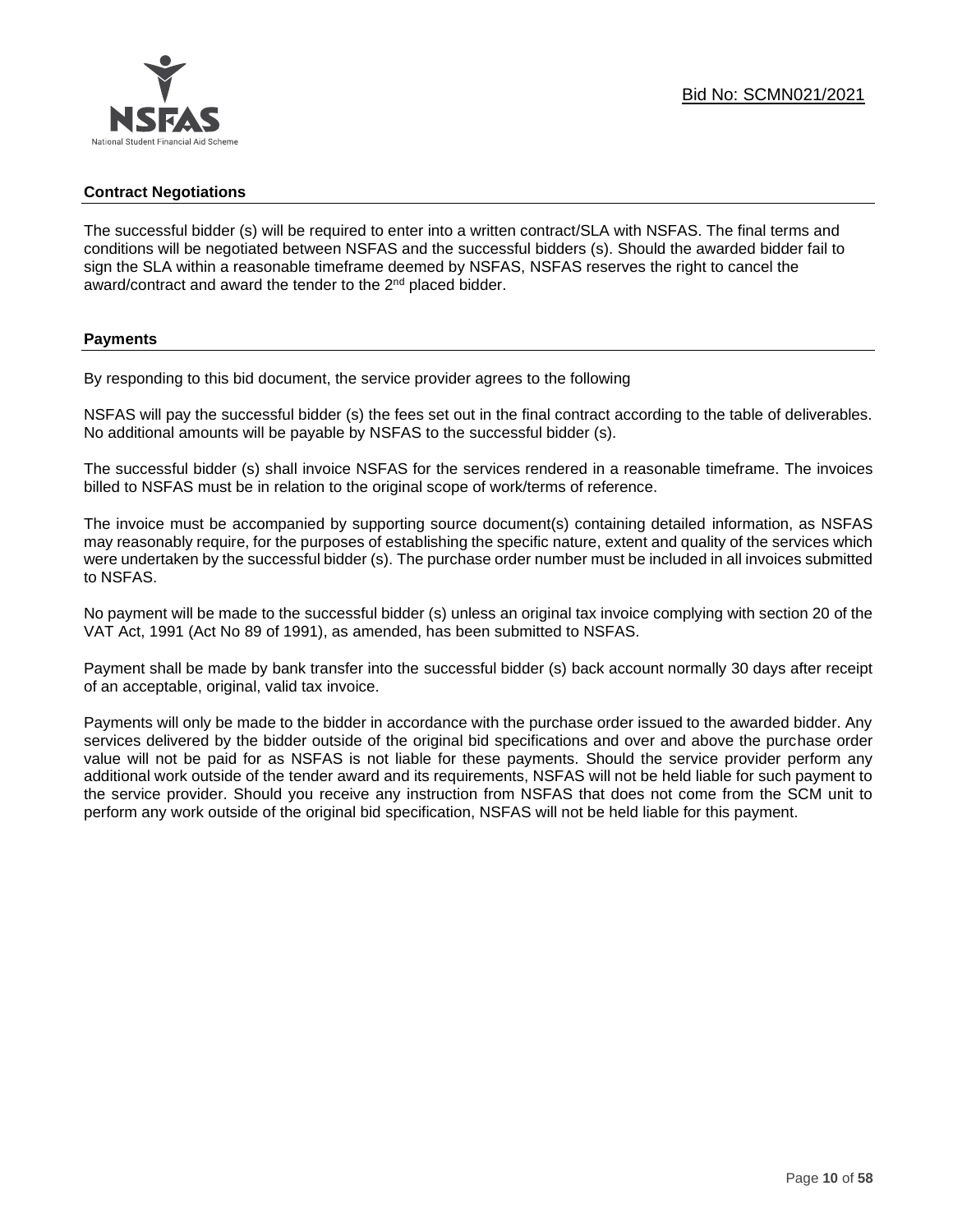

### **1. Purpose**

NSFAS's potential cyber-attack surfaces have rapidly expanded and with technology and innovation rapidly advancing in the financial services industry continues to drive criminal ingenuity. The challenge within the new information security landscape is to strive towards building a digital service that is both resilient to cyber threats and establishing/ implementing decisive capabilities needed to maximize opportunities and manage risks. The purpose of this specification is to receive suitable proposals from bidders to assist NSFAS ICT in providing managed cyber security services across the organization's ICT systems. These services must include cyber security tools, systems, documentation, skilled resources, mentoring and training to ensure risk identification and management.

NSFAS, therefore requires a managed cyber security services for a period of three (3) years.

### **1. BACKGROUND**

NSFAS is a statutory body, funded primarily by the Department of Higher Education and Training (DHET). NSFAS's capability and success rests on digital foundations, and with the administration and provisioning of NSFAS services is dependent on the integrity of its infrastructure, systems, and data which underpins its mandate. If NSFAS's integration goals are to be achieved, it would mean connectivity to National Key Points and state entities.

NSFAS's system infrastructure includes hardware and technology that provide communications to all office, data center and cloud environment. NSFAS requires a managed security service that will provide core elements of a NIST framework from categories, subcategories, and Informative references to activate action on any of its functions i.e. Identify, Protect, Detect, Respond, and Recover as NSFAS advances its processes and procedures as detailed in the functional and technical specifications below.

### **2. FUNCTIONAL SPECIFICATION**

- 2.1. The bidder is required to design, implement, and operate NSFAS Security Operations Centre with all systems, controls, processes, and policies to achieve the Tier 4 maturity level as defined by NIST standards.
- 2.2. The bidder is required to provide online brand monitoring and protection services to guard and protect against illegal and misuse of NSFAS brand and trademark.
- 2.3. The bidder must submit a proposal that details the proposed solution and implementation plan, including:
	- 2.3.1 The project timeline for the three years
	- 2.3.2 Systems and tools that will be deployed
	- 2.3.3 Onsite Resources
- 2.4. The proposal must demonstrate the full comprehension and implementation of the NIST framework and all activities for each function: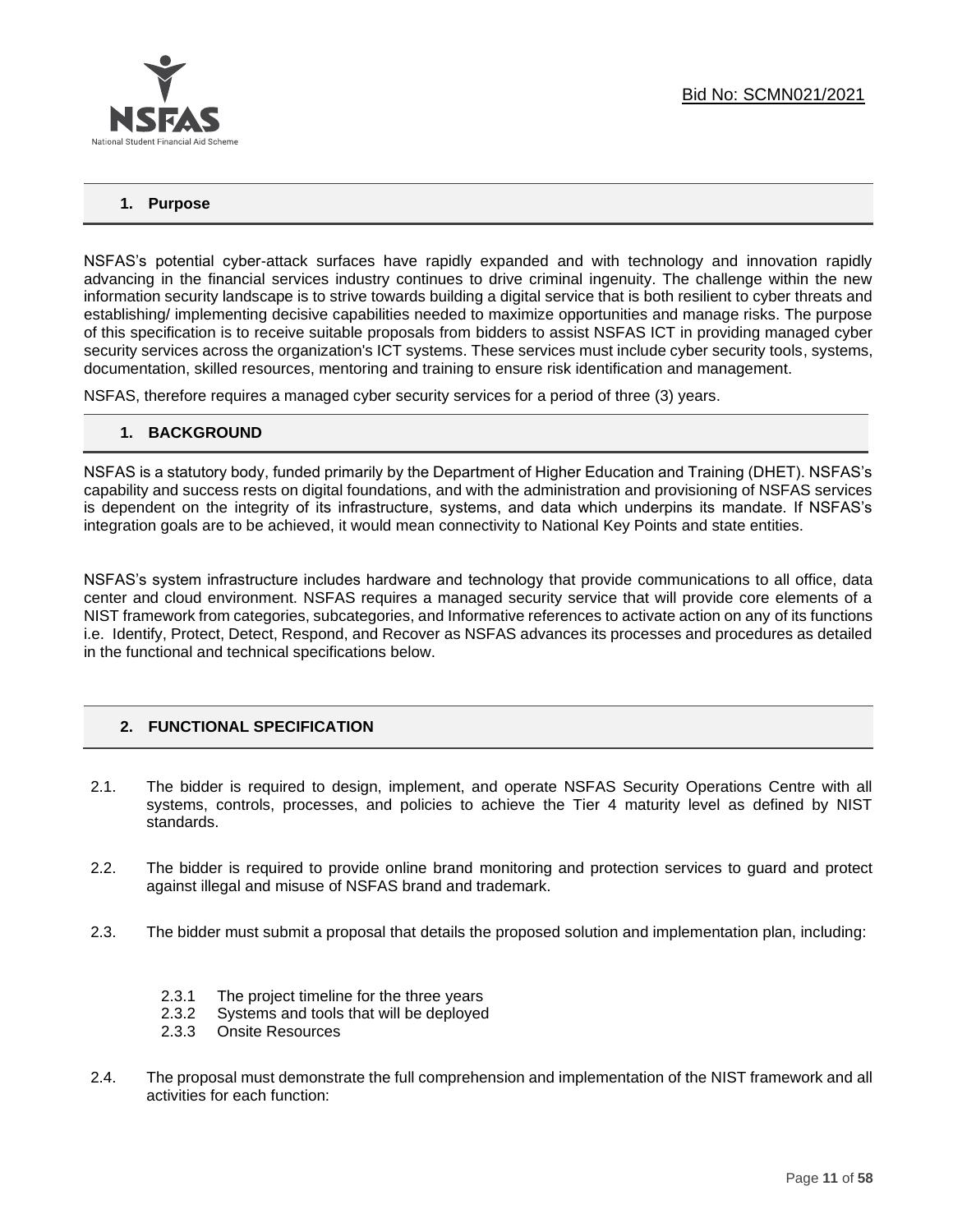

- 2.4.1 Identify
- 2.4.2 Protect
- 2.4.3 Detect
- 2.4.4 Respond
- 2.4.5 Recover
- 2.5. The bidder's proposal must include systems and tools that will be used to assess, remediate and monitor NSFAS systems. These include:
	- 2.5.1 Reviewing, recommending, and configuring system auditing and monitoring functionality on existing NSFAS systems.
	- 2.5.2 Reviewing, recommending, configuring, and utilizing existing NSFAS ICT monitoring and management systems and tools.
	- 2.5.3 Deploying a SIEM Solution for 24/7 monitoring from a NSFAS based Security Operations Centre (SOC) and managed SOC.
- 2.6. The bidder's proposal must include onsite resources, as well as access to resources that can be deployed on-site or off-site, as required, and this must include:
	- 2.6.1 A suitably skilled, on-site Information Security Manager to manage and co-ordinate the technical design, implementation and operations of the bidder's proposal.
	- 2.6.2 Detailed CV's of technical resources that will perform system reviews and the implementation of recommended system configurations.
	- 2.6.3 Background qualification and criminal checks on all individual resources.
	- 2.6.4 Training of Authorized NSFAS Cyber Security personnel.
- 2.7. The bidder's proposal must include a review of all NSFAS systems auditing and monitoring functionality to be completed within **six (6) months** of the award of the bid, and each report must be signed off by the NSFAS ICT Executive and must include:
	- 2.7.1 Least privilege access
	- 2.7.2 Controls for noting and reporting any observed or suspected security incidents in systems or services.
	- 2.7.3 Separation of Development, Testing and Production Environments
	- 2.7.4 Business Continuity Management
	- 2.7.5 Connectivity to third-party systems
- 2.8. Where applicable, system review reports must include security service processes, systems and controls requirements that align to:
	- 2.8.1 ISO/IEC 27000 Information Security Management Systems standards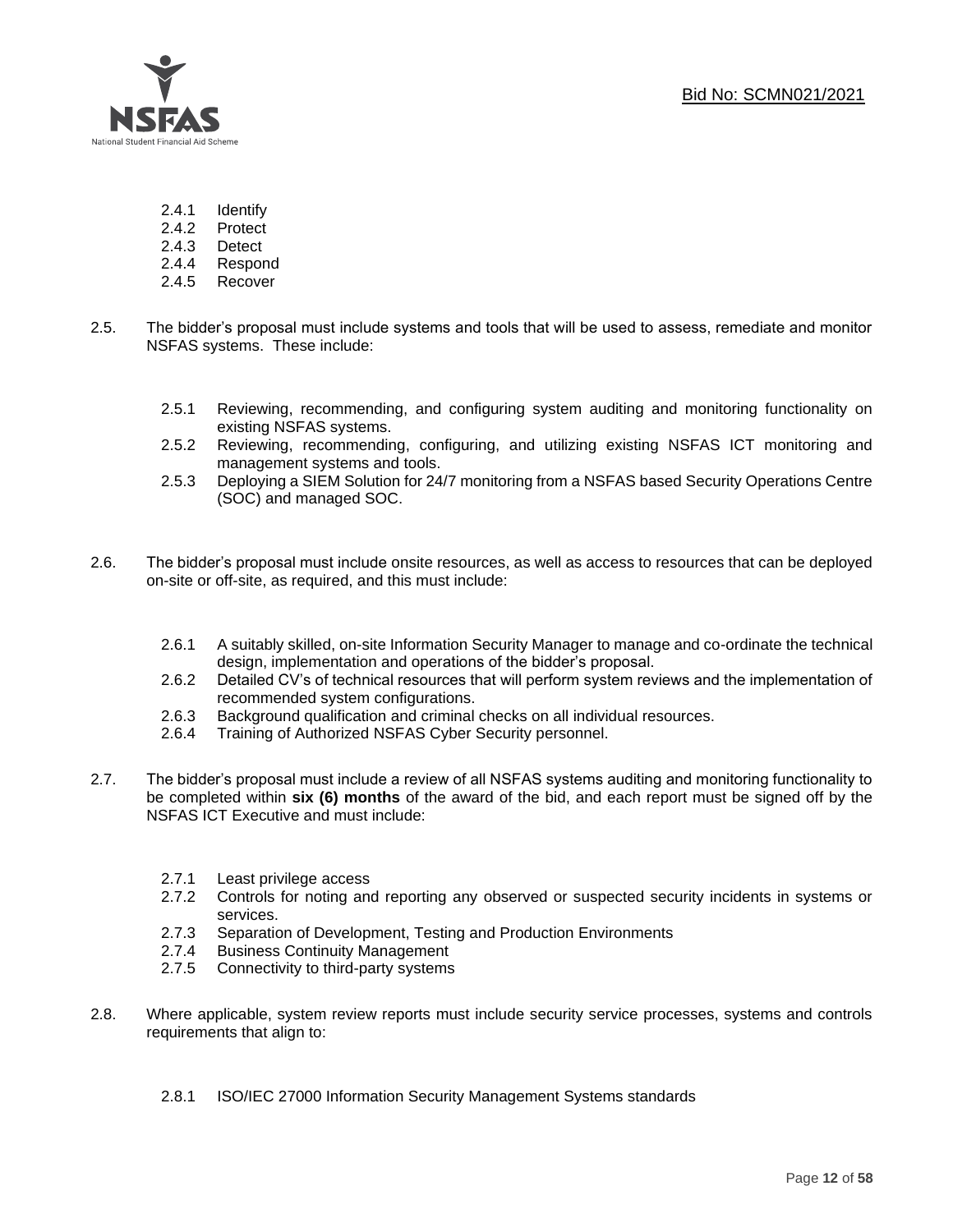Bid No: SCMN021/2021



2.8.2 SANS

2.8.3 COBIT

- 2.9. All deliverables must be completed, reviewed and signed-off, in consultation with the responsible NSFAS executive:
	- 2.9.1 Following a risk-based approach
	- 2.9.2 Aligning to industry best practice and Benchmarks
	- 2.9.3 Adhering to all NSFAS policies and processes
- 2.10. The bidder may be required to conduct all consultations with NSFAS:
	- 2.10.1 at the NSFAS offices
	- 2.10.2 at the NSFAS Data Centre
	- 2.10.3 on a date and time pre-scheduled with the relevant NSFAS staff.
- 2.11. The bidder must include all costs, including time and travel for onsite assistance where required, to resolve queries for:
	- 2.11.1 device and appliance configuration, installation, and setup
	- 2.11.2 firmware, software and operating system upgrades and patches
	- 2.11.3 software issues and bugs fixes
	- 2.11.4 network infrastructure support and implementation assistance

### **3. TECHNICAL SPECIFICATION**

### **Documentation Technical Specifications**

- 3.1. The bidder is required to develop, implement, and monitor technical configuration policies which must:
	- 3.1.1 be drafted in consultation with the responsible NSFAS staff member.
	- 3.1.2 audit and incorporate existing systems, designs and configuration or all devices.
- 3.2. Infrastructure Configuration policies must be reviewed and adjusted for:
	- 3.2.1 End-user laptops and desktops
	- 3.2.2 Desktop management systems
	- 3.2.3 NSFAS end-user applications
	- 3.2.4 NSFAS desktop IP phones
	- 3.2.5 Physical and virtual servers
	- 3.2.6 Networking devices
	- 3.2.7 Wireless devices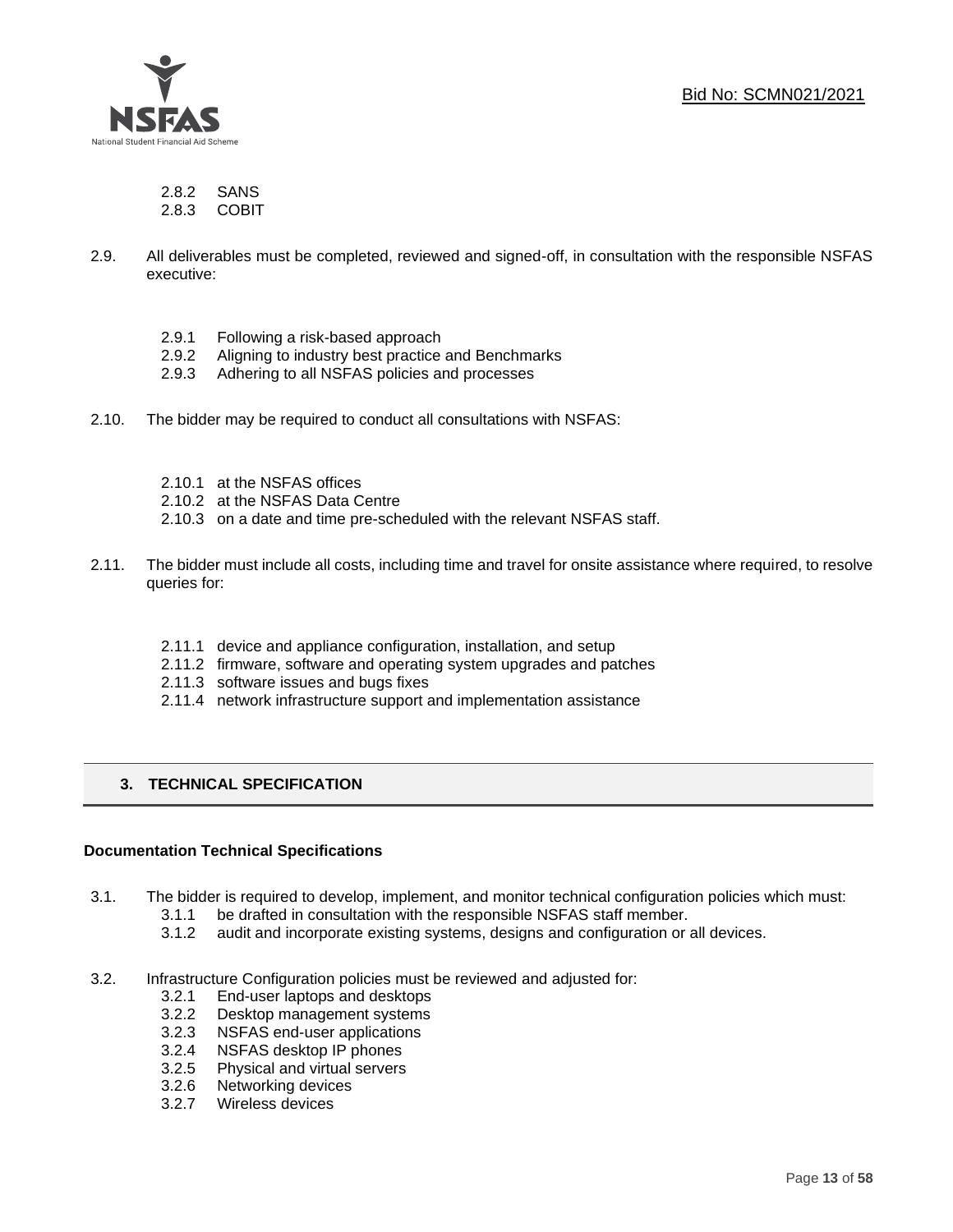

- 3.2.8 Web Proxies, Firewalls, and web application firewalls
- 3.2.9 Application delivery controllers
- 3.3. Policies must, where relevant include the technical configuration of,
	- 3.3.1 Hardware and firmware management
	- 3.3.2 OS types, versions, and upgrade/patch management
	- 3.3.3 Host network services (NBS, DNS, DHCP, etc.)
	- 3.3.4 Application services
	- 3.3.5 Host management, accounts, and Centralized Authentication (Active Directory/LDAP integration)
	- 3.3.6 Network and security settings
	- 3.3.7 Certificate management
	- 3.3.8 Monitoring and event logging

### **Resolution of Cybersecurity breach or concerns as raised by NSFAS**

- 3.4. The bidder is required to implement controls to resolve all the cyber issues that are raised by the NSFAS team:
	- 3.4.1 be drafted in consultation with the responsible NSFAS staff member.
	- 3.4.2 audit and incorporate existing systems, designs and configuration or all devices.
	- 3.4.3 adhere to NSFAS document templates and branding.

### **Resource Requirements Technical Specifications**

- 3.5. The bidder response must be linked to the individual resources and their detailed CV's to ensure the right skills and experience can be accessed by NSFAS; these include relevant:
	- 3.5.1 EUC and desktop experience and/or certifications
	- 3.5.2 Microsoft technology experience and/or certifications
	- 3.5.3 Server and server virtualization experience and/or certifications
	- 3.5.4 SQL Database experience and/or certifications
	- 3.5.5 Apache Tomcat web server, HTML5, CSS, Bootstrap, JSON, XML, etc. experience and/or certifications
	- 3.5.6 Java, JS, C#, etc. experience and/or certifications
	- 3.5.7 CEH/CISSP/ CISA/CISO/CISM and/or CISSP certifications and/ or SANS certifications
	- 3.5.8 Certified in ISO/IEC 27001 or 27002 information security management practice experience and/or certifications
	- 3.5.9 Other relevant certifications, RESILIA/COBIT/ ITIL or similar
	- 3.5.10 DR/BCM ISO/22301/BS2599 certifications and 27002 information security management practice experience and/or certifications
- 3.6. The bidder must perform and submit a background check on all individual resources for selection by NSFAS, these must include,
	- 3.6.1 ID Verification
	- 3.6.2 A criminal record checks
	- 3.6.3 Pending criminal charge checks
	- 3.6.4 Disciplinary, Dismissal and misconduct checks
	- 3.6.5 Employee Reference Checks
	- 3.6.6 Qualification verification

### **SIEM Solution Technical Specifications**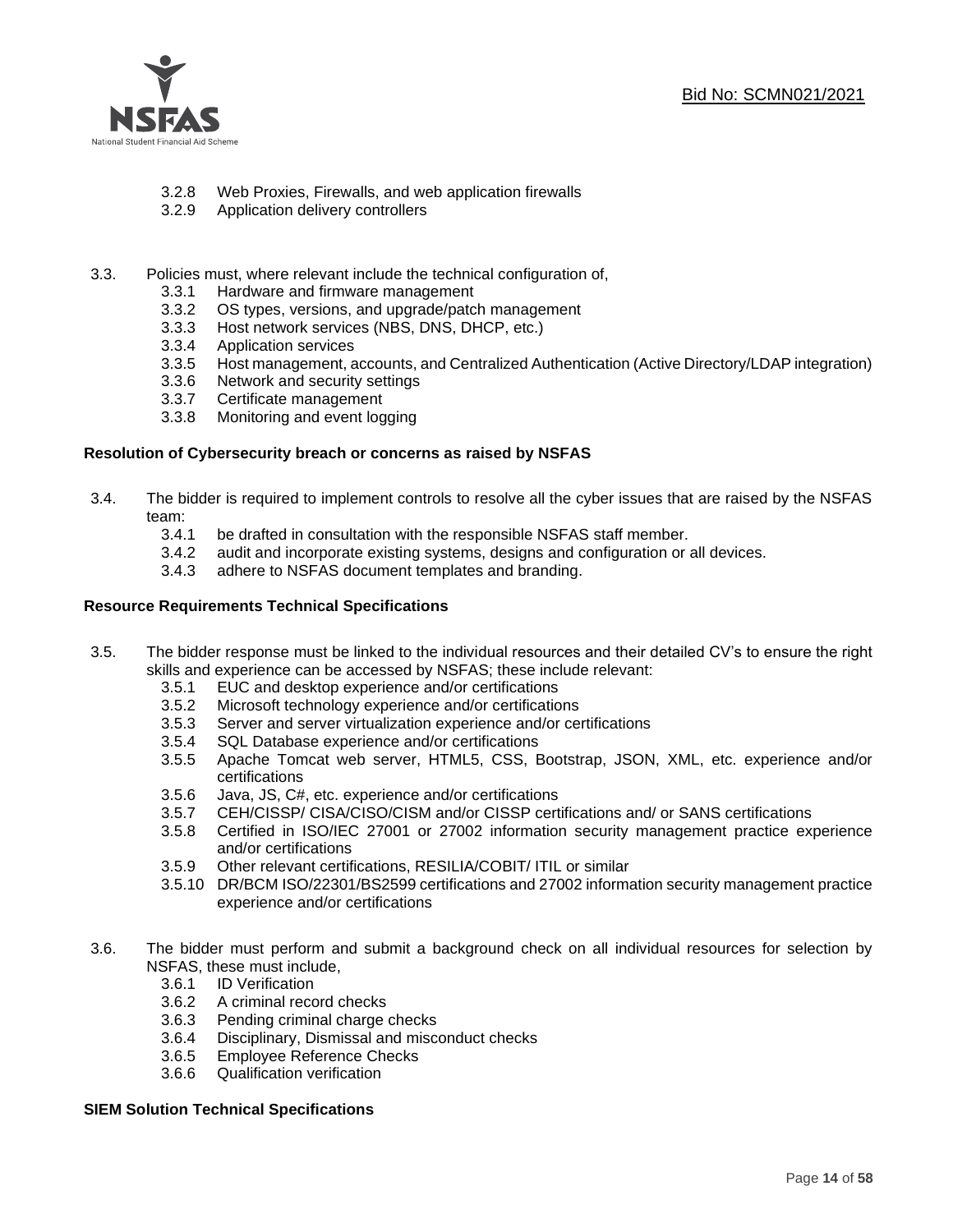

- 3.7. The bidder must be at least a Tier 2 SIEM partner.
- 3.8. The bidder is required to provide, install, and configure hardware, software and process components for the SIEM proposal,
	- 3.8.1 within forty (40) working days of the tender award.
	- 3.8.2 the required infrastructure configurations
	- 3.8.3 including the SIEM setup and creation of SIEM correlation rules specific to NSFAS threat needs
	- 3.8.4 NSFAS will need to have access to the SIEM.
	- 3.8.5 The SIEM must be accessible from NSFAS premises as well.
- 3.9. Provide a complete SIEM monitoring solution for,
	- 3.9.1 Firewalls
	- 3.9.2 Network switches
	- 3.9.3 Anti-Virus
	- 3.9.4 Active Directory, DNS, DHCP services
	- 3.9.5 Web Proxies
	- 3.9.6 General purpose Servers
	- 3.9.7 Database Servers
- 3.10. The bidder is required to perform 24/7/365 monitoring and analyst services from a NSFAS based Cyber Security Operations Centre, that include,
	- 3.10.1 Real-time analysis of security alerts generated by applications and networked devices.
	- 3.10.2 Responding, resolving, and escalation of alerts and incidents
	- 3.10.3 Reporting on alerts and incidents
	- 3.10.4 Identifying and investigating attacks
	- 3.10.5 Taking targeted action in response to security incidents
	- 3.10.6 Threat analysis and associated risk identification
- 3.11. The bidder is required to perform 1st line operational activities and management related to the solution that include:
	- 3.11.1 Technical implementation and maintenance
	- 3.11.2 Device and appliance configuration, installation and setup
	- 3.11.3 Implementing related firmware, software, operating system upgrades and patches
	- 3.11.4 Resolving software issues and bugs fixes
- 3.12. The bidder must engage with the NSFAS IT administrators to set up access to and obtain credentials for target systems, managing credentials within the SIEM solution securely and storing credentials in a restricted, access-controlled and audited password vault.
- 3.13. The bidder must produce monthly SIEM reports that include metrics for,
	- 3.13.1 cases opened
	- 3.13.2 cases closed
	- 3.13.3 case closure time
	- 3.13.4 notable incidents
	- 3.13.5 security controls recommended
	- 3.13.6 implementation progress, rule maturity, etc.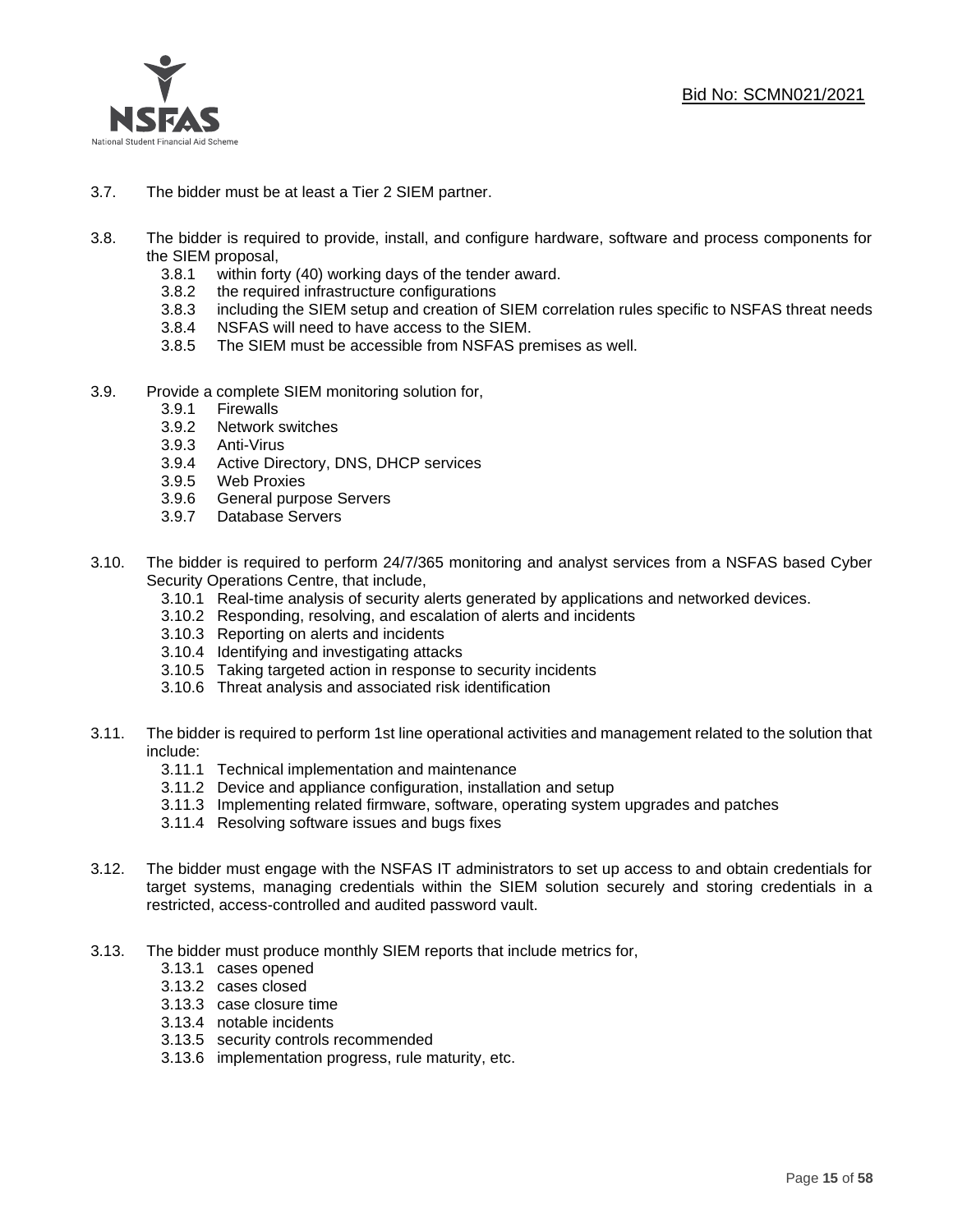### Bid No: SCMN021/2021



- 3.14. The bidder resources must provide a single point of contact for all security related queries, incident and support calls for the duration of the contract and in accordance with the functional and technical terms of reference by,
	- 3.14.1 Providing a procedure for escalating technical incidents, queries, and requests to certified experts and senior technicians and service managers.
	- 3.14.2 Providing a procedure for escalating technical incidents, queries, and requests to manufacturers for official response, advice, and resolution.
- 3.15. The bidder must resolve security related configuration and software queries for all appliances and devices for the duration of the contract providing access to certified technical experts and manufacturers accordance with the functional and technical terms of reference related to,
	- 3.15.1 software issues and bugs fixes
	- 3.15.2 device and appliance configuration and setup
	- 3.15.3 licensing queries
	- 3.15.4 firmware, software and operating system upgrades and patches
	- 3.15.5 network infrastructure implementation and design assistance
	- 3.15.6 performing multi-vendor management and the escalation of all issues and queries to manufacturers on the request of NSFAS
- 3.16. The bidder is required to store and retain system event and logs,
	- 3.16.1 for all firewalls and web application firewalls for at least twelve months (365) days
	- 3.16.2 provide an export of firewalls and web application firewall event logs to NSFAS for storage annually
	- 3.16.3 for devices, excluding firewalls and web application for at least ninety (90) days

### **System Security Control Reviews Technical Specifications**

- 3.17. Least privilege access rights for users, accounts, and computing processes to only those resources absolutely required to perform routine, legitimate activities
	- 3.17.1 Access control methodology e.g. RBAC
	- 3.17.2 Session and user account controls, AD integrations, session timeout, etc.
	- 3.17.3 Controls to ensure the security of service accounts used for system-to-system integration and authentication
- 3.18. Controls for noting and reporting any observed or suspected security incidents in systems or services.
	- 3.18.1 Response activities
	- 3.18.2 Collection of evidence, log etc.
	- 3.18.3 Information security analysis
- 3.19. The bidder must review the separation of development, testing and production environments and provide a report and recommendations for
	- 3.19.1 Development, testing, and operational environments should be separated
	- 3.19.2 Different user profiles for operational and testing systems.
	- 3.19.3 Development and testing environments must not share the same computing environments, domains, and directories.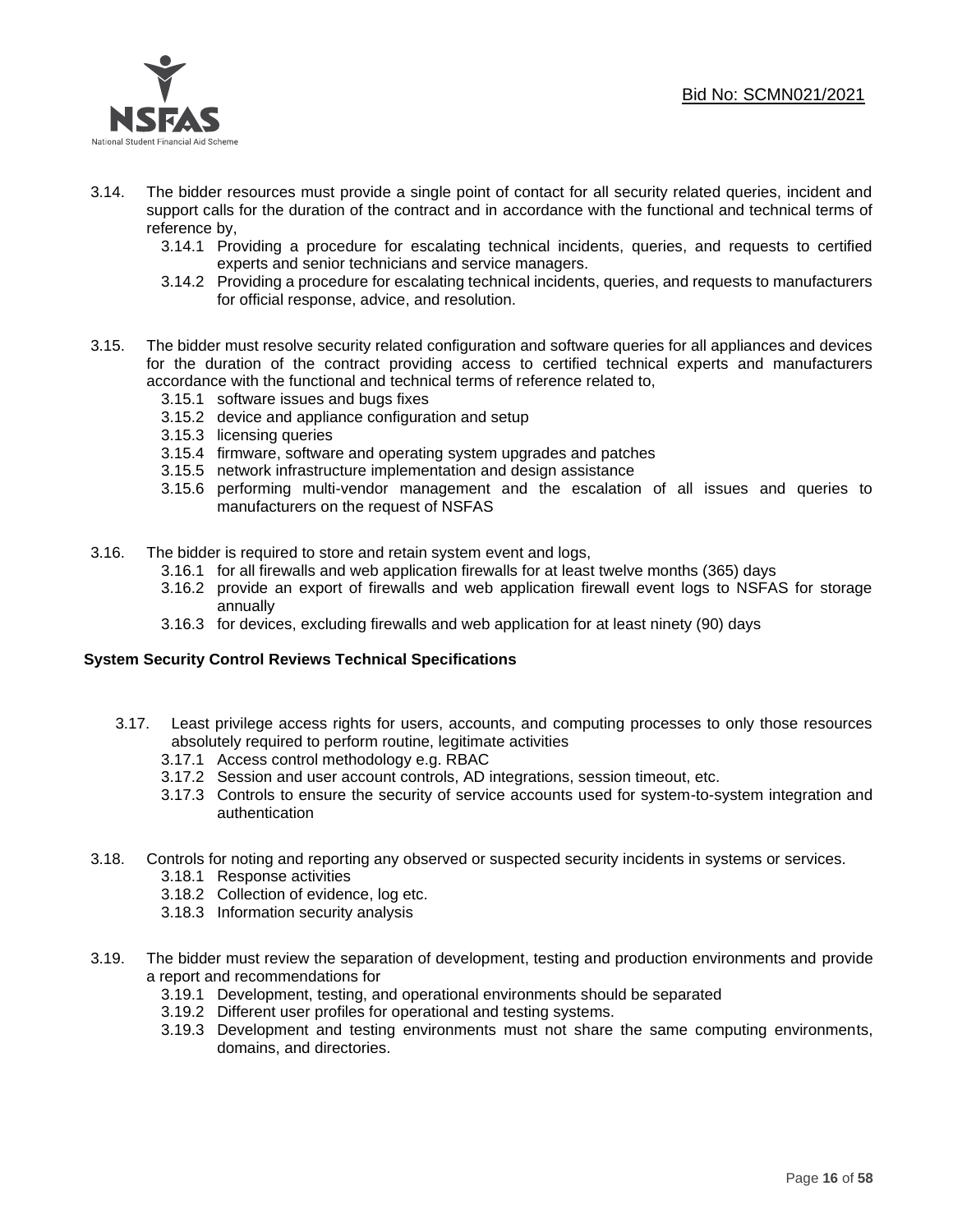

- 3.20. The bidder must review Business Continuity Management requirements for all systems and provide a report and recommendations for,
	- 3.20.1 Information security requirements remain the same in adverse situations, compared to normal operational conditions.
	- 3.20.2 Power redundancy
	- 3.20.3 Network and infrastructure redundancy
	- 3.20.4 Component and device redundancy
	- 3.20.5 Load balancing and high availability between servers and applications
	- 3.20.6 Failover and redundancy testing
- 3.21. The bidder must review all connectivity to third party systems and provide a report and recommendations for,
	- 3.21.1 Configuring controls to rate limit requests allowed between NSFAS and third-party networks.
	- 3.21.2 Configuring controls to manage and/or queue the number of requests sent to third-parties.
	- 3.21.3 Input control to validate and verify data sent between NSFAS and third-party systems before data is ingested into NSFAS systems.
- 3.22. NSFAS network infrastructure equipment includes the following:

| <b>Manufacturer</b> | <b>Model</b>                   | <b>Count</b>   |
|---------------------|--------------------------------|----------------|
| Fortinet            | FortiGate 900D                 | 3              |
| Barracuda           | <b>WAF V660</b>                | 1              |
| HP                  | J8697A E5406 zl Switch Chassis | $\overline{2}$ |
| Cisco               | <b>WS-C4506-E</b>              |                |
| Cisco               | <b>WSA S380</b>                |                |
| F5                  | <b>LTM 4000S</b>               | $\overline{2}$ |

### 3.23. NSFAS business applications includes:

| <b>Application Name</b>    | Provider            |
|----------------------------|---------------------|
| <b>Active Directory</b>    | Microsoft           |
| <b>DNA</b>                 | Microsoft           |
| <b>DHCP</b>                | Microsoft/FortiGate |
| <b>End Point Antivirus</b> | Symantec            |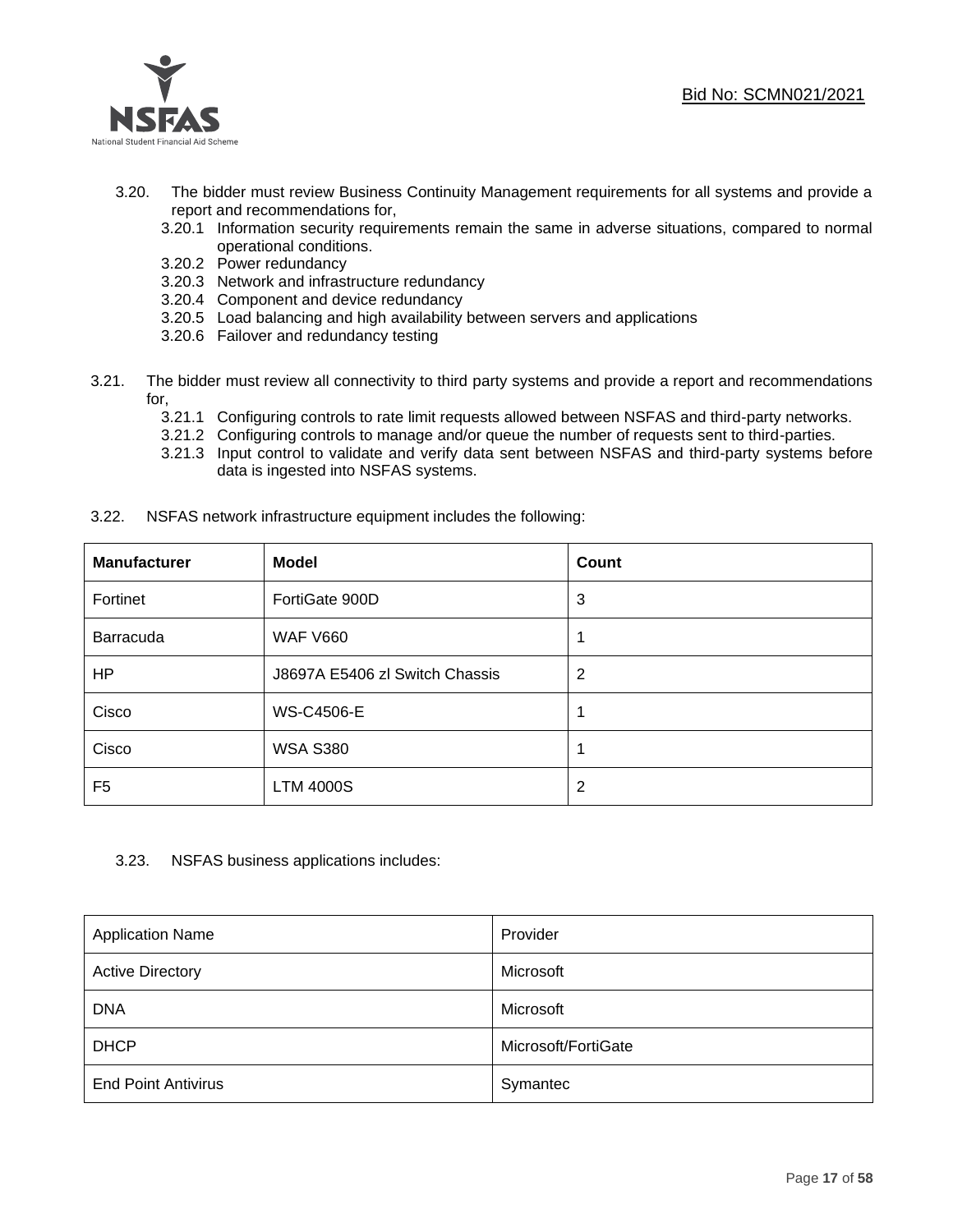

### 3.24. NSFAS server infrastructure equipment includes the following:

| <b>Manufacturer</b> | <b>Model</b>             | Count |
|---------------------|--------------------------|-------|
| Windows             | Windows Server 2016/2019 | 149   |
| Linux               | Centos 8                 | 24    |

### **Online Brand monitoring and Protection Technical Specifications**

- 3.25. The bidder must provide online brand protection services that will guard or protect against illegal and misuse of NSFAS brand and trademark.
	- 3.25.1 Domain name abuse.
	- 3.25.2 Improper use of NSFAS's logo, trademarks, and visual brands.
	- 3.25.3 Unauthorized and fake Social media accounts.
	- 3.25.4 Identify objectionable or reputation damaging content using NSFAS brand.
- 3.26. Minimum SLA:

| Contract duration              | 3 Years                                             |
|--------------------------------|-----------------------------------------------------|
| Security Event Monitoring      | Monday to Sunday 24x7x365                           |
| <b>Extended Service Times</b>  | Weekends & Public Holidays                          |
| Telephone availability         | 7 X 24 Hours                                        |
| E-mail availability            | 7 X 24 Hours                                        |
| Call response time             | Maximum 1 Hour                                      |
| Call resolution time           | Based on the call severity levels                   |
| Hardware, software replacement | Next business day, install and restore all services |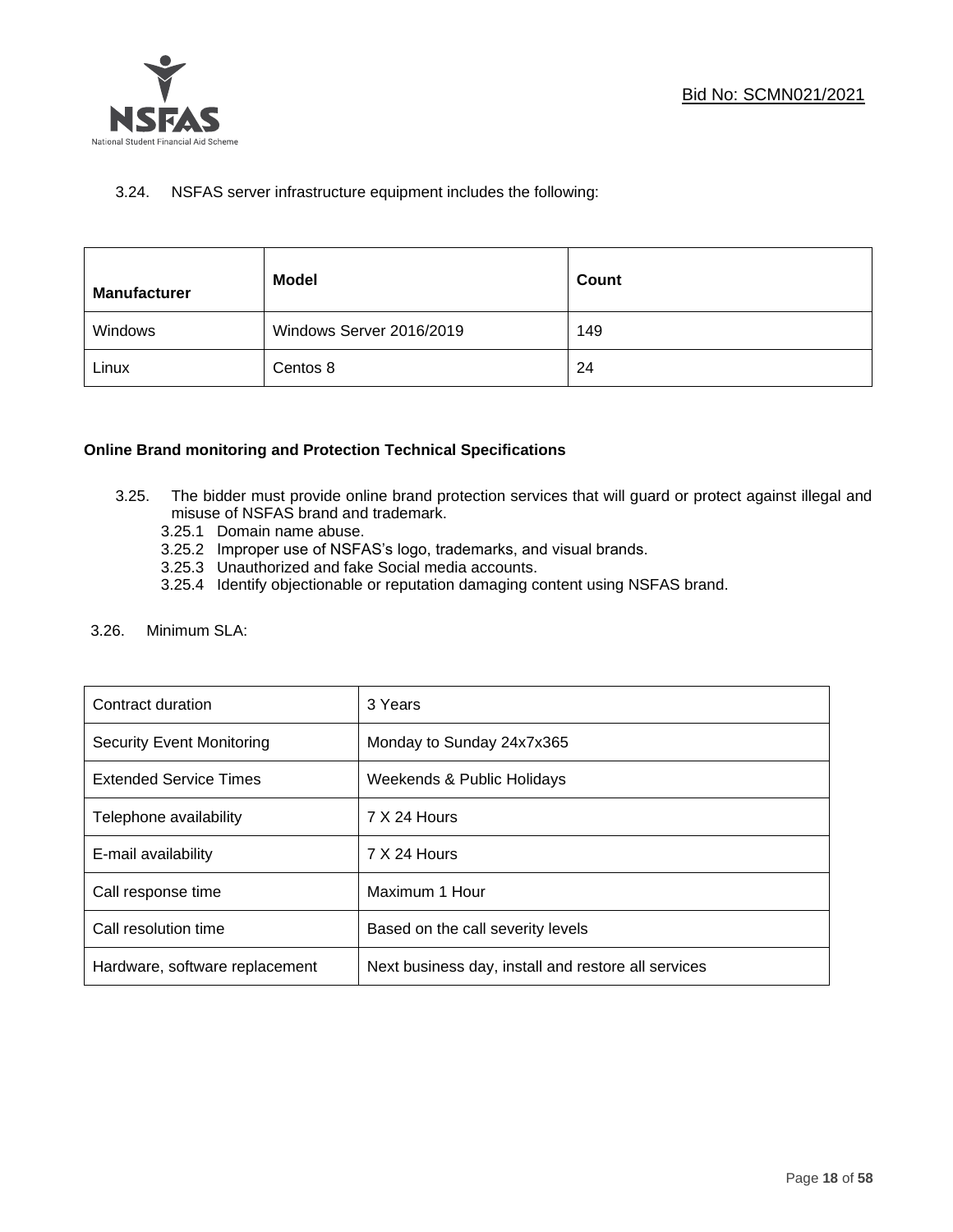

### **4. CONTRACT PERIOD**

The contract will be for a period of thirty-six (36) months, however, NSFAS reserves the right to review the performance of the successful service provider annually and determine whether it wishes to continue with the services.

### **5. PRICING SCHEDULE**

5.1. The pricing schedule must be completed below for the full scope of work as detailed in the functional and technical specifications. All costs must be included in the price, including travel and accommodation where applicable. The bidder must not submit any other pricing schedule.

| <b>Item</b>                | <b>Description</b>                 | Year 1 | Year 2 | Year <sub>3</sub> | <b>Total for years</b><br>$1$ to $3$ |
|----------------------------|------------------------------------|--------|--------|-------------------|--------------------------------------|
| 1.                         | Deployment and<br>implementation   |        |        |                   |                                      |
| 2.                         | System and policies reviews        |        |        |                   |                                      |
| 3.                         | Licensing for systems and<br>tools |        |        |                   |                                      |
| 4.                         | SIEM tools and training            |        |        |                   |                                      |
| 5.                         | <b>Onsite/Offsite Resources</b>    |        |        |                   |                                      |
| Total cost (excluding VAT) |                                    |        |        |                   |                                      |
| VAT @ 15%                  |                                    |        |        |                   |                                      |
| Total cost (including VAT) |                                    |        |        |                   |                                      |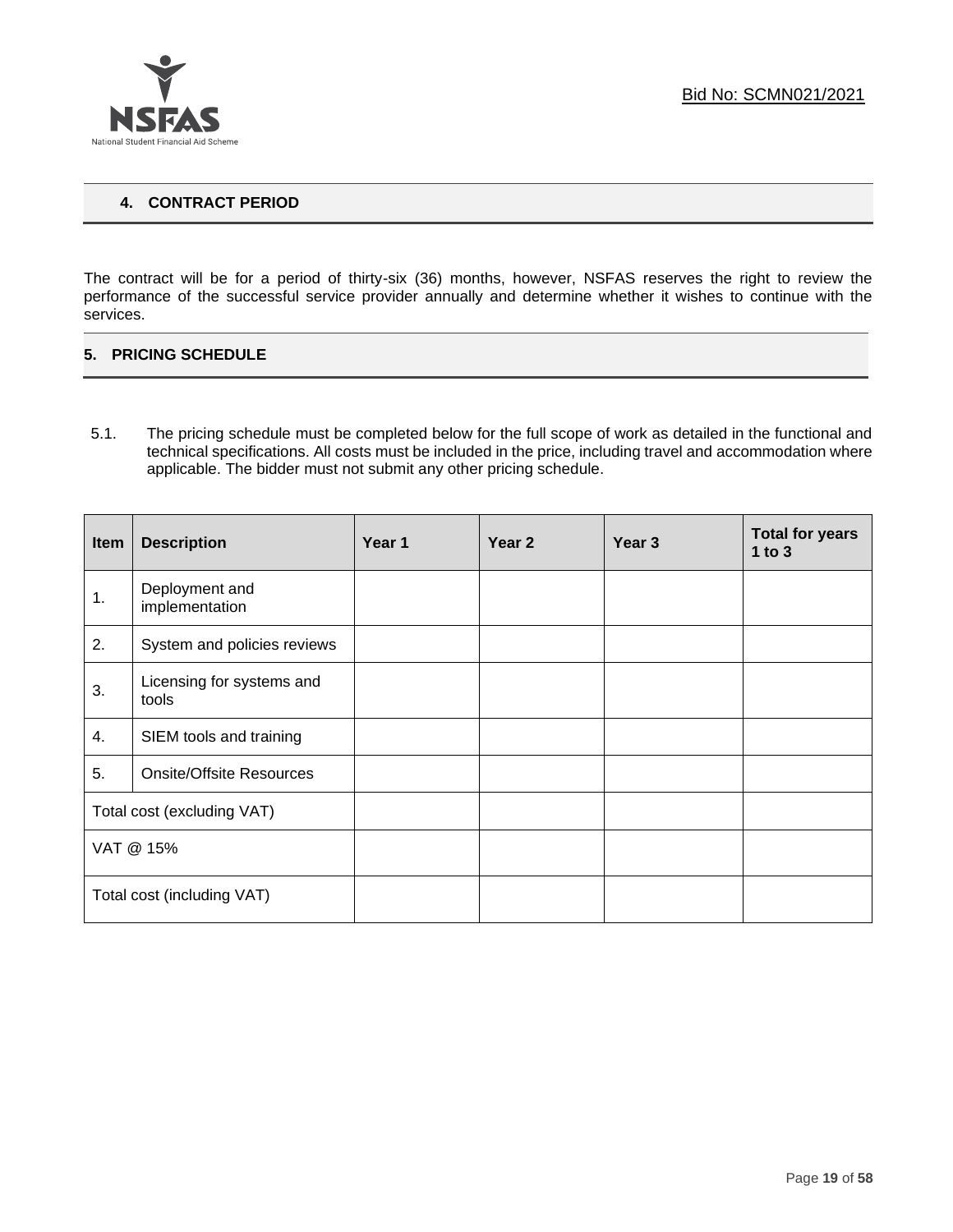

### **6. EVALUATION CRITERIA**

Technical evaluation criteria element:

| <b>Element</b>              | Weight |
|-----------------------------|--------|
| Company Experience          | 15%    |
| <b>Resources Experience</b> | 15%    |
| References                  | 15%    |
| <b>Solution Proposal</b>    | 40%    |
| Transformation              | 15%    |
| <b>TOTAL</b>                | 100%   |

### 8.1 Criteria and Weighting:

*Bidders need to score a minimum of 70% for functionality. Bidders who score less than 70% minimum for functionality will not be considered further for Price and BBBEE. Bids will be evaluated in accordance with the following technical criteria:*

| <b>Company Experience- max points 15</b>                                                                                                                                                                                       | <b>Scoring</b>                                                                                                     |          | <b>Bidder scoring</b> |
|--------------------------------------------------------------------------------------------------------------------------------------------------------------------------------------------------------------------------------|--------------------------------------------------------------------------------------------------------------------|----------|-----------------------|
| The bidder must have a minimum of five                                                                                                                                                                                         | 0 to 4 years                                                                                                       | 5        |                       |
| (5)<br>years' experience<br>the<br>in<br>implementation of similar Managed<br><b>Cyber Security Services.</b> The evidence<br>to be submitted in this regard is a                                                              | 5 to 7 years                                                                                                       | 10       |                       |
| detailed company profile.                                                                                                                                                                                                      | More than 7 years                                                                                                  | 15       |                       |
| <b>Resources Experience- max points 15</b>                                                                                                                                                                                     | <b>Scoring</b>                                                                                                     |          | <b>Bidder scoring</b> |
|                                                                                                                                                                                                                                | No CV's attached.                                                                                                  | $\Omega$ |                       |
| The bidder must provide proof of skills<br>with regards to implementation of the<br>solution. CV's to be included in bid<br>submission. Copies of the required<br>certifications must also be included in the<br>bid proposal. | 2-3 CVs reflecting required<br>Solution implementation<br>experience and any of the below<br>valid certifications: | 10       |                       |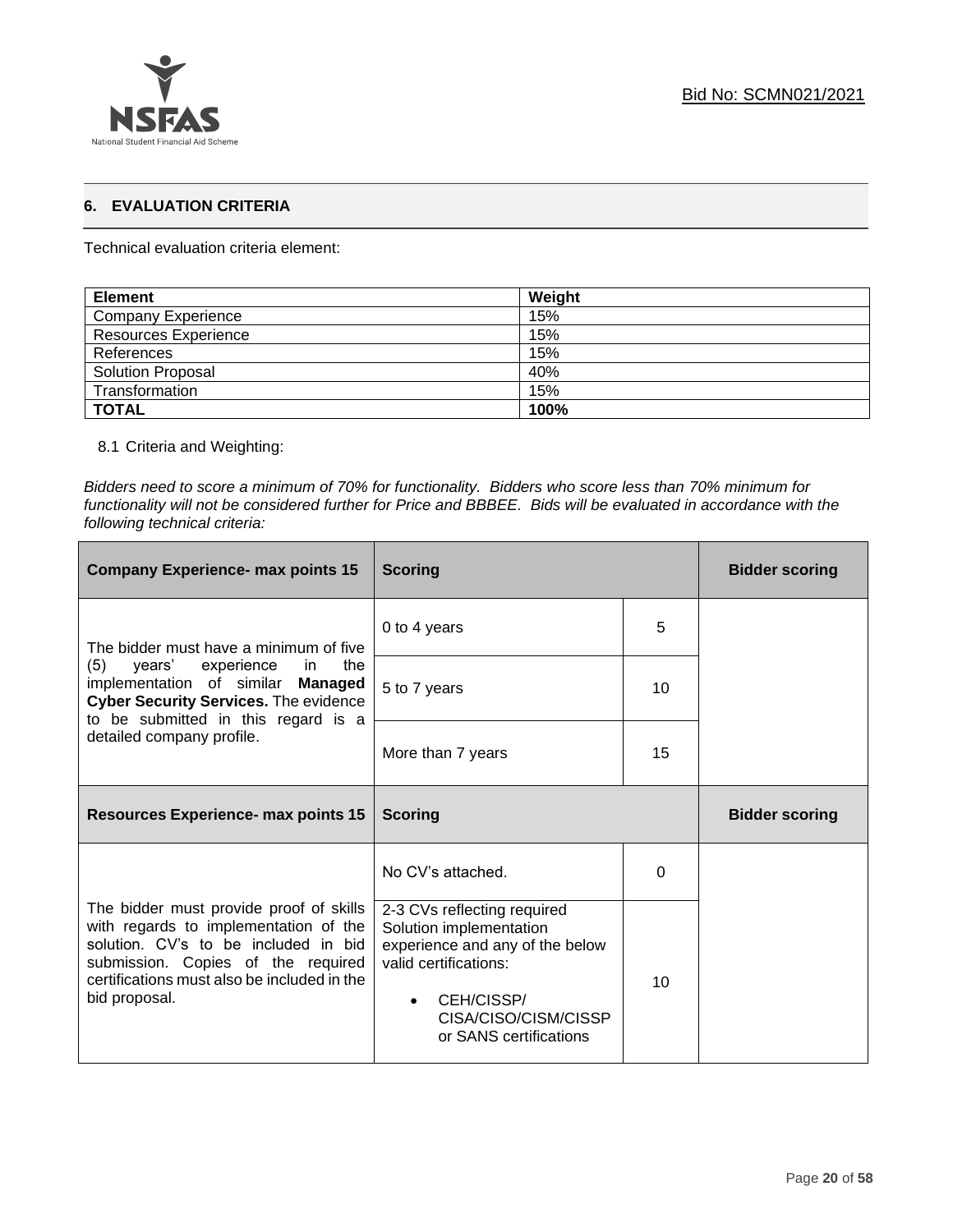

|                                                                                                                                                                                                                                                                                                                                                                                                                                                               | 4 or more CV's reflecting<br>required Solution implementation<br>experience and any of the below<br>valid certifications:<br>CEH/CISSP/<br>$\bullet$<br>CISA/CISO/CISM/CISSP<br>or SANS certifications<br>Certified in ISO/IEC<br>$\bullet$<br>27001 or 27002<br>information security<br>management practice<br>experience | 15 |                       |
|---------------------------------------------------------------------------------------------------------------------------------------------------------------------------------------------------------------------------------------------------------------------------------------------------------------------------------------------------------------------------------------------------------------------------------------------------------------|----------------------------------------------------------------------------------------------------------------------------------------------------------------------------------------------------------------------------------------------------------------------------------------------------------------------------|----|-----------------------|
| References- max points 15                                                                                                                                                                                                                                                                                                                                                                                                                                     | <b>Scoring</b>                                                                                                                                                                                                                                                                                                             |    | <b>Bidder scoring</b> |
|                                                                                                                                                                                                                                                                                                                                                                                                                                                               | No reference letters                                                                                                                                                                                                                                                                                                       | 0  |                       |
| The bidder must submit a minimum of<br>three (3) contactable references where<br>Managed<br>Cyber<br>similar<br>Security<br>Services were provided by the bidder, on                                                                                                                                                                                                                                                                                          | 1-3 reference letters                                                                                                                                                                                                                                                                                                      | 10 |                       |
| the letterhead of the client.                                                                                                                                                                                                                                                                                                                                                                                                                                 | More than 3 reference letters                                                                                                                                                                                                                                                                                              | 15 |                       |
|                                                                                                                                                                                                                                                                                                                                                                                                                                                               |                                                                                                                                                                                                                                                                                                                            |    |                       |
| <b>Solution Proposal- max points 40</b>                                                                                                                                                                                                                                                                                                                                                                                                                       | <b>Scoring</b>                                                                                                                                                                                                                                                                                                             |    | <b>Bidder scoring</b> |
| The bidder must submit a solution<br>proposal that details the high-level and                                                                                                                                                                                                                                                                                                                                                                                 | The proposal does not meet all<br>the functional requirements.                                                                                                                                                                                                                                                             | 0  |                       |
| low-level solution design, including how<br>it will achieve the following technical<br>specifications:<br><b>SIEM Solution Technical</b><br>Specifications<br><b>Documentation Technical</b><br>$\bullet$<br>Specifications<br><b>Resolution of Cybersecurity</b><br>breach or concerns as raised by<br><b>NSFAS</b><br><b>System Security Control</b><br>$\bullet$<br><b>Reviews Technical</b><br>Specifications<br>Online Brand monitoring and<br>$\bullet$ | The proposal meets some<br>functional and technical<br>specifications and details how the<br>service provider will achieve the<br>following:<br>1) SIEM Solution<br>Technical<br>Specifications<br>Documentation<br>(2)<br>Technical<br>Specifications<br>The proposal meets some                                          | 10 |                       |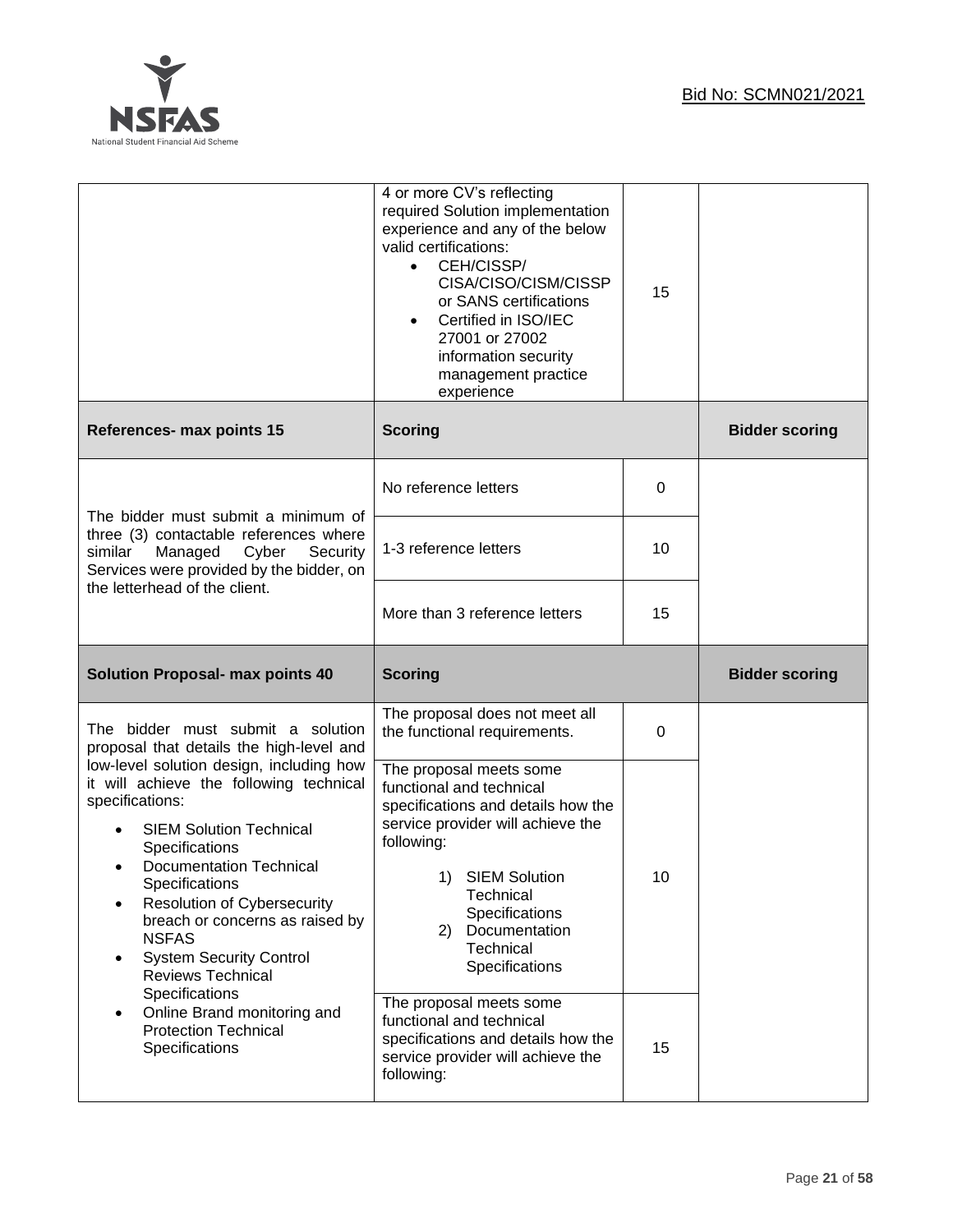

|                                                                                                                                                                                                                                                                                                                                                                                         | <b>SIEM Solution Technical</b><br>٠<br>Specifications<br><b>Documentation Technical</b><br>Specifications<br><b>System Security Control</b><br><b>Reviews Technical</b><br>Specifications<br>The proposal meets all functional<br>and technical specifications and<br>details how the service provider<br>will achieve the following:<br>1) SIEM Solution Technical<br>Specifications<br>2) Documentation Technical<br>Specifications<br>3) System Security Control<br><b>Reviews Technical</b><br>Specifications<br>Resolution of<br>4)<br>Cybersecurity breach or<br>concerns as raised by<br><b>NSFAS</b><br>Online Brand monitoring<br>5)<br>and Protection Technical | 25 |                       |
|-----------------------------------------------------------------------------------------------------------------------------------------------------------------------------------------------------------------------------------------------------------------------------------------------------------------------------------------------------------------------------------------|---------------------------------------------------------------------------------------------------------------------------------------------------------------------------------------------------------------------------------------------------------------------------------------------------------------------------------------------------------------------------------------------------------------------------------------------------------------------------------------------------------------------------------------------------------------------------------------------------------------------------------------------------------------------------|----|-----------------------|
| The bidder must submit a solution<br>proposal that details the solution SLA as<br>per technical specifications 4.26                                                                                                                                                                                                                                                                     | Specifications<br>The bidder must submit a<br>solution proposal that details the<br>solution SLA as per technical                                                                                                                                                                                                                                                                                                                                                                                                                                                                                                                                                         | 5  |                       |
| The proposal must include a high-level<br>proposed<br>project<br>plan<br>for                                                                                                                                                                                                                                                                                                            | specifications 4.26<br>No/incomplete project plan<br>submitted                                                                                                                                                                                                                                                                                                                                                                                                                                                                                                                                                                                                            | 0  |                       |
| implementation. This must include a<br>process flow of how the solution will<br>the<br>operate<br>to<br>demonstrate<br>key<br>milestones and timeframes prior to go-<br>with<br>included<br>timelines<br>live<br>for<br>configuration,<br>testing,<br>training,<br>amendments,<br>integration,<br>go-live,<br>documentation<br>reporting,<br>and other<br>elements of the project plan. | Comprehensive project plan<br>submitted and addresses all<br>requirements and includes<br>architectural details:                                                                                                                                                                                                                                                                                                                                                                                                                                                                                                                                                          | 10 |                       |
| <b>Transformation- max points 15</b>                                                                                                                                                                                                                                                                                                                                                    | <b>Scoring</b>                                                                                                                                                                                                                                                                                                                                                                                                                                                                                                                                                                                                                                                            |    | <b>Bidder scoring</b> |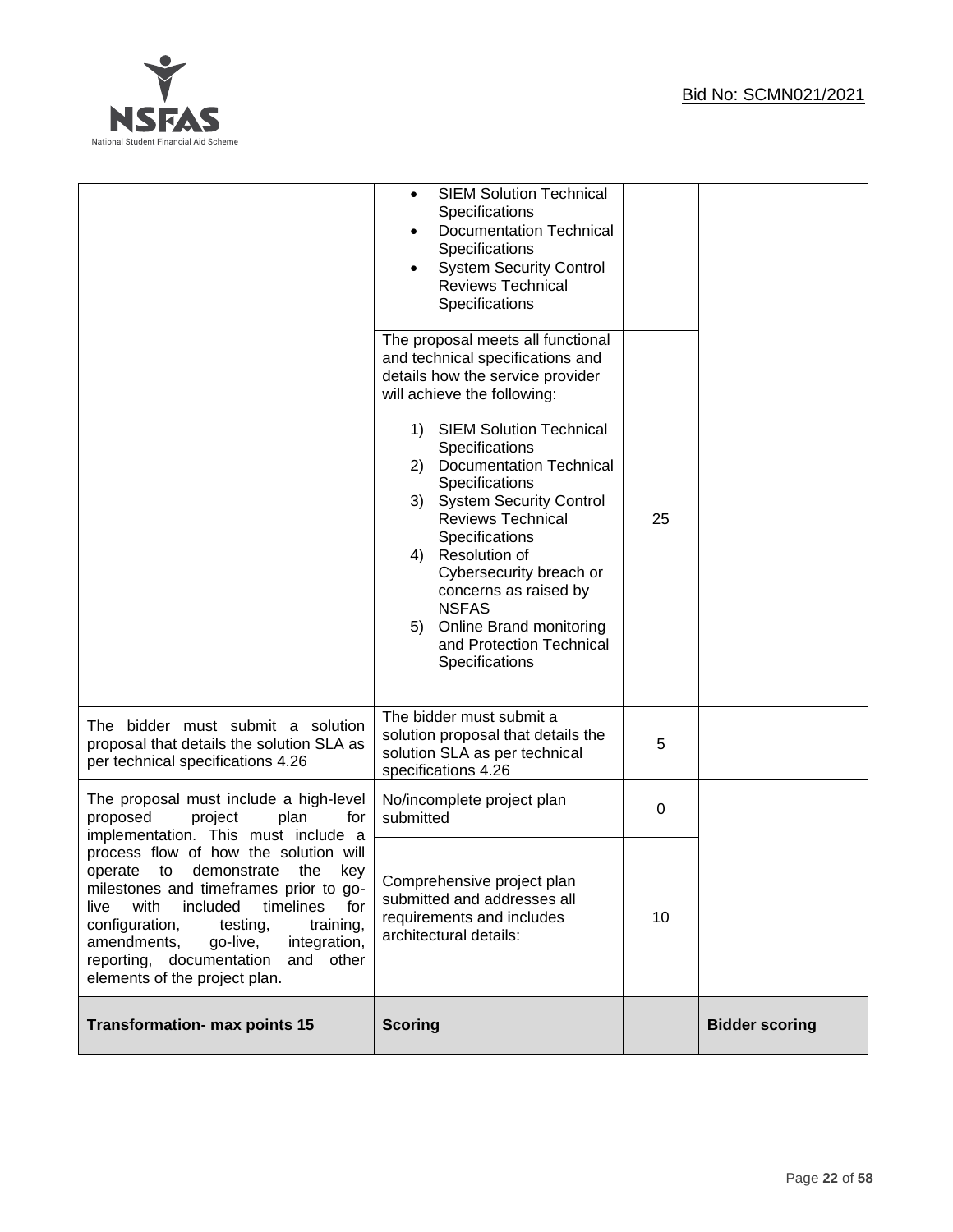

| The bidder should meet the following<br>transformation criteria<br>30% black woman owned | No criteria met   | 0  |  |
|------------------------------------------------------------------------------------------|-------------------|----|--|
| Level 1 BBB-EE provider<br>2)<br>The bidder must provide a valid BBB-                    | One criterion met | 10 |  |
| EE certificate as evidence for the<br>above, as part of their bid proposal.              | Both criteria met | 15 |  |
| <b>TOTAL POINTS AWARDED</b>                                                              |                   |    |  |

### **7. Preference Point System**

All proposals that will achieve the minimum qualifying score (acceptable tenders) will be evaluated further in terms of the preference point system as follows: A maximum of 80 points is allocated for price on the following basis:

### **80/20**

$$
Ps = 80 \left( 1 - \frac{Pt - P \min}{P \min} \right)
$$

Where

Ps = Points scored for comparative price of proposal under consideration

Pt = Comparative price of bid under consideration

Pmin = Comparative price of lowest acceptable proposal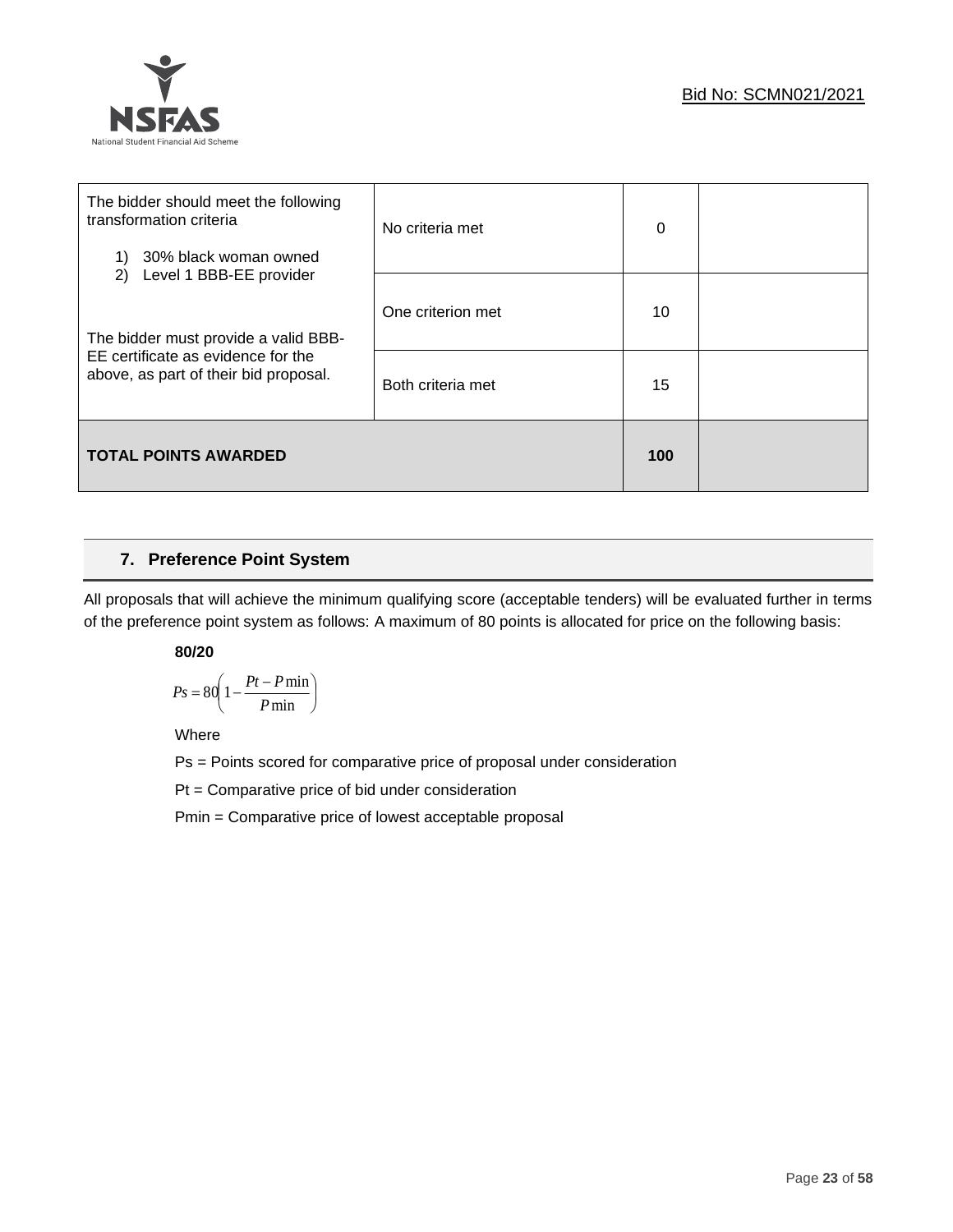

### **SBD4**

### **1. Declaration of Interest**

This declaration will be used by institutions to ensure that when goods and services are being procured, all reasonable steps are taken to combat the abuse of the supply chain management system.

The bid of any bidder may be disregarded if that bidder, or any of its directors have:

- A. abused the NSFAS's supply chain management system;
- B. committed fraud or any other improper conduct in relation to such system; or
- C. failed to perform on any previous contract.

**In order to give effect to the above, the following questionnaire must be completed and submitted with the bid**.

|     | The following particulars must be furnished:                                             |  |  |
|-----|------------------------------------------------------------------------------------------|--|--|
| 2.1 | Full Name of bidder or his or her representative:                                        |  |  |
|     |                                                                                          |  |  |
| 2.2 | <b>Identity Number:</b>                                                                  |  |  |
|     |                                                                                          |  |  |
| 2.3 | Position occupied in the Company (director, trustee, shareholder <sup>2</sup> , member): |  |  |

| 2.4 | Registration number of the company, enterprise, close corporation, partnership agreement or trust: |
|-----|----------------------------------------------------------------------------------------------------|
|-----|----------------------------------------------------------------------------------------------------|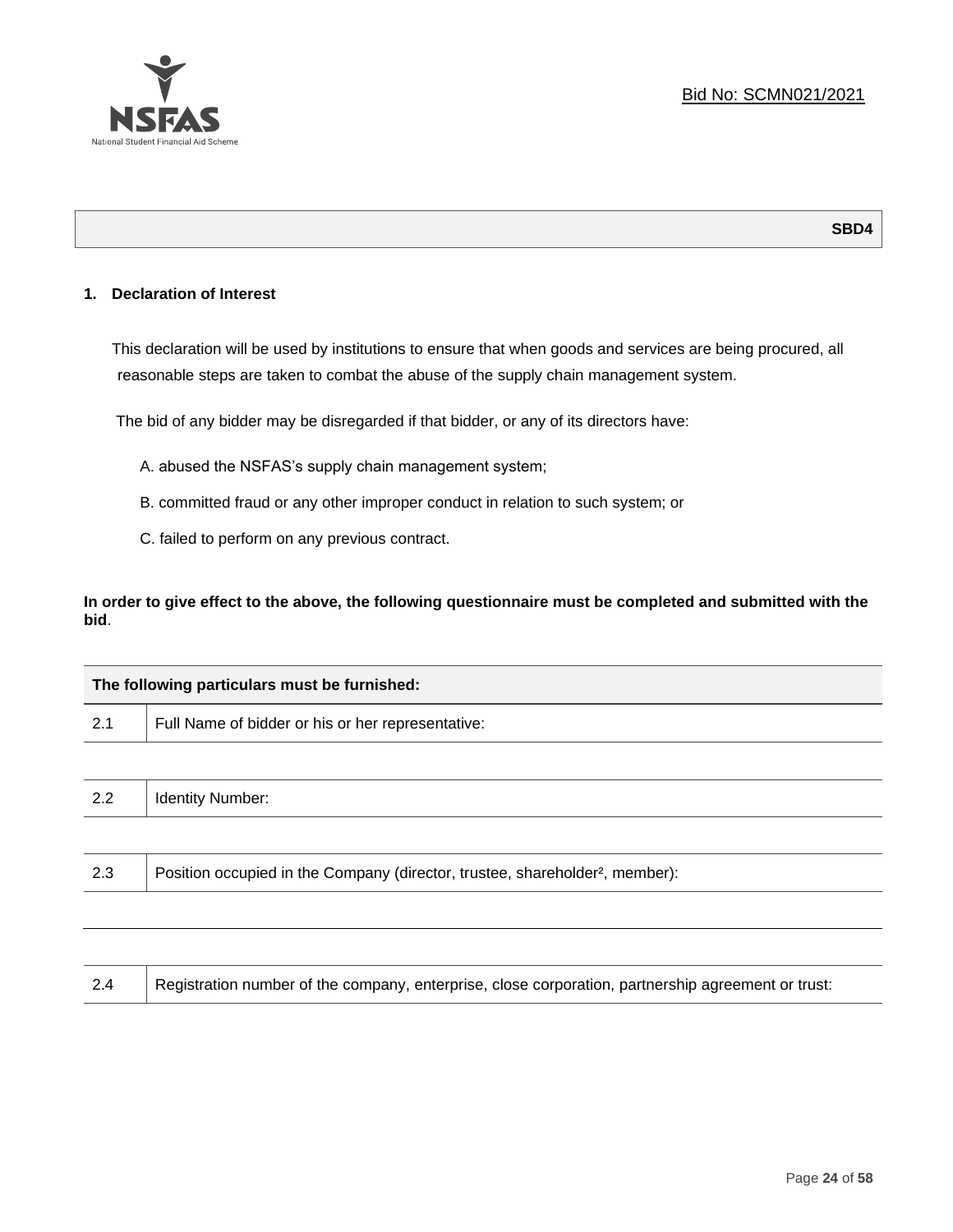

| っょ<br>ن.∠ | Tax Reference Number: |
|-----------|-----------------------|
|           |                       |

| 2.6 | VAT Registration Number: |
|-----|--------------------------|
|-----|--------------------------|

| 2.6.1  | The names of all directors / trustees / shareholders / members, their individual identity numbers, tax<br>reference numbers and, if applicable, employee / PESAL numbers must be indicated in paragraph 3<br>below. |     |  |  |
|--------|---------------------------------------------------------------------------------------------------------------------------------------------------------------------------------------------------------------------|-----|--|--|
| 2.7    | Are you or any person connected with the bidder presently employed by the state?                                                                                                                                    |     |  |  |
|        | Yes                                                                                                                                                                                                                 | No. |  |  |
| 2.7.2. | If yes, furnish the following particulars:                                                                                                                                                                          |     |  |  |
|        | Name of person / director / trustee / shareholder/ member:                                                                                                                                                          |     |  |  |

| Name of state institution at which you or the person connected to the bidder is employed: |
|-------------------------------------------------------------------------------------------|
|                                                                                           |

Position occupied in the state institution:

### "State" means

- (a) Any national or provincial department, national or provincial public entity or constitutional institution within the meaning of the Public Finance Management Act, 1999 (Act No 1 of 1999);
- (b) Any municipality or municipal entity;
- (c) Provincial legislature;
- (d) National Assembly or the National Council of Provinces;
- (e) Parliament.

"Shareholder" means a person who owns shares in the company and is actively involved in the management of the enterprise or business and exercises control over the enterprise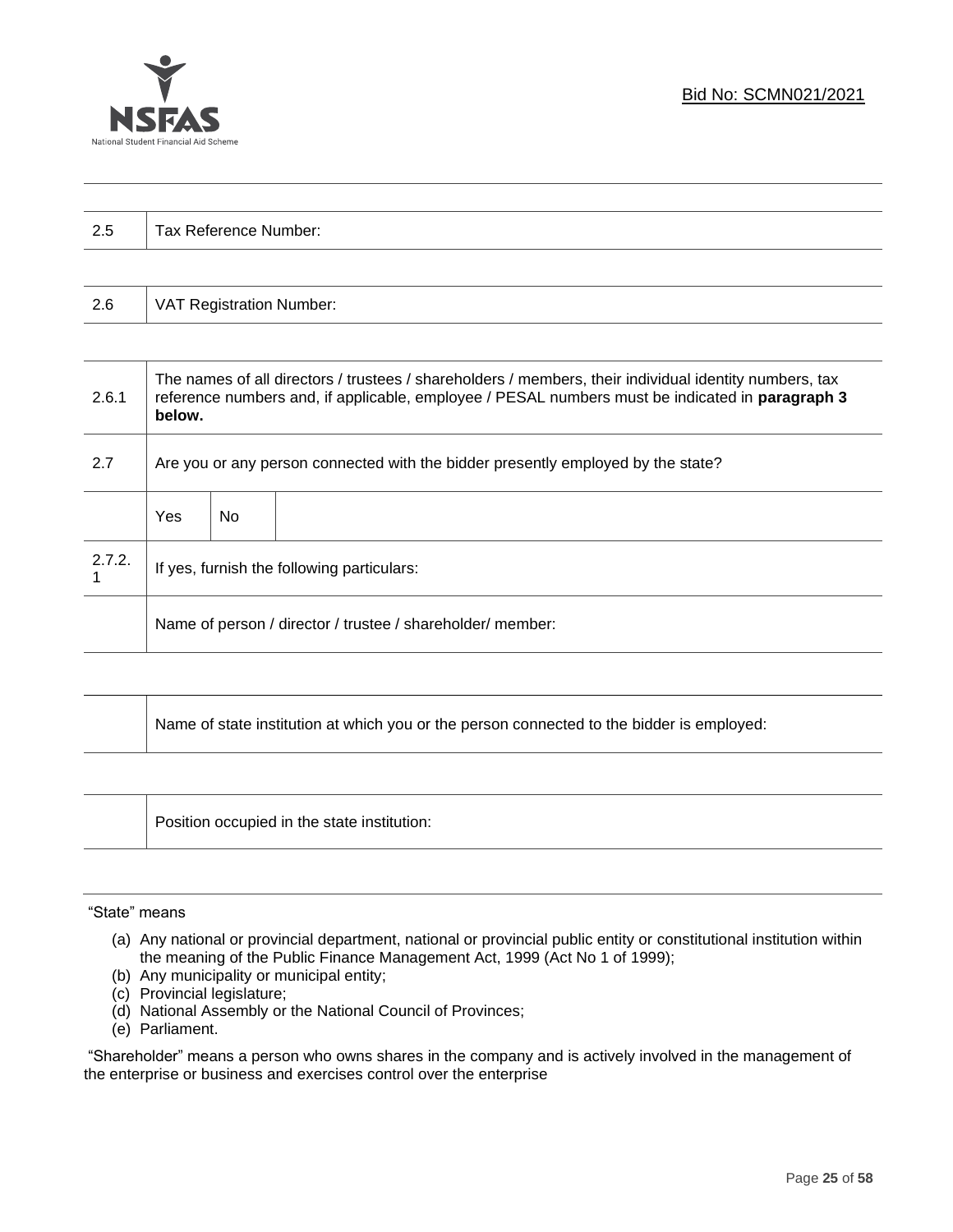

|                                                                                                                                     |                                                                                                                                                                                                                                                  | Any other particulars: |                                                                     |  |  |
|-------------------------------------------------------------------------------------------------------------------------------------|--------------------------------------------------------------------------------------------------------------------------------------------------------------------------------------------------------------------------------------------------|------------------------|---------------------------------------------------------------------|--|--|
| 2.7.2                                                                                                                               | If you are presently employed by the state, did you obtain the appropriate authority to undertake<br>remunerative work outside employment in the public sector?                                                                                  |                        |                                                                     |  |  |
|                                                                                                                                     | <b>Yes</b>                                                                                                                                                                                                                                       | No                     |                                                                     |  |  |
|                                                                                                                                     |                                                                                                                                                                                                                                                  |                        | If yes, did you attach proof of such authority to the bid document? |  |  |
| 2.7.2.<br>1<br>Note: Failure to submit proof of such authority, where applicable, may result in the disqualification of the<br>bid. |                                                                                                                                                                                                                                                  |                        |                                                                     |  |  |
|                                                                                                                                     | Yes                                                                                                                                                                                                                                              | No                     |                                                                     |  |  |
| 2.7.2.<br>2                                                                                                                         | If no, furnish reasons for non-submission of such proof:                                                                                                                                                                                         |                        |                                                                     |  |  |
| 2.8                                                                                                                                 | Did you or your spouse, or any of the company's directors / trustees / shareholders / members or their<br>spouses conduct business with the state in the previous twelve months?                                                                 |                        |                                                                     |  |  |
|                                                                                                                                     | Yes                                                                                                                                                                                                                                              | No                     |                                                                     |  |  |
| 2.8.1                                                                                                                               | If so, furnish particulars:                                                                                                                                                                                                                      |                        |                                                                     |  |  |
| 2.9                                                                                                                                 | Do you, or any person connected with the bidder, have any relationship (family, friend, other) with a<br>person employed by the state and who may be involved with the evaluation and or adjudication of this<br>bid?                            |                        |                                                                     |  |  |
|                                                                                                                                     | Yes                                                                                                                                                                                                                                              | No                     |                                                                     |  |  |
| 2.9.1                                                                                                                               | If so, furnish particulars:                                                                                                                                                                                                                      |                        |                                                                     |  |  |
| 2.10                                                                                                                                | Are you, or any person connected with the bidder, aware of any relationship (family, friend, other)<br>between any other bidder and any person employed by the state who may be involved with the<br>evaluation and or adjudication of this bid? |                        |                                                                     |  |  |
|                                                                                                                                     | Yes                                                                                                                                                                                                                                              | No                     |                                                                     |  |  |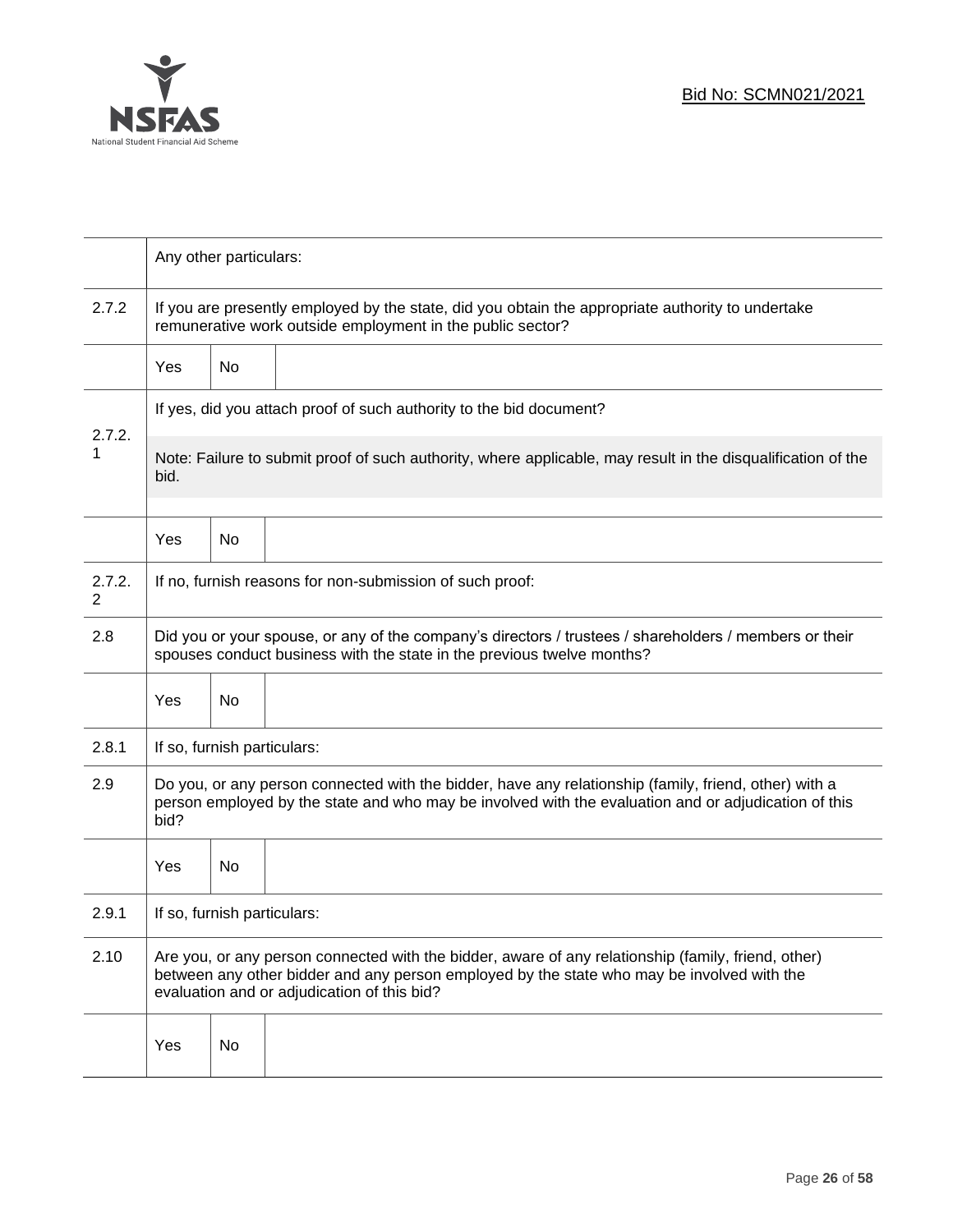

| 2.10.1 | If so, furnish particulars:                                                                                                                                                              |    |  |  |
|--------|------------------------------------------------------------------------------------------------------------------------------------------------------------------------------------------|----|--|--|
| 2.11   | Do you or any of the directors / trustees / shareholders / members of the company have any interest in<br>any other related companies whether or not they are bidding for this contract? |    |  |  |
|        | Yes                                                                                                                                                                                      | No |  |  |
| 2.11.1 | If so, furnish particulars:                                                                                                                                                              |    |  |  |

### **Full details of directors / trustees / members / shareholders**.

| <b>Full Name</b> | <b>Identity Number</b> | Personal Income Tax<br>Reference Number | State Employee Number /<br>PERSEL Number |
|------------------|------------------------|-----------------------------------------|------------------------------------------|
|                  |                        |                                         |                                          |
|                  |                        |                                         |                                          |
|                  |                        |                                         |                                          |
|                  |                        |                                         |                                          |
|                  |                        |                                         |                                          |
|                  |                        |                                         |                                          |
|                  |                        |                                         |                                          |
|                  |                        |                                         |                                          |
|                  |                        |                                         |                                          |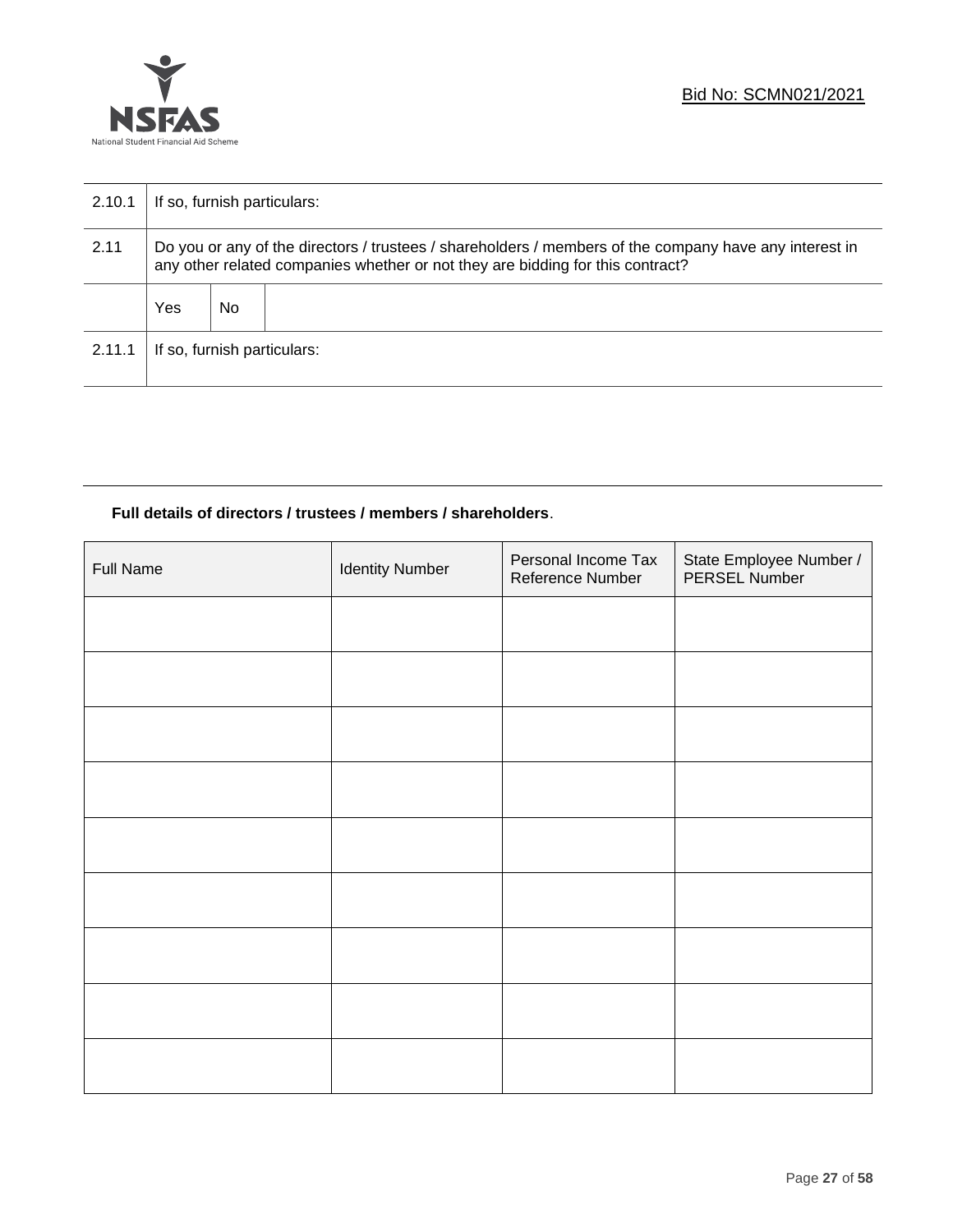

### **Declaration**

I, the undersigned (NAME)………………………………………………………………………

Certify that the information furnished in paragraphs 2 and 3 above is correct. I accept that the state may reject the bid or act against me should this declaration prove to be false.

| <b>Signature</b> | <b>Date</b>    |
|------------------|----------------|
|                  |                |
| <b>Position</b>  | Name of bidder |
|                  |                |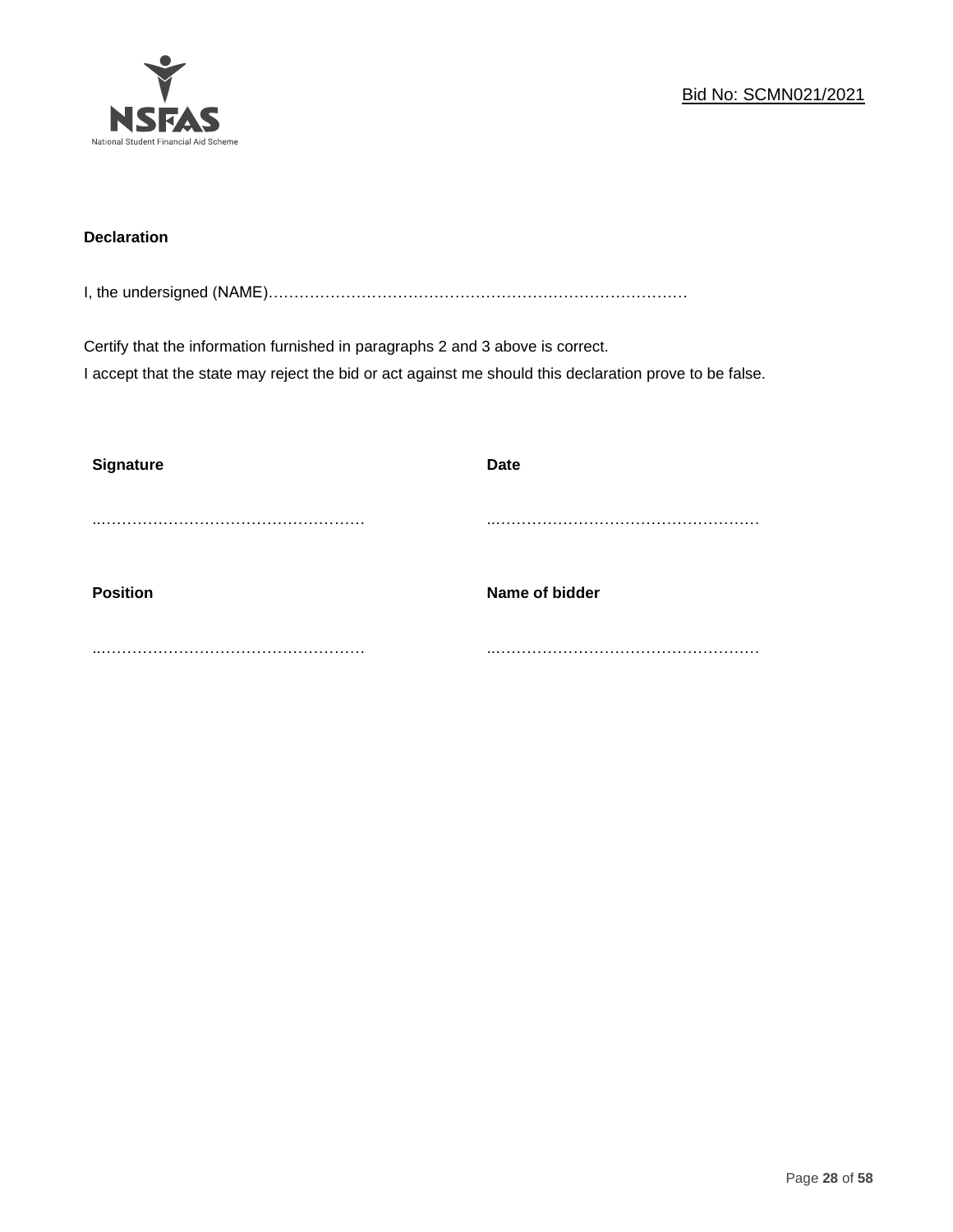

### **Declaration of bidder's past Supply Chain Management practices**

**SBD 8**

This declaration will be used by institutions to ensure that when goods and services are being procured, all reasonable steps are taken to combat the abuse of the supply chain management system.

The bid of any bidder may be disregarded if that bidder, or any of its directors have -

- (a) abused the institution's supply chain management system.
- (b) committed fraud or any other improper conduct in relation to such system; or
- (c) failed to perform on any previous contract.

In order to give effect to the above, **the following questionnaire must be completed and submitted with the bid.**

**The following particulars must be furnished:**

|      | Is the bidder or any of its directors listed on the National Treasury's Database of Restricted Suppliers as<br>companies or persons prohibited from doing business with the public sector?                                                                                                                                                                                                                   |                |                                                                                                                                                                                             |  |  |
|------|--------------------------------------------------------------------------------------------------------------------------------------------------------------------------------------------------------------------------------------------------------------------------------------------------------------------------------------------------------------------------------------------------------------|----------------|---------------------------------------------------------------------------------------------------------------------------------------------------------------------------------------------|--|--|
| 1.1. | (Companies or persons who are listed on this Database were informed in writing of this restriction by the<br>Accounting Officer/Authority of the institution that imposed the restriction after the audi alteram partem<br>rule was applied).                                                                                                                                                                |                |                                                                                                                                                                                             |  |  |
|      | The                                                                                                                                                                                                                                                                                                                                                                                                          |                | Database of Restricted Suppliers now resides on the National Treasury's website<br>(http://www.treasury.gov.za) and can be accessed by clicking on its link at the bottom of the home page. |  |  |
|      | Yes                                                                                                                                                                                                                                                                                                                                                                                                          | N <sub>0</sub> |                                                                                                                                                                                             |  |  |
| 1.2. | If so, furnish particulars:                                                                                                                                                                                                                                                                                                                                                                                  |                |                                                                                                                                                                                             |  |  |
| 1.3. | Is the bidder or any of its directors listed on the Register for Tender Defaulters in terms of section 29 of<br>Prevention<br>Combating<br>Corrupt<br>Activities<br>(No<br>12<br>2004)?<br>and<br>of<br>Act<br>the<br>of<br>Register for Tender Defaulters can be accessed on the National Treasury's website<br>The<br>(http://www.treasury.gov.za) by clicking on its link at the bottom of the home page. |                |                                                                                                                                                                                             |  |  |
|      | Yes                                                                                                                                                                                                                                                                                                                                                                                                          | No             |                                                                                                                                                                                             |  |  |
| 1.4. | If so, furnish particulars:                                                                                                                                                                                                                                                                                                                                                                                  |                |                                                                                                                                                                                             |  |  |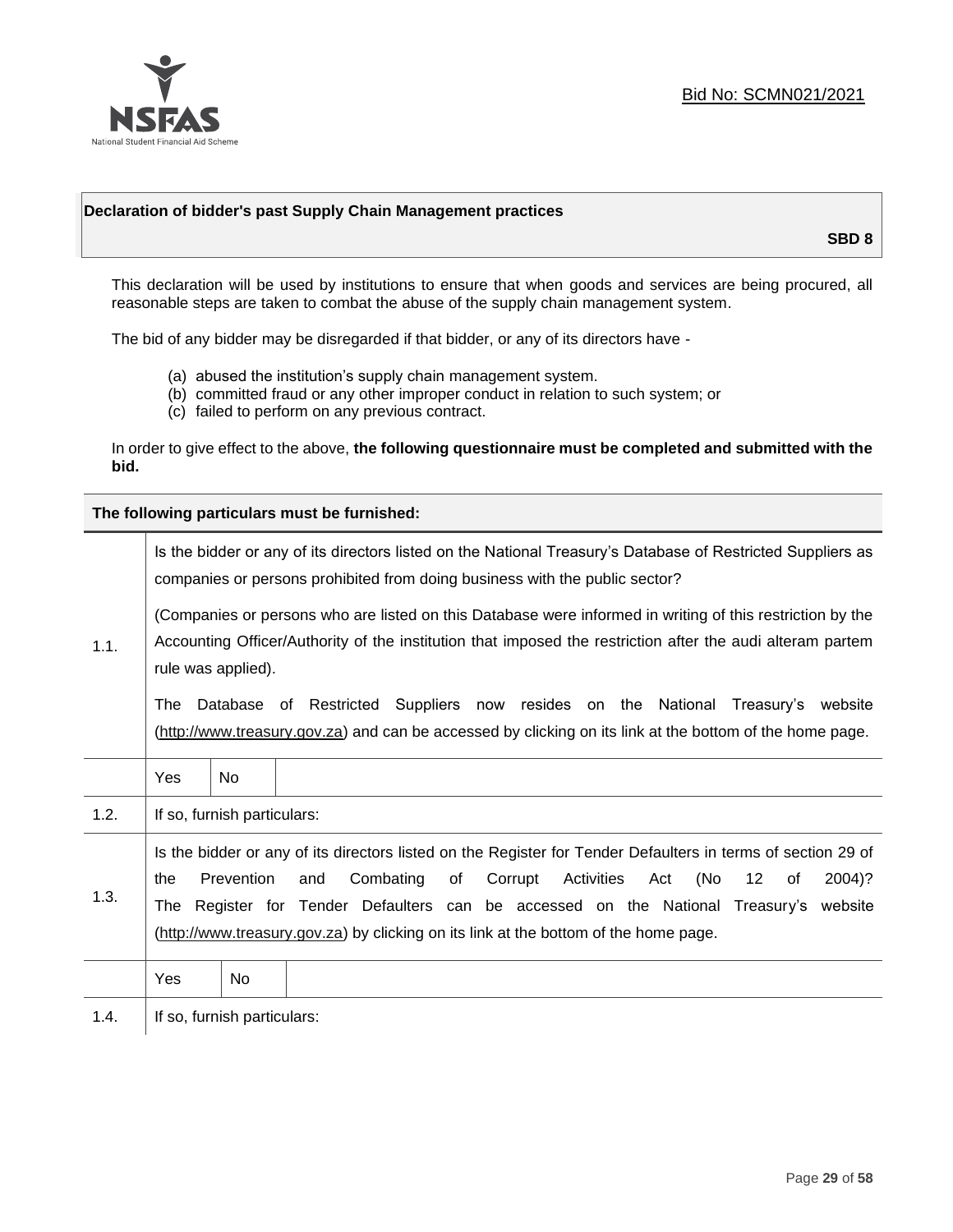

T

| 1.5. | Was the bidder or any of its directors convicted by a court of law (including a court outside of the<br>Republic of South Africa) for fraud or corruption during the past five years? |    |  |  |
|------|---------------------------------------------------------------------------------------------------------------------------------------------------------------------------------------|----|--|--|
|      | <b>Yes</b>                                                                                                                                                                            | No |  |  |
| 1.6. | If so, furnish particulars:                                                                                                                                                           |    |  |  |
| 1.7. | Was any contract between the bidder and any organ of state terminated during the past five years on<br>account of failure to perform on or comply with the contract?                  |    |  |  |
|      | <b>Yes</b>                                                                                                                                                                            | No |  |  |
| 1.8. | If so, furnish particulars:                                                                                                                                                           |    |  |  |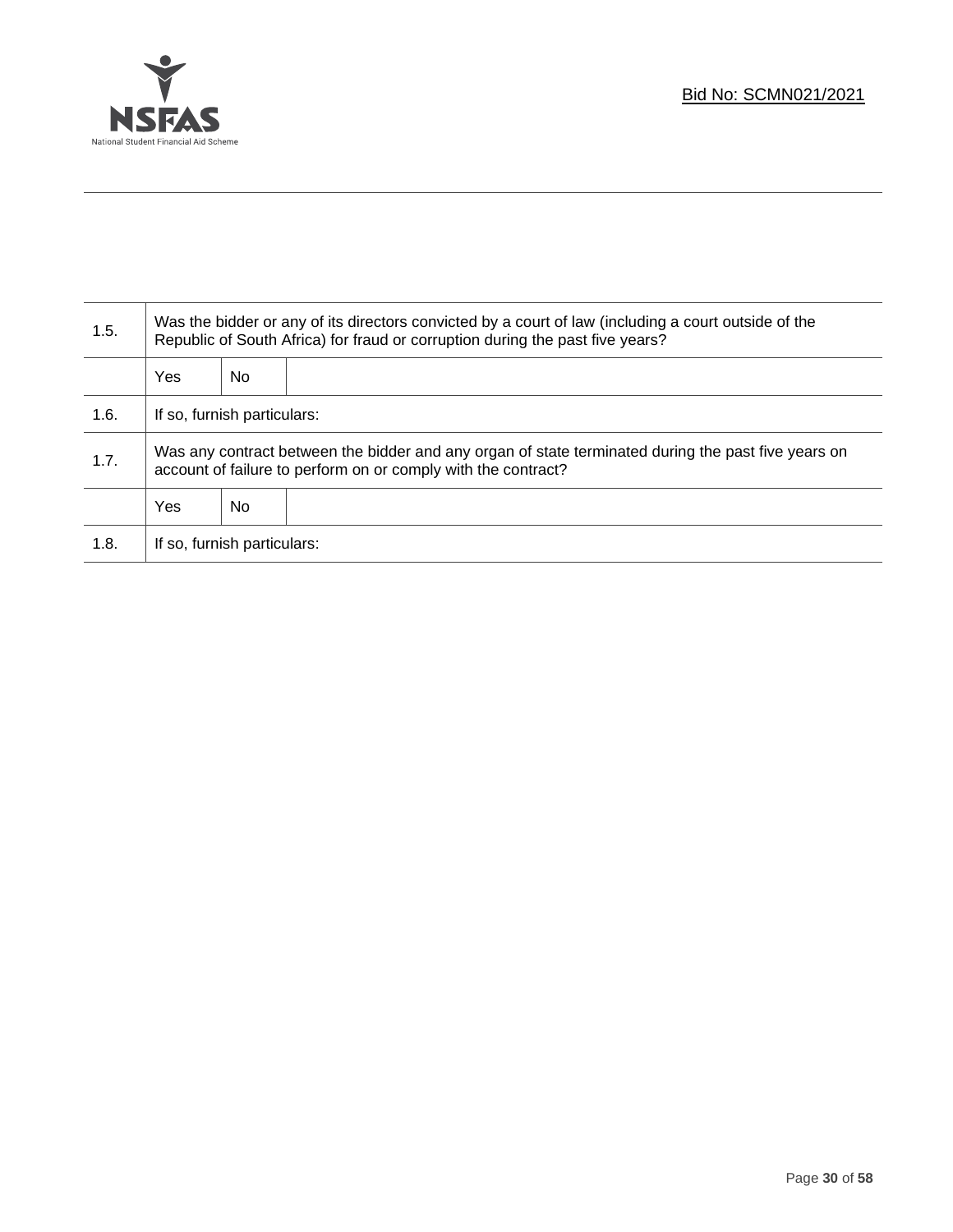

### **Declaration**

I, the undersigned (NAME)………………………………………………………………………

Certify that the information furnished on the declaration from is true and correct.

I accept that, in addition to cancellation of a contract, action may be taken against me should this declaration provide to be false.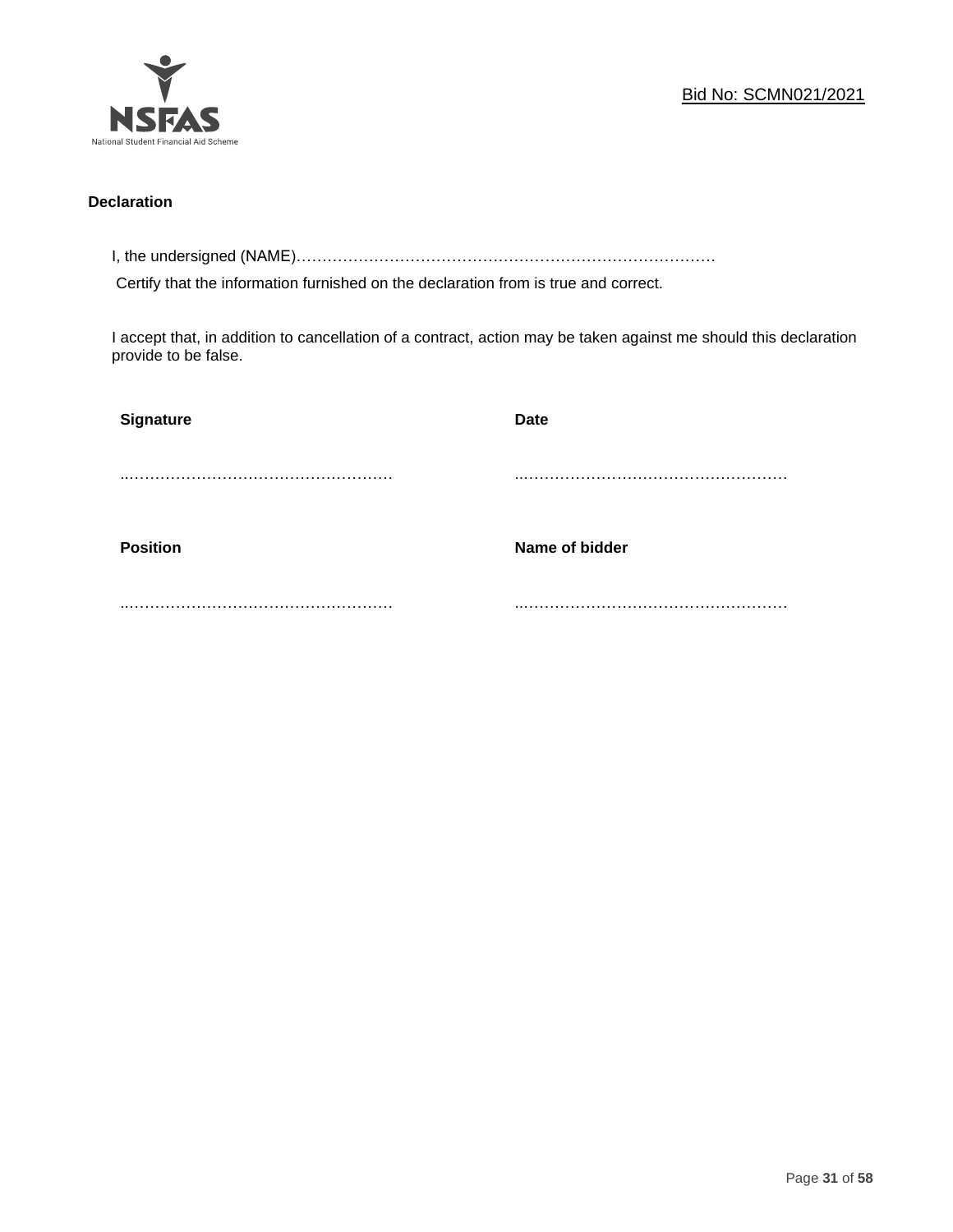### **SBD 9**

### **CERTIFICATE OF INDEPENDENT BID DETERMINATION**

I, the undersigned, in submitting the accompanying bid in response to the invitation for the bid made by: NSFAS

(Name of Institution)

Do hereby make the following statements that I certify to be true and complete in every respect:

| I certify, on behalf of: |  |
|--------------------------|--|
| (Name of Bidder)         |  |

- 1. I have read, and I understand the contents of this Certificate.
- 6.1.I understand that the accompanying bid will be disqualified if this Certificate is found not to be true and complete in every respect.
- 6.2.I am authorized by the bidder to sign this Certificate, and to submit the accompanying bid, on behalf of the bidder.
- 6.3.Each person whose signature appears on the accompanying bid has been authorized by the bidder to determine the terms of, and to sign the bid, on behalf of the bidder.
- 6.4.For the purposes of this Certificate and the accompanying bid, I understand that the word "competitor" shall include any individual or organization, other than the bidder, whether or not affiliated with the bidder, who:
	- 6.4.1.1.1. has been requested to submit a bid in response to this bid invitation.
	- 6.4.1.1.2. could potentially submit a bid in response to this bid invitation, based on their qualifications,
	- 6.4.1.1.3. Abilities or experience.
- 6.10. Provides the same goods and services as the bidder and/or is in the same line of business as the bidder.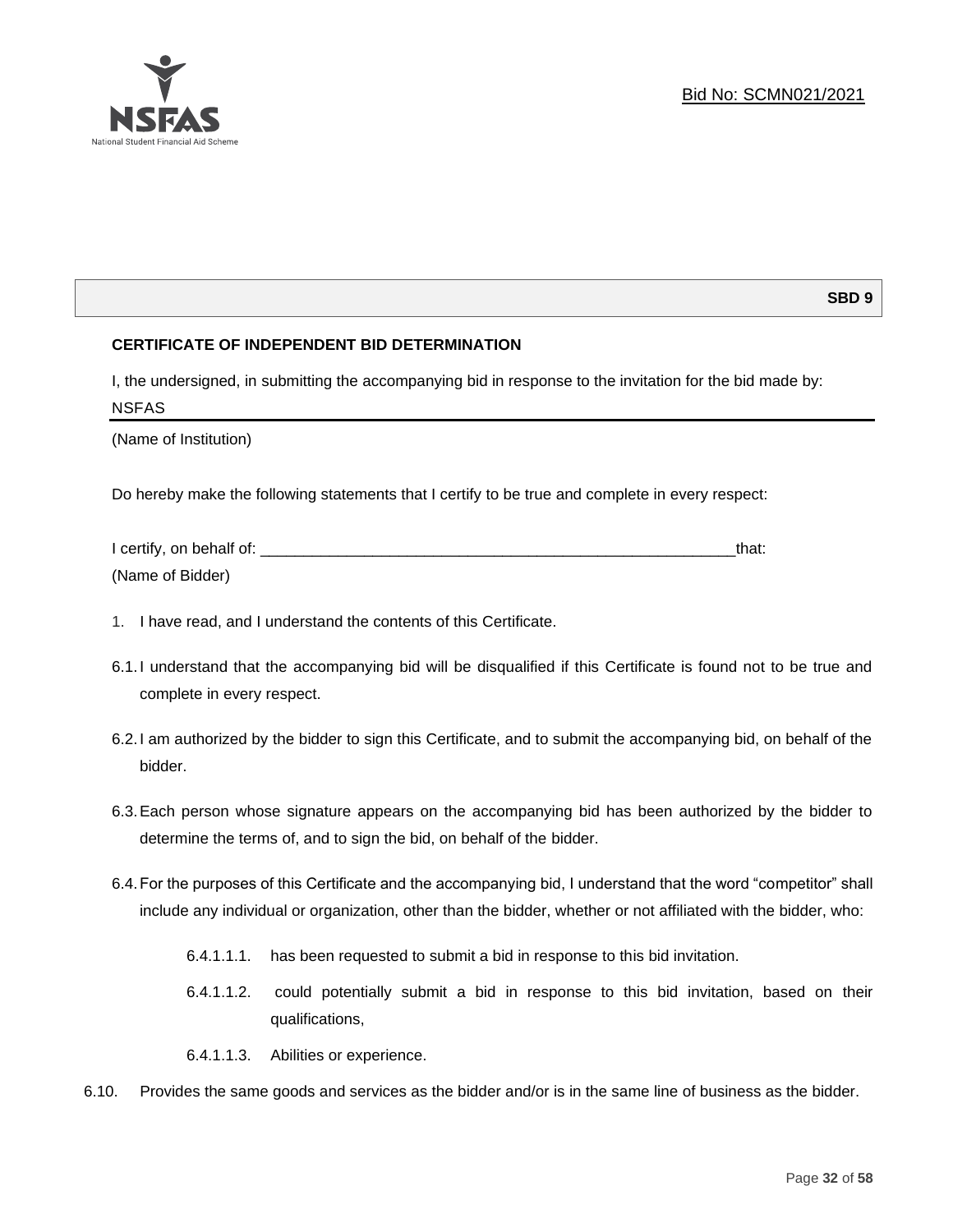

6.11. The bidder has arrived at the accompanying bid independently from, and without consultation, communication, agreement or arrangement with any competitor. However, communication between partners in a joint venture or consortium<sup>3</sup> will not be construed as collusive bidding.

<sup>3</sup> Joint venture or Consortium means an association of persons for the purpose of combining their expertise, property, capital, efforts, skill and knowledge in an activity for the execution of a contract.

- 6.12. In particular, without limiting the generality of paragraphs 6 above, there has been no consultation, communication, agreement or arrangement with any competitor regarding:
	- (a) prices
	- (b) geographical area where product or service will be rendered (market allocation)
	- (c) methods, factors or formulas used to calculate prices;
	- (d) the intention or decision to submit or not to submit, a bid;
	- (e) the submission of a bid which does not meet the specifications and conditions of the bid; or
	- (f) bidding with the intention not to win the bid.
- 6.13. In addition, there have been no consultations, communications, agreements or arrangements with any competitor regarding the quality, quantity, specifications and conditions or delivery particulars of the products or services to which this bid invitation relates.
- 6.14. The terms of the accompanying bid have not been, and will not be, disclosed by the bidder, directly or indirectly, to any competitor, prior to the date and time of the official bid opening or of the awarding of the contract.
- 6.15. I am aware that, in addition and without prejudice to any other remedy provided to combat any restrictive practices related to bids and contracts, bids that are suspicious will be reported to the Competition Commission for investigation and possible imposition of administrative penalties in terms of section 59 of the Competition Act No 89 of 1998 and or may be reported to the National Prosecuting Authority (NPA) for criminal investigation and or may be restricted from conducting business with the public sector for a period not exceeding ten (10) years in terms of the Prevention and Combating of Corrupt Activities Act No 12 of 2004 or any other applicable legislation.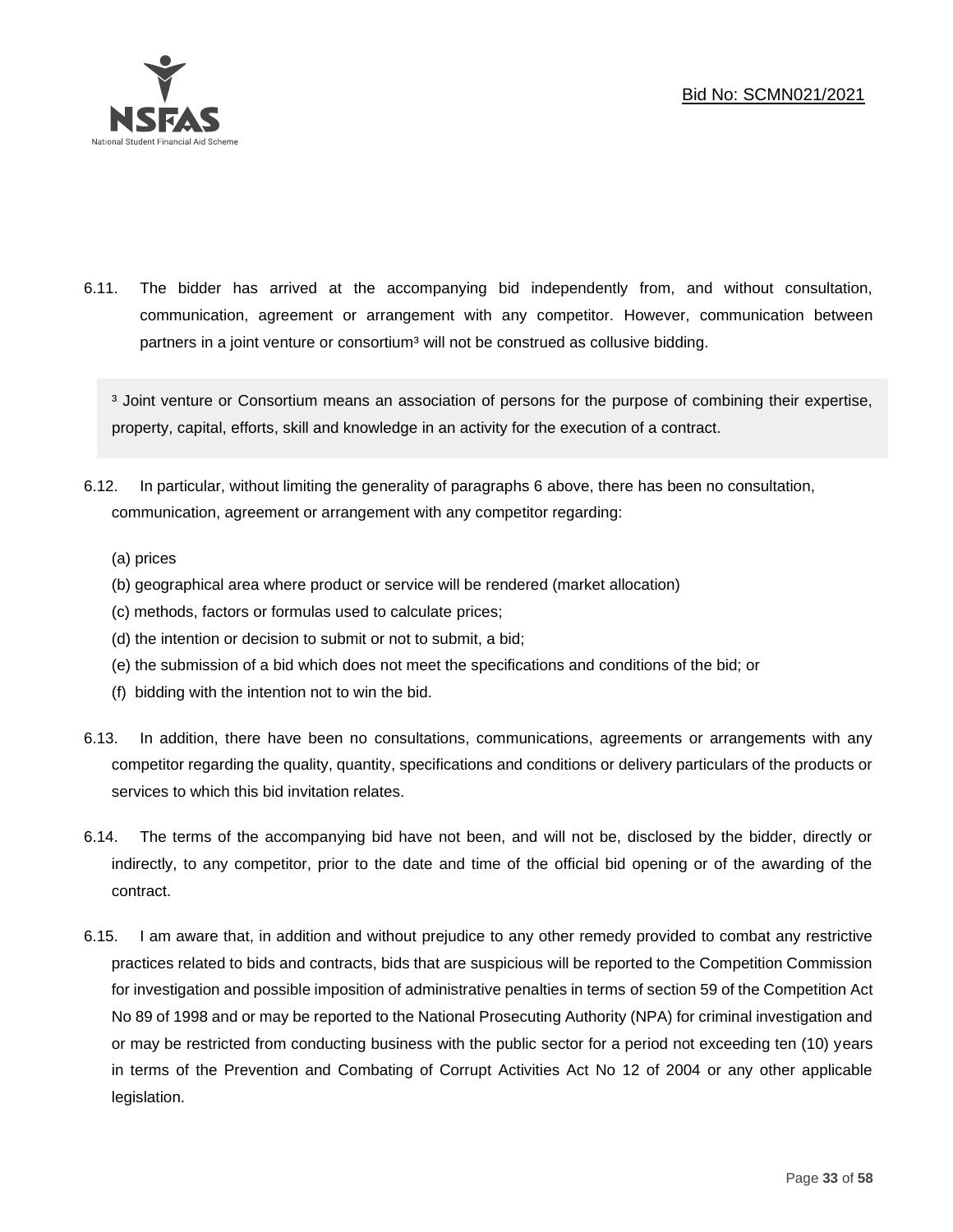

| Signature | Date           |
|-----------|----------------|
|           |                |
|           |                |
|           |                |
| Position  | Name of bidder |
|           |                |
|           |                |
|           |                |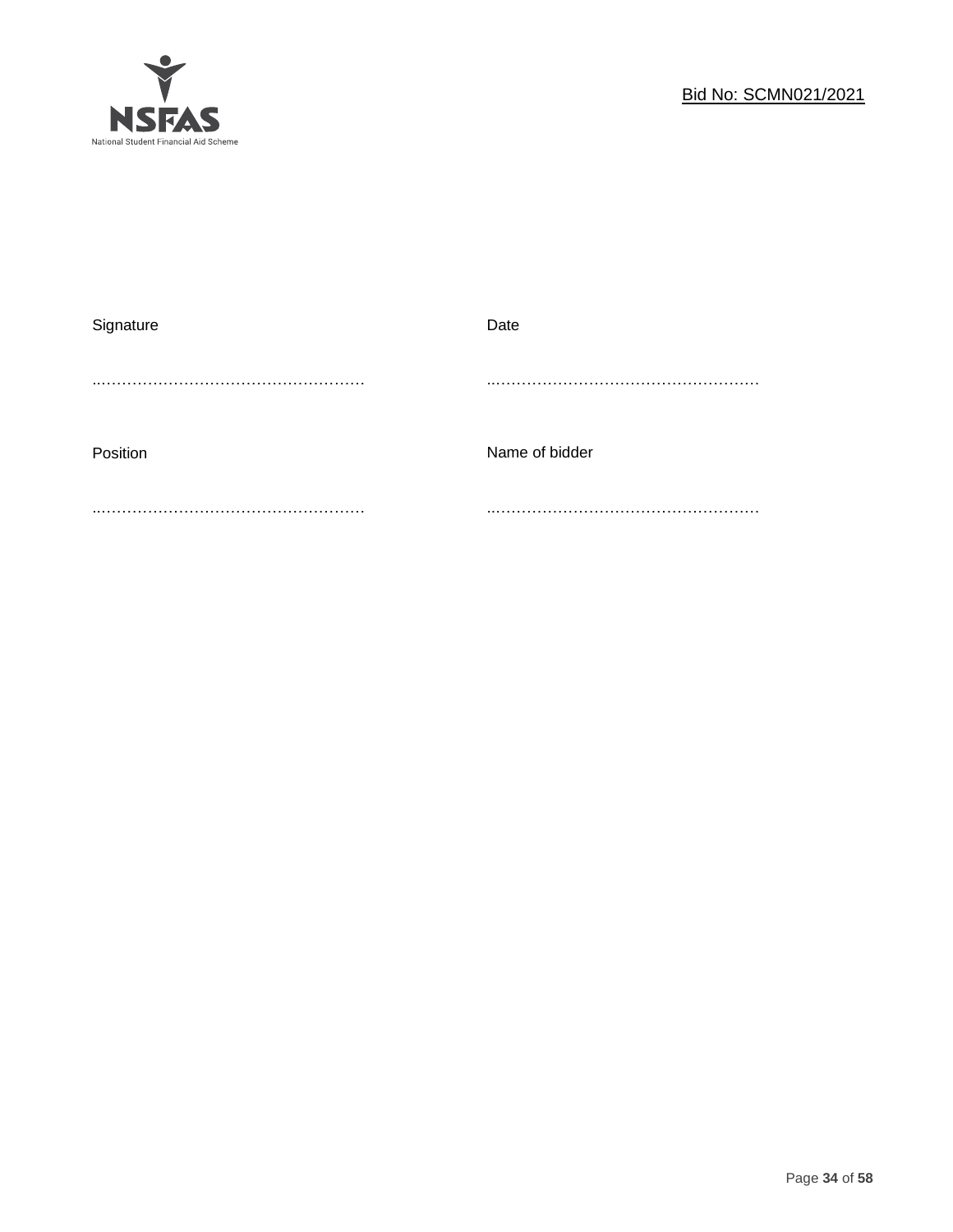

### **1. PREFERENCE POINTS CLAIM FORM IN TERMS OF THE PREFERENTIAL PROCUREMENT REGULATIONS 2017**

This preference form must form part of all bids invited. It contains general information and serves as a claim form for preference points for Broad-Based Black Economic Empowerment (B-BBEE) Status Level of Contribution

### **NB: BEFORE COMPLETING THIS FORM, BIDDERS MUST STUDY THE GENERAL CONDITIONS, DEFINITIONS AND DIRECTIVES APPLICABLE IN RESPECT OF B-BBEE, AS PRESCRIBED IN THE PREFERENTIAL PROCUREMENT REGULATIONS, 2017.**

### **1. GENERAL CONDITIONS**

- 1.1 The following preference point systems are applicable to all bid:
	- the 80/20 system for requirements with a Rand value of up to R50 000 000 (all applicable taxes included); and

1.2

a) The value of this bid is estimated not to exceed R50 000 000 (all applicable taxes included) and therefore the 80/20 Preference point system shall be applicable.

Points for this bid shall be awarded for:

- (a) Price; and
- (b) B-BBEE Status Level of Contributor.
- 1.3 The maximum points for this bid are allocated as follows:

|                                                   | <b>POINTS</b> |
|---------------------------------------------------|---------------|
| <b>PRICE</b>                                      | 80            |
| <b>B-BBEE STATUS LEVEL OF CONTRIBUTOR</b>         | 20            |
| Total points for Price and B-BBEE must not exceed | 100           |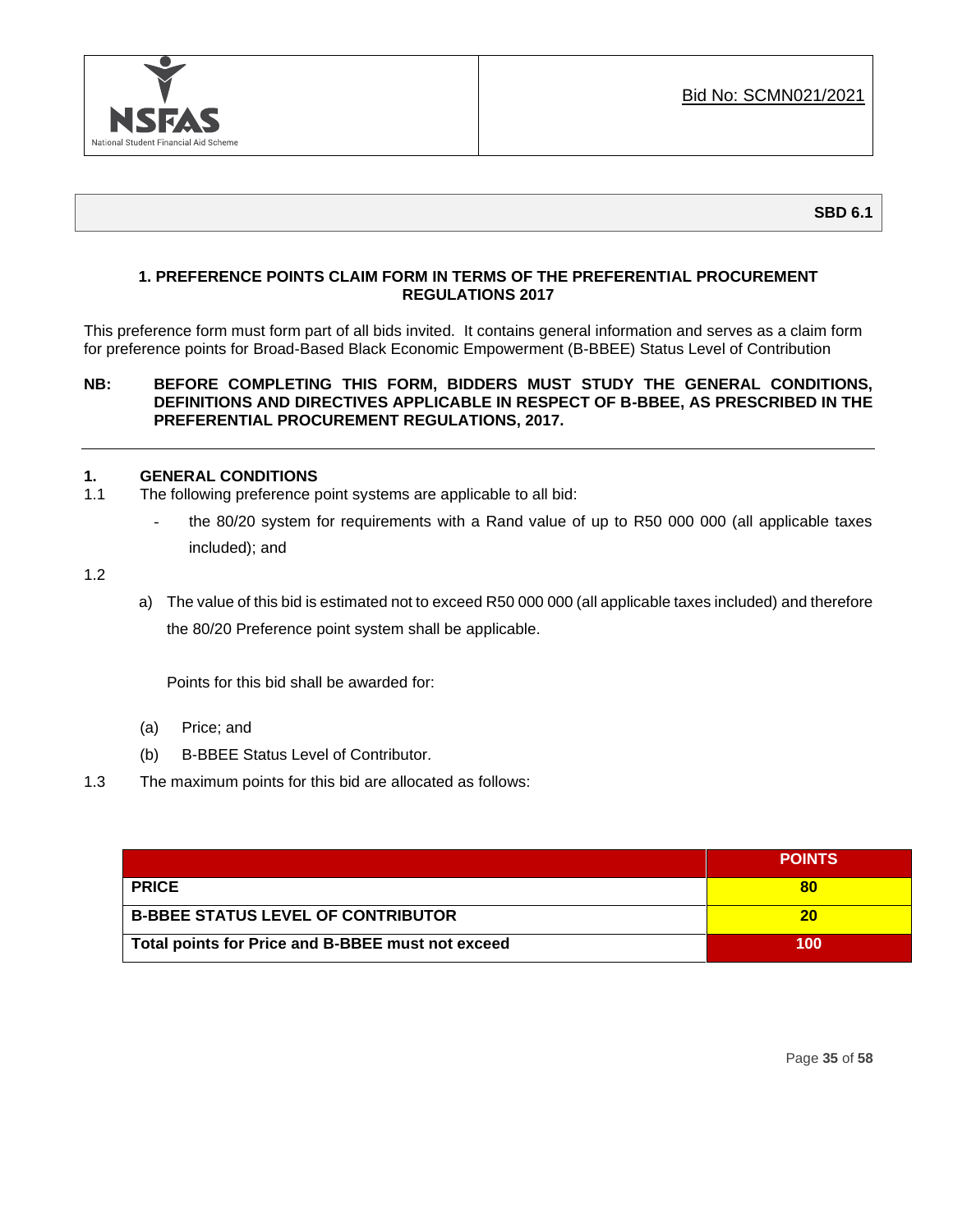

- 1.4 Failure on the part of a bidder to submit proof of B-BBEE Status level of contributor together with the bid, will be interpreted to mean that preference points for B-BBEE status level of contribution are not claimed.
- 1.5 The purchaser reserves the right to require of a bidder, either before a bid is adjudicated or at any time subsequently, to substantiate any claim in regard to preferences, in any manner required by the purchaser.

### **2. DEFINITIONS**

- (a) **"B-BBEE"** means broad-based black economic empowerment as defined in section 1 of the Broad-Based Black Economic Empowerment Act.
- (b) "**B-BBEE status level of contributor"** means the B-BBEE status of an entity in terms of a code of good practice on black economic empowerment, issued in terms of section 9(1) of the Broad-Based Black Economic Empowerment Act.
- (c) **"bid"** means a written offer in a prescribed or stipulated form in response to an invitation by an organ of state for the provision of goods or services, through price quotations, advertised competitive bidding processes or proposals.
- (d) **"Broad-Based Black Economic Empowerment Act"** means the Broad-Based Black Economic Empowerment Act, 2003 (Act No. 53 of 2003);
- **(e) "EME"** means an Exempted Micro Enterprise in terms of a code of good practice on black economic empowerment issued in terms of section 9 (1) of the Broad-Based Black Economic Empowerment Act.
- (f) **"functionality"** means the ability of a tenderer to provide goods or services in accordance with specifications as set out in the tender documents.
- (g) **"prices"** includes all applicable taxes less all unconditional discounts;
- (h) **"proof of B-BBEE status level of contributor"** means:
	- **1)** B-BBEE Status level certificate issued by an authorized body or person;
	- **2)** A sworn affidavit as prescribed by the B-BBEE Codes of Good Practice;
	- **3)** Any other requirement prescribed in terms of the B-BBEE Act;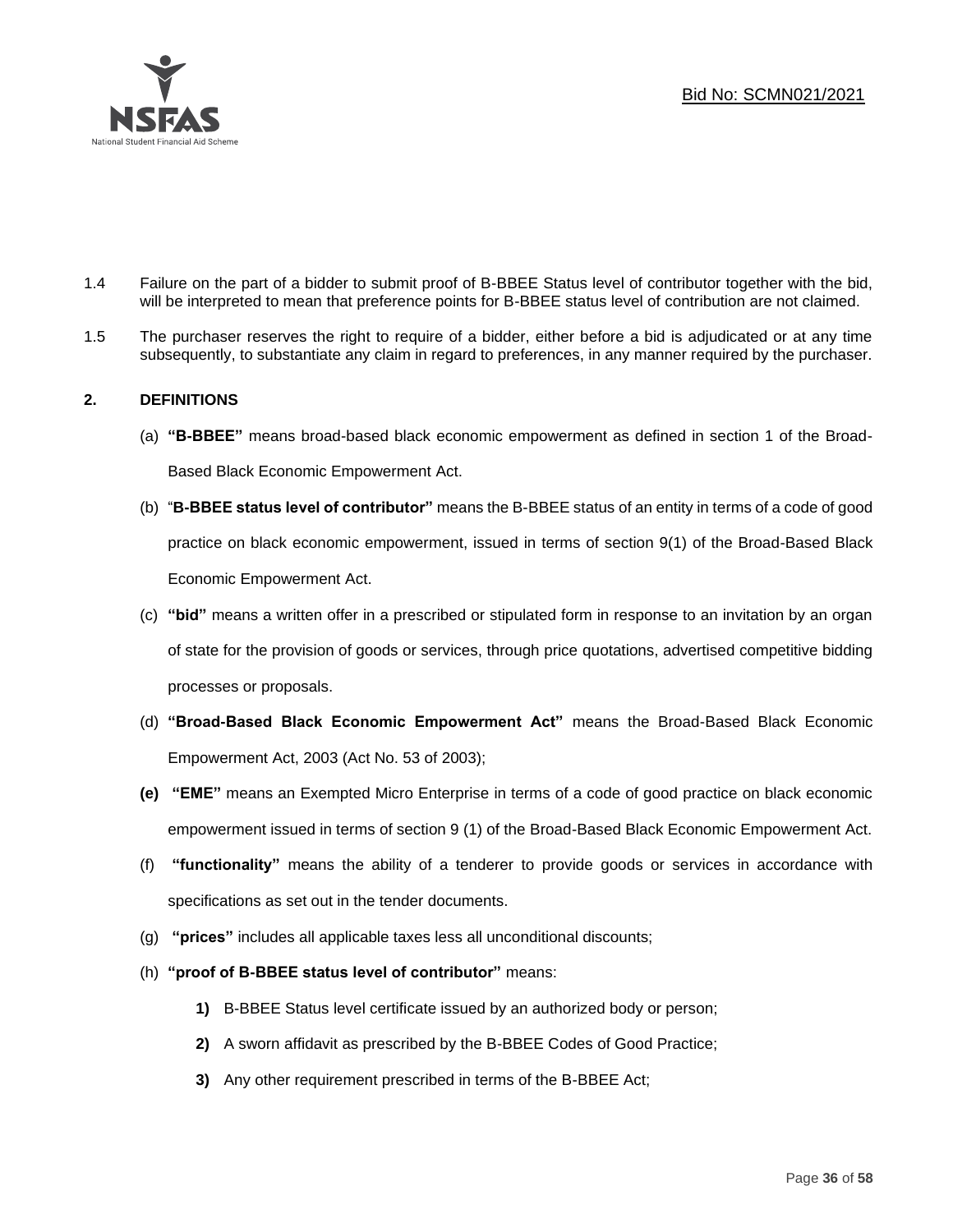

- (i) **"QSE"** means a qualifying small business enterprise in terms of a code of good practice on black economic empowerment issued in terms of section 9 (1) of the Broad-Based Black Economic Empowerment Act.
- *(j)* **"rand value"** means the total estimated value of a contract in Rand, calculated at the time of bid invitation, and includes all applicable taxes.

### **3. POINTS AWARDED FOR PRICE**

### 3.1 **THE 80/20 PREFERENCE POINT SYSTEMS**

A maximum of 80 points is allocated for price on the following basis:

**80/20**

$$
Ps = 80 \left( 1 - \frac{Pt - P \min}{P \min} \right)
$$

Where

Ps = Points scored for price of bid under consideration

l

Pt = Price of bid under consideration

Pmin = Price of lowest acceptable bid

### **4. POINTS AWARDED FOR B-BBEE STATUS LEVEL OF CONTRIBUTOR**

4.1 In terms of Regulation 6 (2) and 7 (2) of the Preferential Procurement Regulations, preference points must be awarded to a bidder for attaining the B-BBEE status level of contribution in accordance with the table below: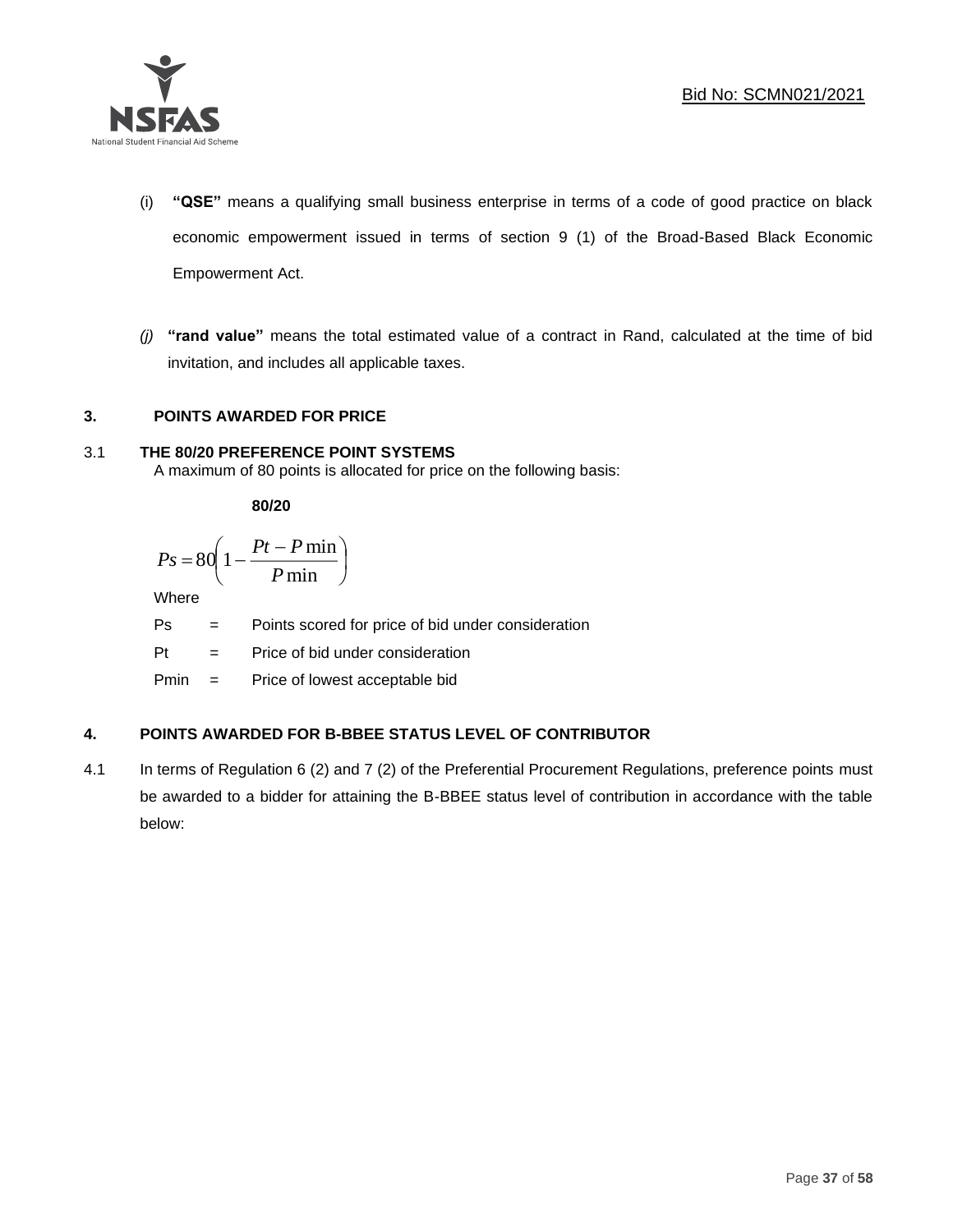

| <b>B-BBEE Status Level of</b><br><b>Contributor</b> | <b>Number of points</b><br>(90/10 system) | <b>Number of points</b><br>(80/20 system) |
|-----------------------------------------------------|-------------------------------------------|-------------------------------------------|
|                                                     | 10                                        | 20                                        |
| ົ                                                   | 9                                         | 18                                        |
| 3                                                   | 6                                         | 14                                        |
|                                                     | 5                                         | 12                                        |
| 5                                                   |                                           | 8                                         |
| 6                                                   |                                           | 6                                         |
|                                                     |                                           |                                           |
| 8                                                   |                                           |                                           |
| Non-compliant contributor                           |                                           |                                           |

### **5. BID DECLARATION**

5.1 Bidders who claim points in respect of B-BBEE Status Level of Contribution must complete the following:

### **6. B-BBEE STATUS LEVEL OF CONTRIBUTOR CLAIMED IN TERMS OF PARAGRAPHS 1.4 AND 4.1**

6.1 B-BBEE Status Level of Contributor: = ……… (maximum of 20 points)

(Points claimed in respect of paragraph 7.1 must be in accordance with the table reflected in paragraph

4.1 and must be substantiated by relevant proof of B-BBEE status level of contributor.

### **7. SUB-CONTRACTING**

7.1 Will any portion of the contract be sub-contracted?

### (*Tick applicable box*)



7.1.1 If yes, indicate:

- i) What percentage of the contract will be subcontracted............…………….…………%
- ii) The name of the sub-contractor…………………………………………………………...
- iii) The B-BBEE status level of the sub-contractor......................................……………...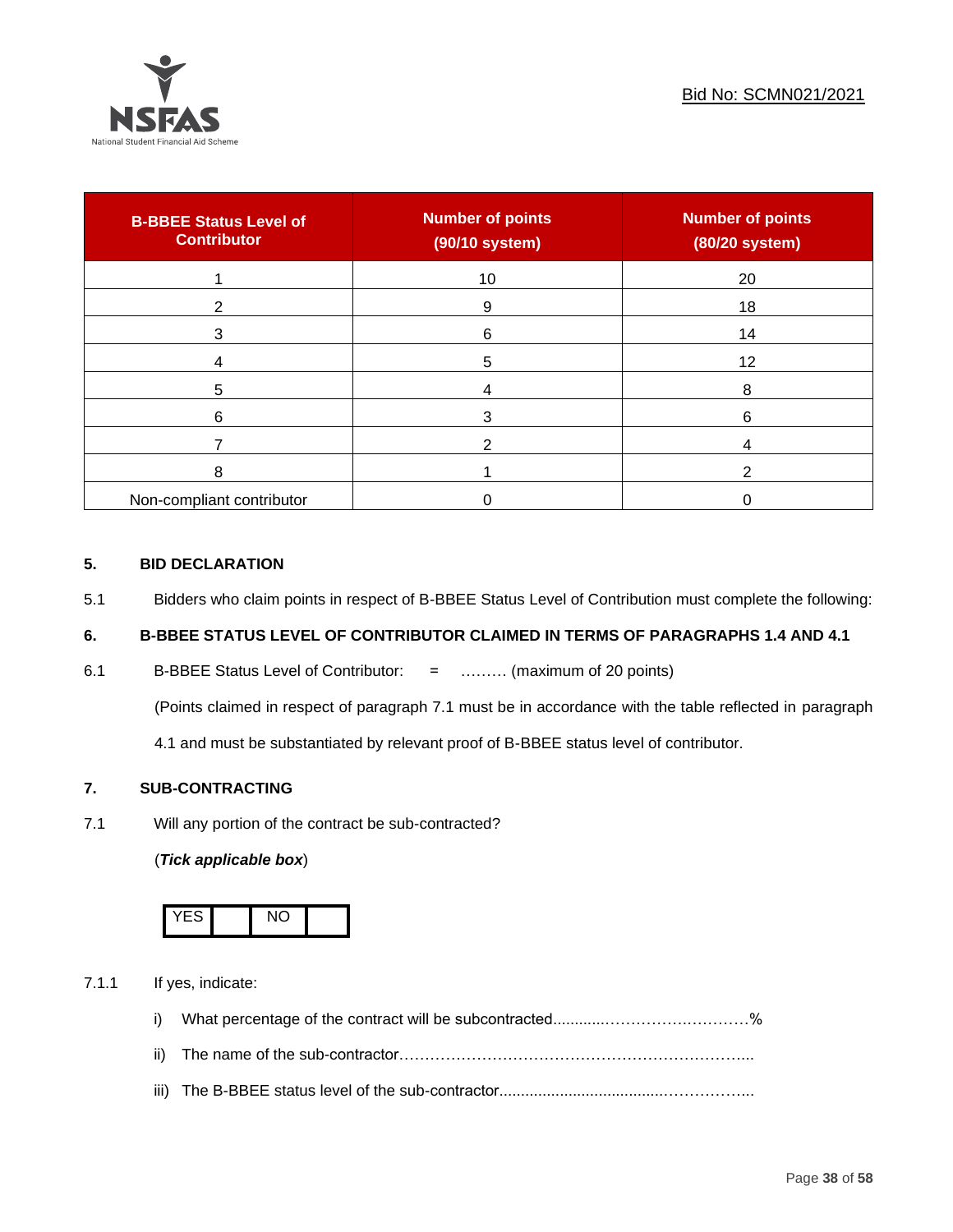

iv) Whether the sub-contractor is an EME or QSE

### *(Tick applicable box*)



v) Specify, by ticking the appropriate box, if subcontracting with an enterprise in terms of Preferential

Procurement Regulations,2017:

| Designated Group: An EME or QSE which is at last 51% owned by:    | <b>EME</b> | <b>QSE</b> |
|-------------------------------------------------------------------|------------|------------|
|                                                                   | $\sqrt{ }$ | V          |
| <b>Black people</b>                                               |            |            |
| Black people who are youth                                        |            |            |
| Black people who are women                                        |            |            |
| Black people with disabilities                                    |            |            |
| Black people living in rural or underdeveloped areas or townships |            |            |
| Cooperative owned by black people                                 |            |            |
| Black people who are military veterans                            |            |            |
| <b>OR</b>                                                         |            |            |
| Any EME                                                           |            |            |
| Any QSE                                                           |            |            |

### 8. **DECLARATION WITH REGARD TO COMPANY/FIRM**

- 8.1 Name of company/firm………………………………………………………………………….
- 8.2 VAT registration number…………………………………….…………………………………
- 8.3 Company registration number…………….……………………….…………………………….

### 8.4 TYPE OF COMPANY/ FIRM

- D Partnership/Joint Venture / Consortium
- □ One-person business/sole propriety
- D Close corporation
- D Company
- (Pty) Limited

[TICK APPLICABLE BOX]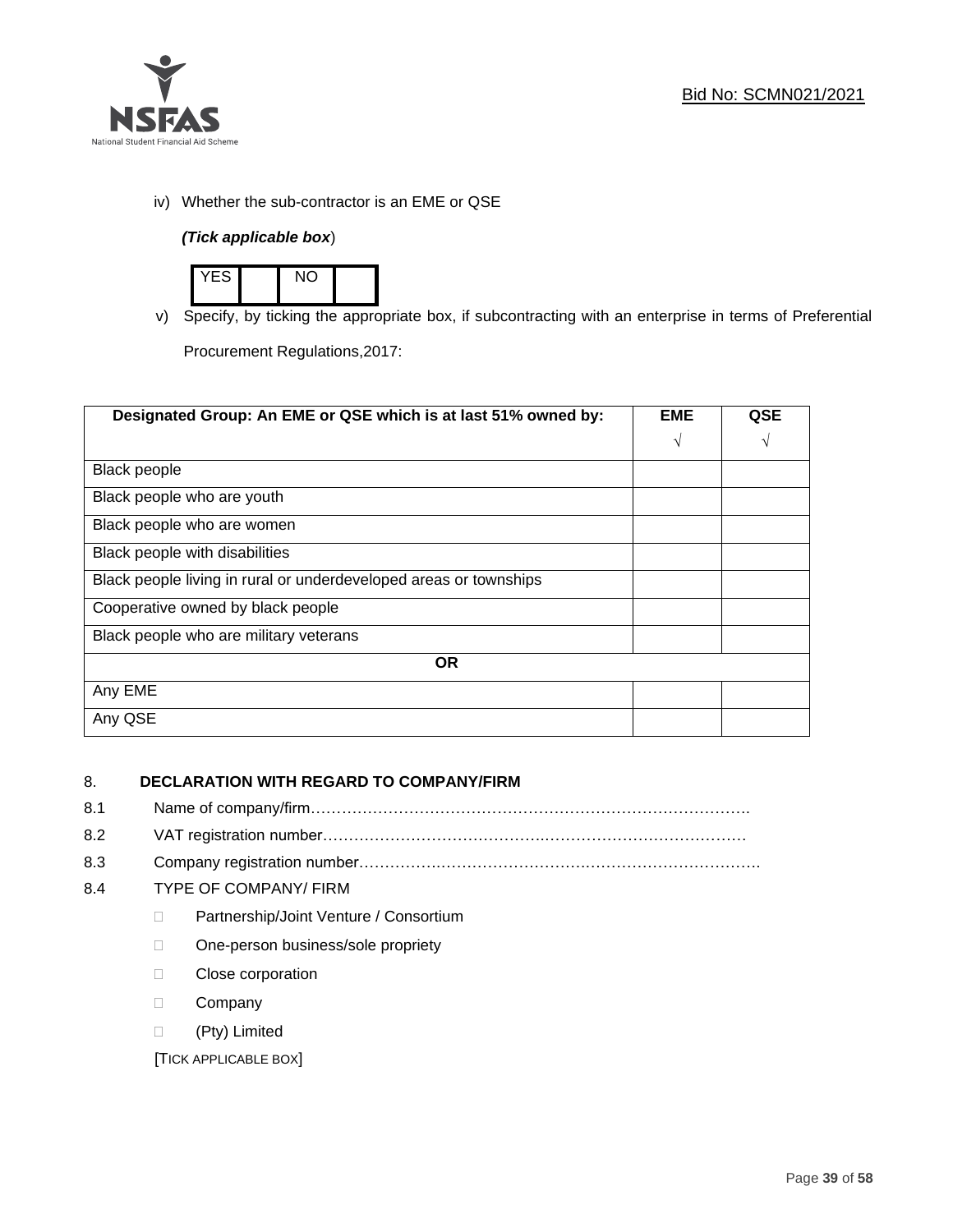

### Bid No: SCMN021/2021

| 8.5 | DESCRIBE PRINCIPAL BUSINESS ACTIVITIES                                                                 |                                                                                                              |  |  |  |  |  |
|-----|--------------------------------------------------------------------------------------------------------|--------------------------------------------------------------------------------------------------------------|--|--|--|--|--|
|     |                                                                                                        |                                                                                                              |  |  |  |  |  |
|     |                                                                                                        |                                                                                                              |  |  |  |  |  |
|     |                                                                                                        |                                                                                                              |  |  |  |  |  |
| 8.6 |                                                                                                        | <b>COMPANY CLASSIFICATION</b>                                                                                |  |  |  |  |  |
|     | $\Box$                                                                                                 | Manufacturer                                                                                                 |  |  |  |  |  |
|     | $\Box$                                                                                                 | Supplier                                                                                                     |  |  |  |  |  |
|     | $\Box$                                                                                                 | Professional service provider                                                                                |  |  |  |  |  |
|     | □                                                                                                      | Other service providers, e.g. transporter, etc.                                                              |  |  |  |  |  |
|     |                                                                                                        | [TICK APPLICABLE BOX]                                                                                        |  |  |  |  |  |
| 8.7 |                                                                                                        |                                                                                                              |  |  |  |  |  |
| 8.8 |                                                                                                        | I/we, the undersigned, who is / are duly authorised to do so on behalf of the company/firm, certify that the |  |  |  |  |  |
|     |                                                                                                        | points claimed, based on the B-BBE status level of contributor indicated in paragraphs 1.4 and 6.1 of the    |  |  |  |  |  |
|     | foregoing certificates, qualifies the company/ firm for the preference(s) shown and I / we acknowledge |                                                                                                              |  |  |  |  |  |
|     | that:                                                                                                  |                                                                                                              |  |  |  |  |  |
|     | i)                                                                                                     | The information furnished is true and correct.                                                               |  |  |  |  |  |
|     | ii)                                                                                                    | The preference points claimed are in accordance with the General Conditions as indicated in                  |  |  |  |  |  |
|     |                                                                                                        | paragraph 1 of this form.                                                                                    |  |  |  |  |  |
|     | iii)                                                                                                   | In the event of a contract being awarded as a result of points claimed as shown in paragraphs 1.4 and        |  |  |  |  |  |
|     |                                                                                                        | 6.1, the contractor may be required to furnish documentary proof to the satisfaction of the purchaser        |  |  |  |  |  |
|     |                                                                                                        | that the claims are correct.                                                                                 |  |  |  |  |  |
|     | iv)                                                                                                    | If the B-BBEE status level of contributor has been claimed or obtained on a fraudulent basis or any of       |  |  |  |  |  |
|     |                                                                                                        | the conditions of contract have not been fulfilled, the purchaser may, in addition to any other remedy       |  |  |  |  |  |
|     |                                                                                                        | it may have -                                                                                                |  |  |  |  |  |
|     |                                                                                                        |                                                                                                              |  |  |  |  |  |
|     |                                                                                                        | disqualify the person from the bidding process.<br>(a)                                                       |  |  |  |  |  |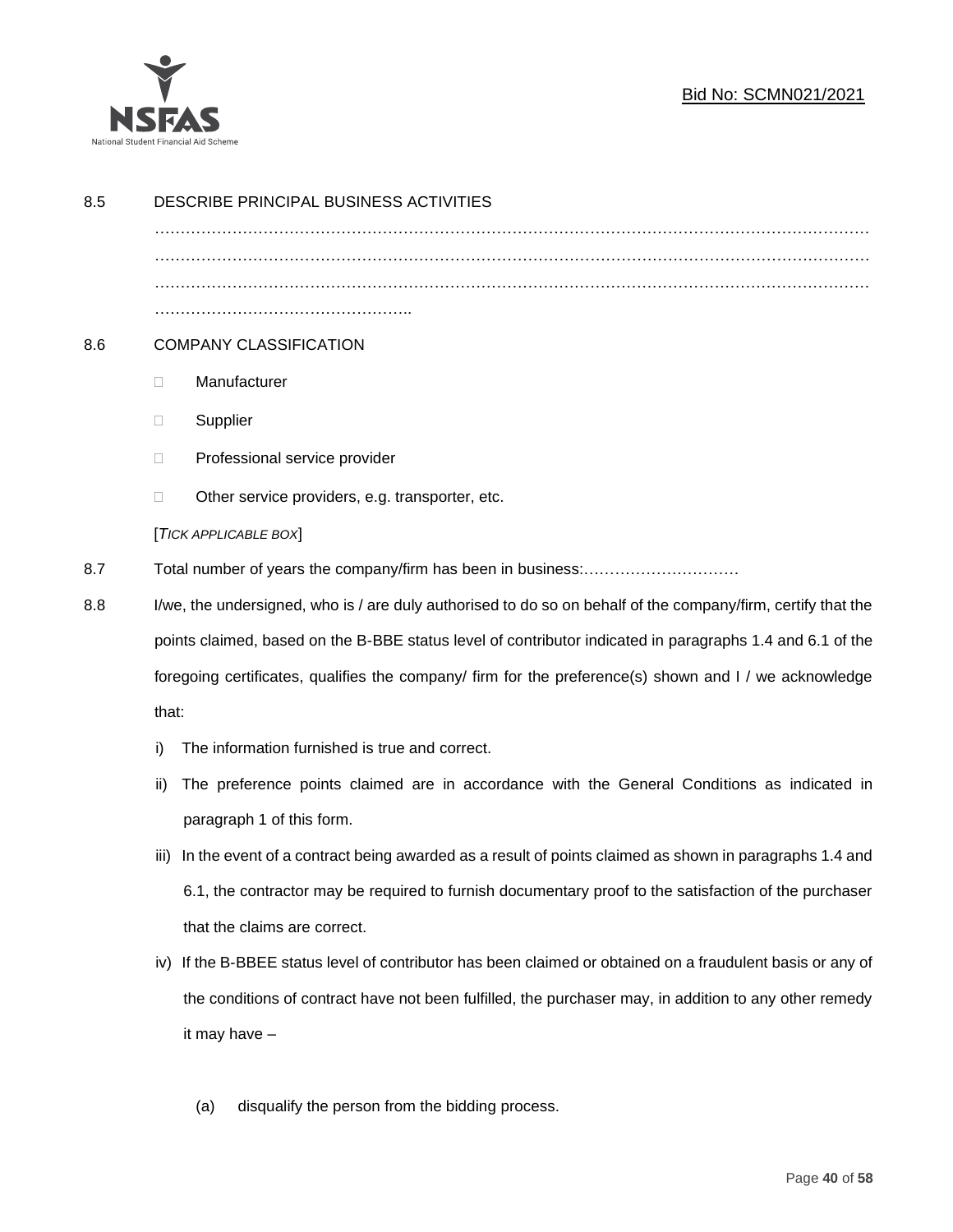

- (b) recover costs, losses or damages it has incurred or suffered as a result of that person's conduct.
- (c) cancel the contract and claim any damages which it has suffered as a result of having to make less favourable arrangements due to such cancellation.
- (d) recommend that the bidder or contractor, its shareholders and directors, or only the shareholders and directors who acted on a fraudulent basis, be restricted by the National Treasury from obtaining business from any organ of state for a period not exceeding 10 years, after the *audi alteram partem* (hear the other side) rule has been applied; and
- (e) forward the matter for criminal prosecution.

| <b>WITNESSES</b> |                            |
|------------------|----------------------------|
|                  | SIGNATURE(S) OF BIDDERS(S) |
|                  | DATE:<br>.<br>.<br>ADDRESS |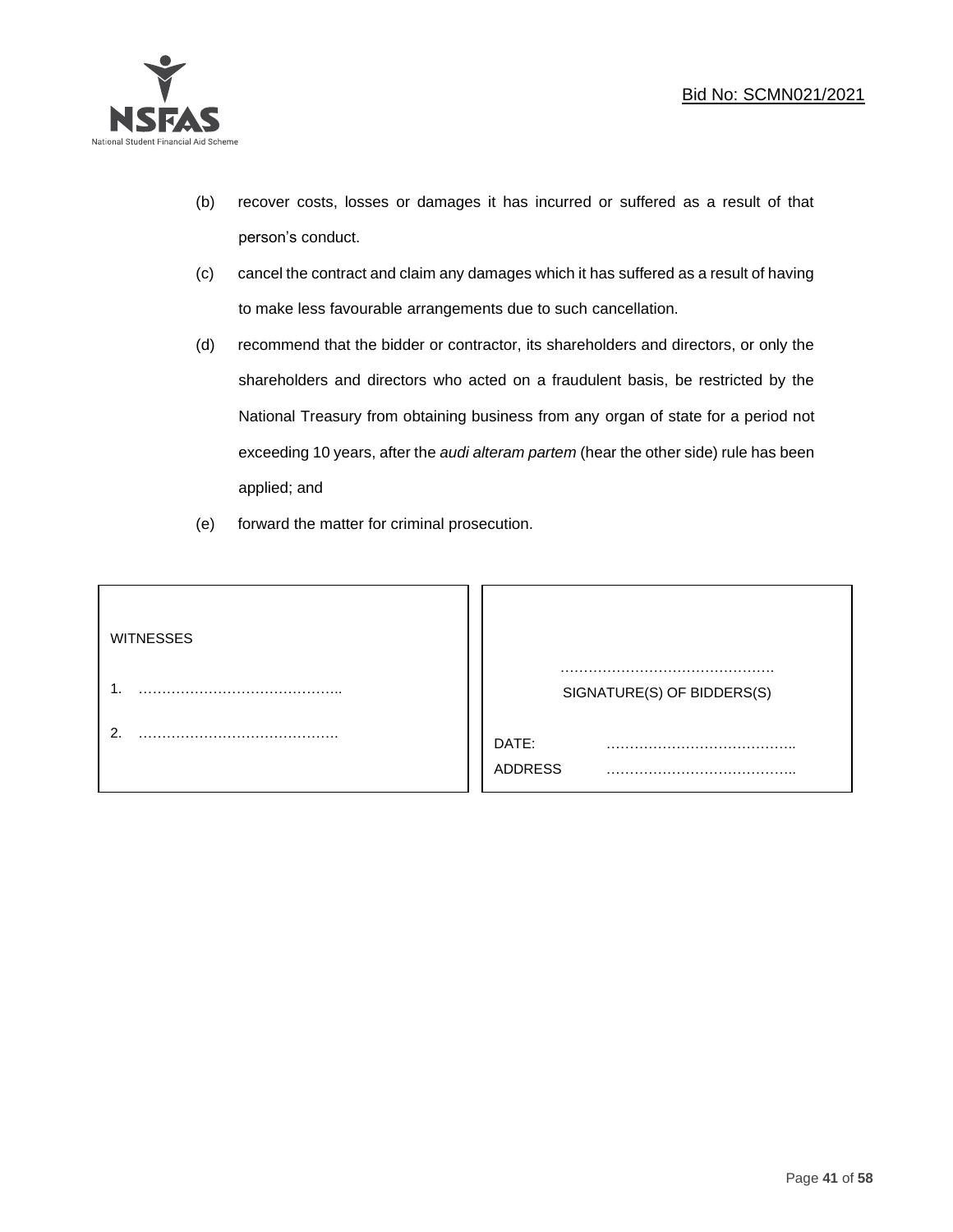

### GOVERNMENT PROCUREMENT

### **GENERAL CONDITIONS OF CONTRACT July 2010**

### **NOTES**

The purpose of this document is to:

(i) Draw special attention to certain general conditions applicable to government bids, contracts and orders; and

(ii) To ensure that clients be familiar with regard to the rights and obligations of all parties involved in doing business with government.

In this document words in the singular also mean in the plural and vice versa and words in the masculine also mean in the feminine and neuter.

• The General Conditions of Contract will form part of all bid documents and may not be amended.

Special Conditions of Contract (SCC) relevant to a specific bid, should be compiled separately for every bid (if applicable) and will supplement the General Conditions of Contract. Whenever there is a conflict, the provisions in the SCC shall prevail.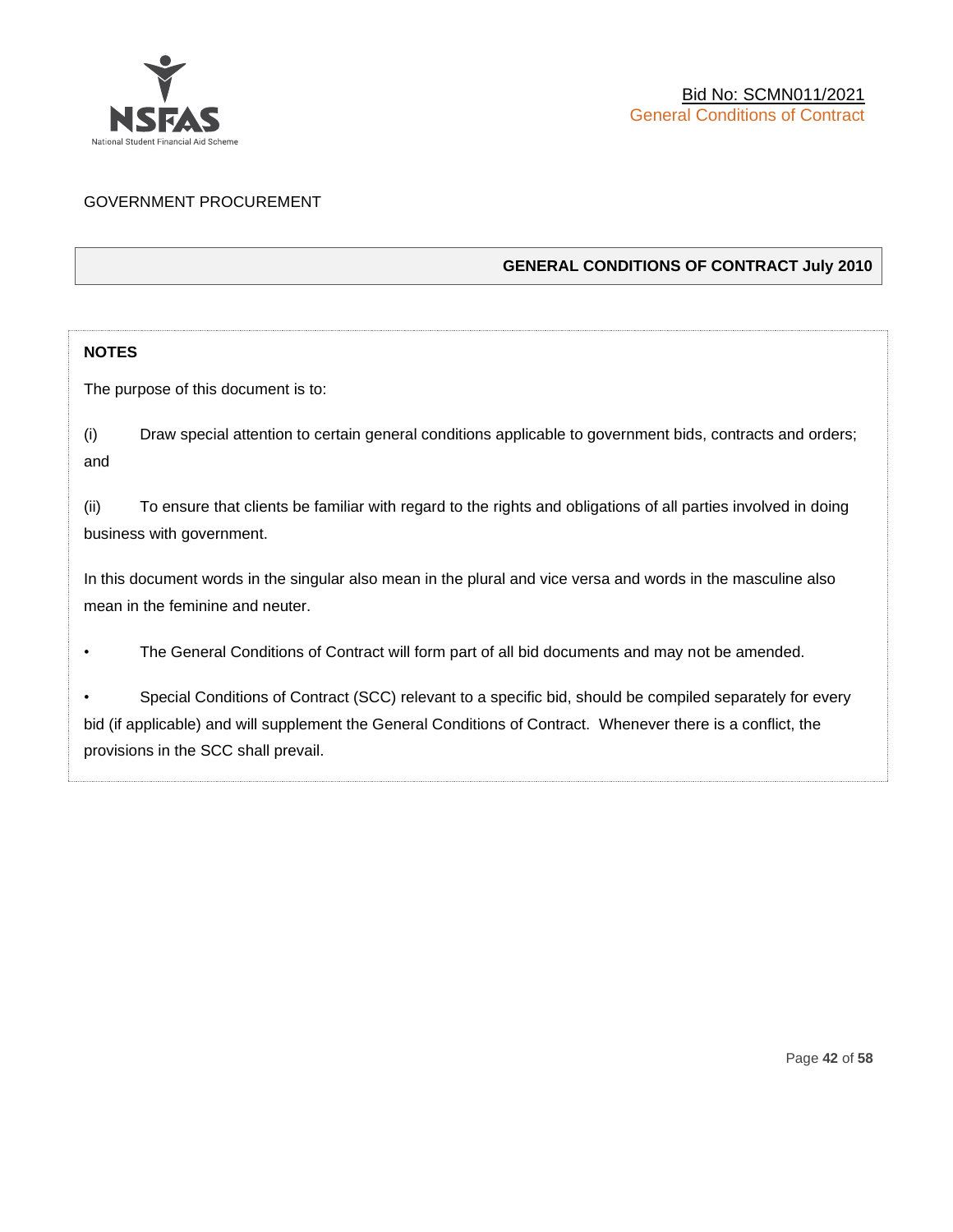

### TABLE OF CLAUSES

- 1. Definitions
- 2. Application
- 3. General
- 4. Standards
- 5. Use of contract documents and information; inspection
- 6. Patent rights
- 7. Performance security
- 8. Inspections, tests and analysis
- 9. Packing
- 10. Delivery and documents
- 11. Insurance
- 12. Transportation
- 13. Incidental services
- 14. Spare parts
- 15. Warranty
- 16. Payment
- 17. Prices
- 18. Contract amendments
- 19. Assignment
- 20. Subcontracts
- 21. Delays in the supplier's performance
- 22. Penalties
- 23. Termination for default
- 24. Dumping and countervailing duties
- 25. Force Majeure
- 26. Termination for insolvency
- 27. Settlement of disputes
- 28. Limitation of liability
- 29. Governing language
- 30. Applicable law
- 31. Notices
- 32. Taxes and duties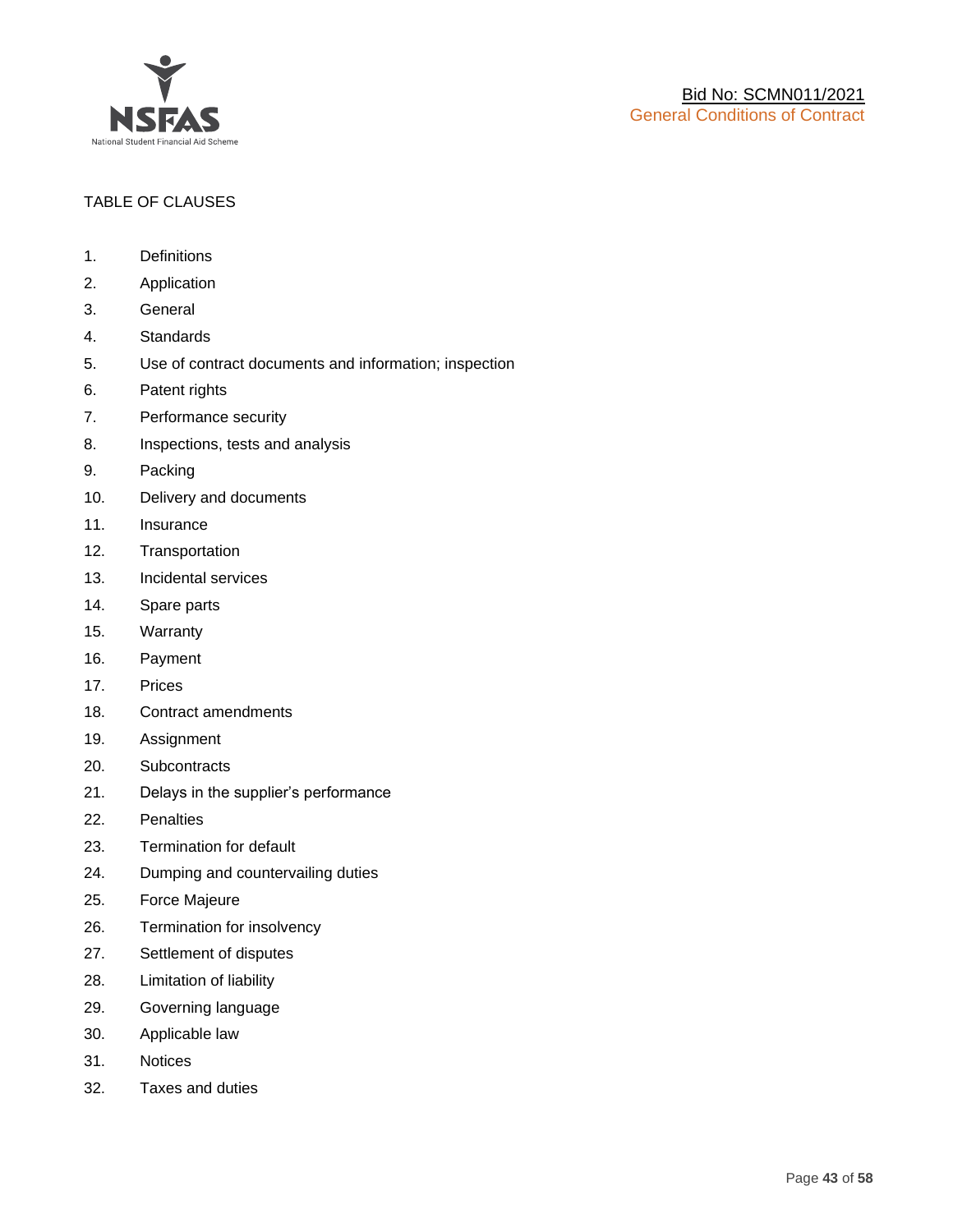

- 33. National Industrial Participation Programme (NIPP)
- 34. Prohibition of restrictive practices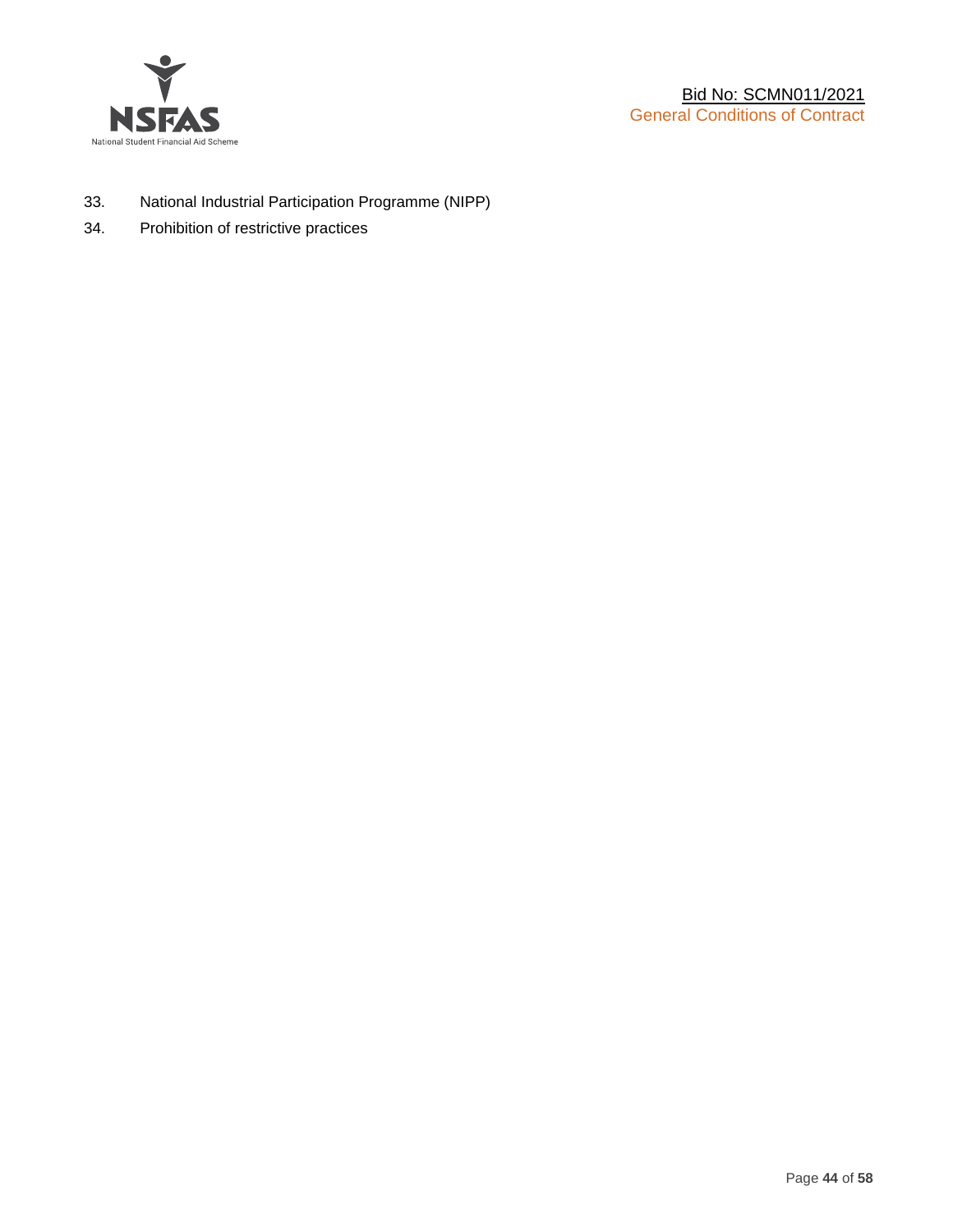

### **General Conditions of Contract**

### **1. Definitions**

- 1. The following terms shall be interpreted as indicated:
- 1.1 "Closing time" means the date and hour specified in the bidding documents for the receipt of bids.
- 1.2 "Contract" means the written agreement entered into between the purchaser and the supplier, as recorded in the contract form signed by the parties, including all attachments and appendices thereto and all documents incorporated by reference therein.
- 1.3 "Contract price" means the price payable to the supplier under the contract for the full and proper performance of his contractual obligations.
- 1.4 "Corrupt practice" means the offering, giving, receiving, or soliciting of anything of value to influence the action of a public official in the procurement process or in contract execution.
- 1.5 "Countervailing duties" are imposed in cases where an enterprise abroad is subsidized by its government and encouraged to market its products internationally.
- 1.6 "Country of origin" means the place where the goods were mined, grown or produced or from which the services are supplied. Goods are produced when, through manufacturing, processing or substantial and major assembly of components, a commercially recognized new product results that is substantially different in basic characteristics or in purpose or utility from its components.
- 1.7 "Day" means calendar day.
- 1.8 "Delivery" means delivery in compliance of the conditions of the contract or order.
- 1.9 "Delivery ex stock" means immediate delivery directly from stock actually on hand.
- 1.10 "Delivery into consignees store or to his site" means delivered and unloaded in the specified store or depot or on the specified site in compliance with the conditions of the contract or order, the supplier bearing all risks and charges involved until the supplies are so delivered and a valid receipt is obtained.
- 1.11 "Dumping" occurs when a private enterprise abroad market its goods on own initiative in the RSA at lower prices than that of the country of origin and which have the potential to harm the local industries in the RSA.
- 1.12 " Force majeure" means an event beyond the control of the supplier and not involving the supplier's fault or negligence and not foreseeable. Such events may include, but is not restricted to, acts of the purchaser in its sovereign capacity, wars or revolutions, fires, floods, epidemics, quarantine restrictions and freight embargoes.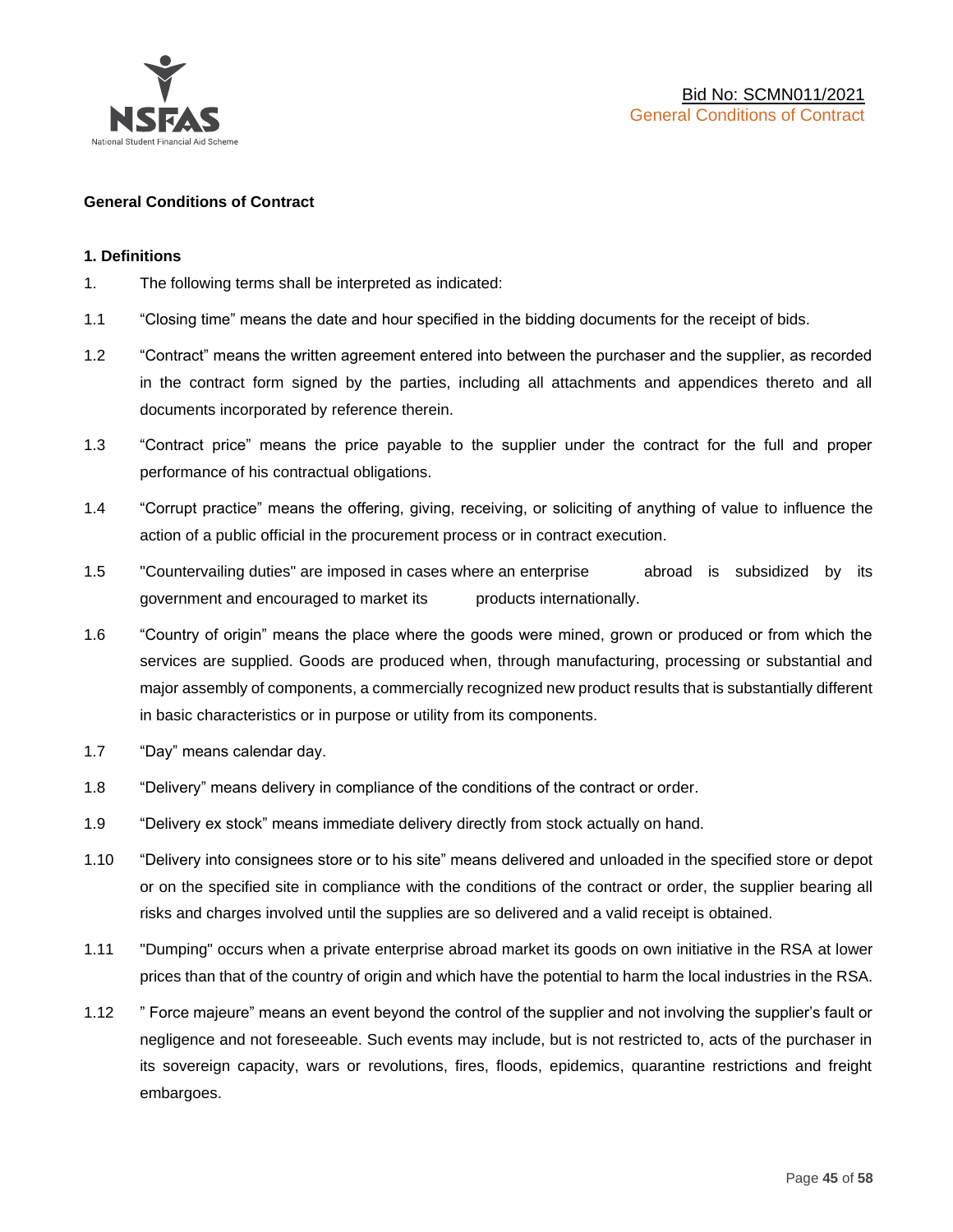

- 1.13 "Fraudulent practice" means a misrepresentation of facts in order to influence a procurement process or the execution of a contract to the detriment of any bidder and includes collusive practice among bidders (prior to or after bid submission) designed to establish bid prices at artificial non-competitive levels and to deprive the bidder of the benefits of free and open competition.
- 1.14 "GCC" means the General Conditions of Contract.
- 1.15 "Goods" means all of the equipment, machinery, and/or other materials that the supplier is required to supply to the purchaser under the contract.
- 1.16 "Imported content" means that portion of the bidding price represented by the cost of components, parts or materials which have been or are still to be imported (whether by the supplier or his subcontractors) and which costs are inclusive of the costs abroad, plus freight and other direct importation costs such as landing costs, dock dues, import duty, sales duty or other similar tax or duty at the South African place of entry as well as transportation and handling charges to the factory in the Republic where the supplies covered by the bid will be manufactured.
- 1.17 "Local content" means that portion of the bidding price which is not included in the imported content provided that local manufacture does take place.
- 1.18 "Manufacture" means the production of products in a factory using labour, materials, components and machinery and includes other related value-adding activities.
- 1.19 "Order" means an official written order issued for the supply of goods or works or the rendering of a service.
- 1.20 "Project site," where applicable, means the place indicated in bidding documents.
- 1.21 "Purchaser" means the organization purchasing the goods.
- 1.22 "Republic" means the Republic of South Africa.
- 1.23 "SCC" means the Special Conditions of Contract.
- 1.24 "Services" means those functional services ancillaries to the supply of the goods, such as transportation and any other incidental services, such as installation, commissioning, provision of technical assistance, training, catering, gardening, security, maintenance and other such obligations of the supplier covered under the contract.
- 1.25 "Written" or "in writing" means handwritten in ink or any form of electronic or mechanical writing.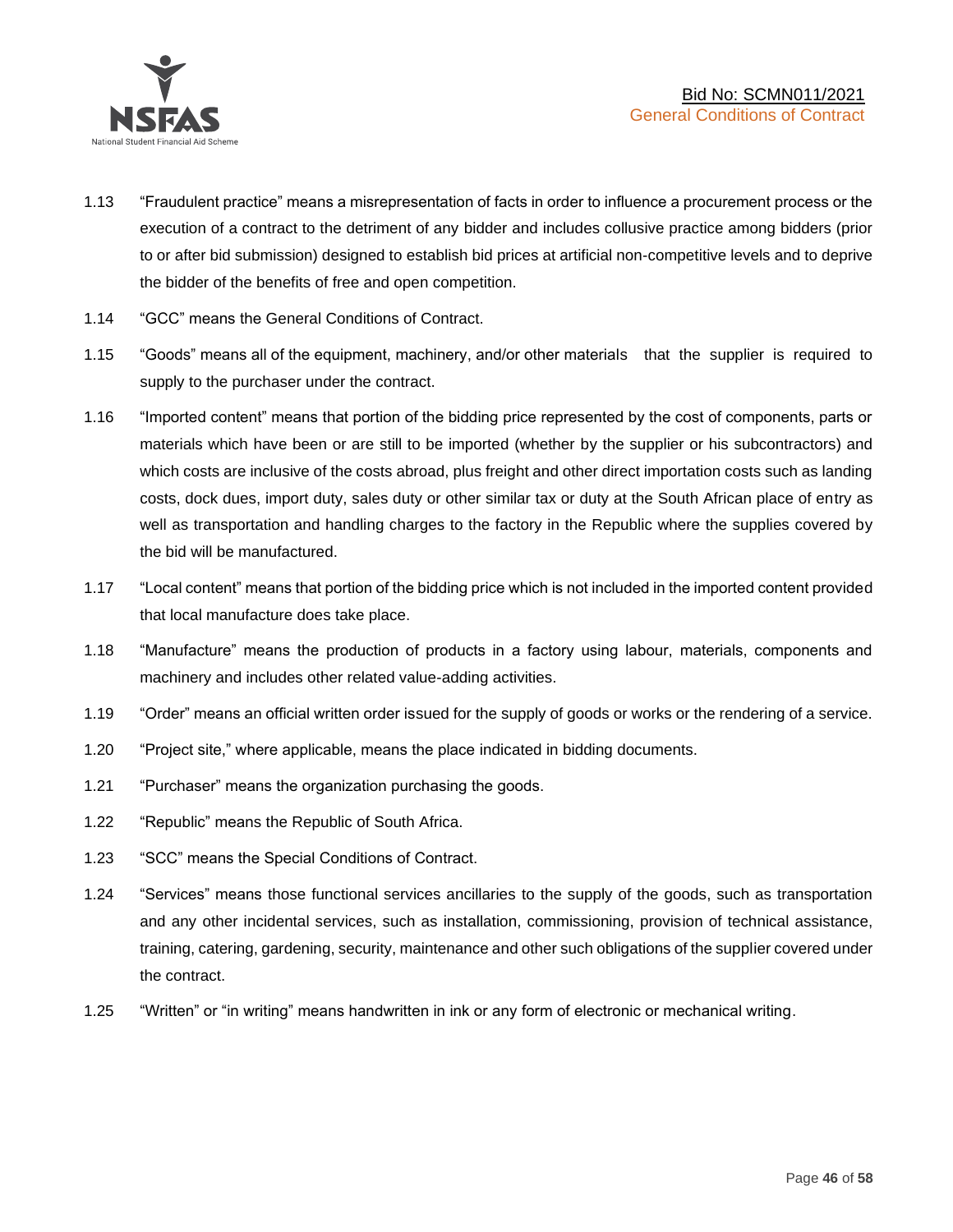

### **2. Application**

- 2.1 These general conditions are applicable to all bids, contracts and orders including bids for functional and professional services, sales, hiring, letting and the granting or acquiring of rights, but excluding immovable property, unless otherwise indicated in the bidding documents.
- 2.2 Where applicable, special conditions of contract are also laid down to cover specific supplies, services or works.
- 2.3 Where such special conditions of contract are in conflict with these general conditions, the special conditions shall apply.

### **3 General**

- 3.1 Unless otherwise indicated in the bidding documents, the purchaser shall not be liable for any expense incurred in the preparation and submission of a bid. Where applicable a non-refundable fee for documents may be charged.
- 3.2 With certain exceptions, invitations to bid are only published in the Government Tender Bulletin. The Government Tender Bulletin may be obtained directly from the Government Printer, Private Bag X85, Pretoria 0001, or accessed electronically from [www.treasury.gov.za](http://www.treasury.gov.za/)

### **4. Standards**

4.1 The goods supplied shall conform to the standards mentioned in the bidding documents and specifications.

### **5. Use of contract documents and information; inspection**.

- 5.1 The supplier shall not, without the purchaser's prior written consent, disclose the contract, or any provision thereof, or any specification, plan, drawing, pattern, sample, or information furnished by or on behalf of the purchaser in connection therewith, to any person other than a person employed by the supplier in the performance of the contract. Disclosure to any such employed person shall be made in confidence and shall extend only so far as may be necessary for purposes of such performance.
- 5.2 The supplier shall not, without the purchaser's prior written consent, make use of any document or information mentioned in GCC clause 5.1 except for purposes of performing the contract.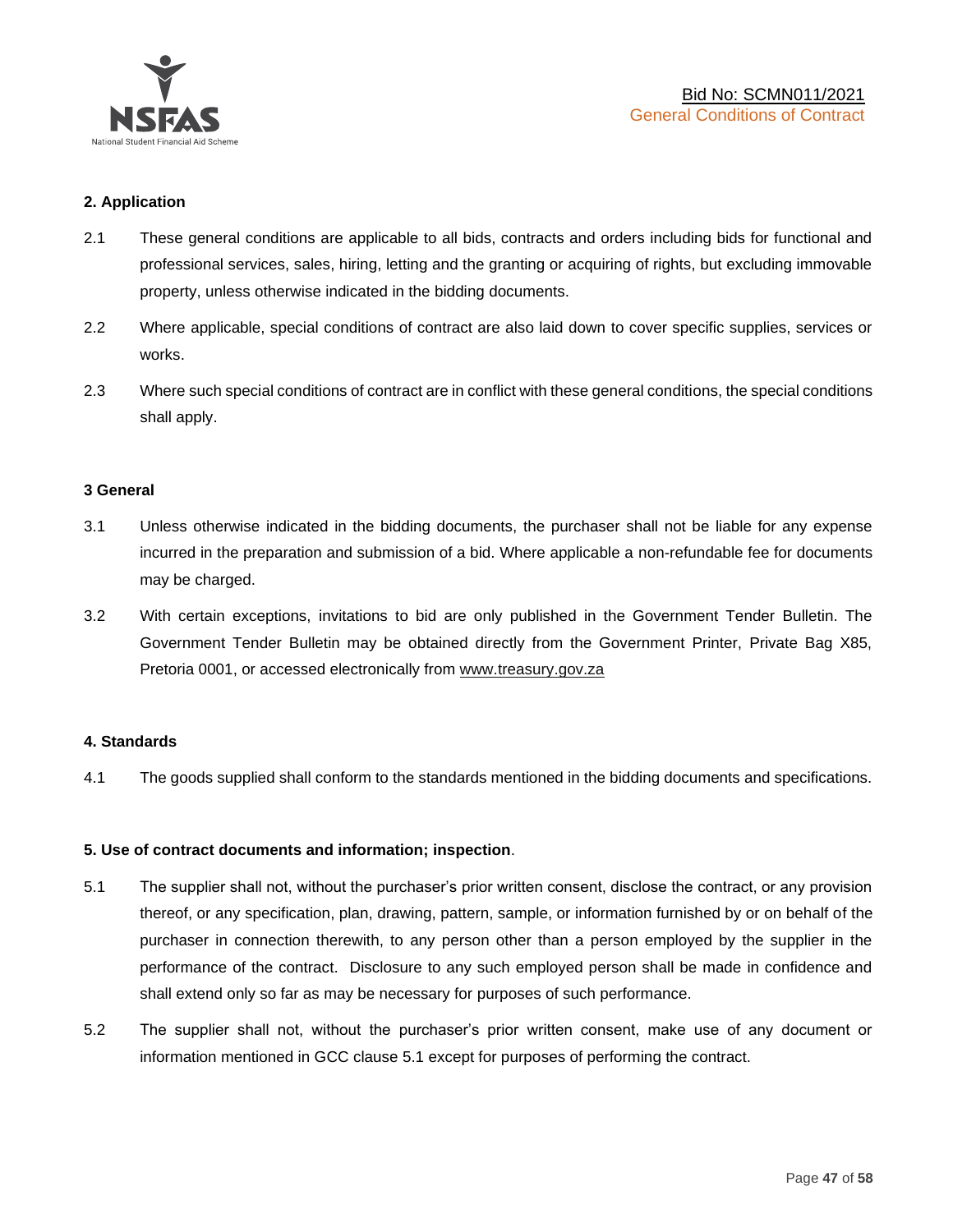

- 5.3 Any document, other than the contract itself mentioned in GCC clause 5.1 shall remain the property of the purchaser and shall be returned (all copies) to the purchaser on completion of the supplier's performance under the contract if so, required by the purchaser.
- 5.4 The supplier shall permit the purchaser to inspect the supplier's records relating to the performance of the supplier and to have them audited by auditors appointed by the purchaser, if so, required by the purchaser.

### **6. Patent rights**

6.1 The supplier shall indemnify the purchaser against all third-party claims of infringement of patent, trademark, or industrial design rights arising from use of the goods or any part thereof by the purchaser.

### **7. Performance security**

- 7.1 Within thirty (30) days of receipt of the notification of contract award, the successful bidder shall furnish to the purchaser the performance security of the amount specified in SCC.
- 7.2 The proceeds of the performance security shall be payable to the purchaser as compensation for any loss resulting from the supplier's failure to complete his obligations under the contract.
- 7.3 The performance security shall be denominated in the currency of the contract, or in a freely convertible currency acceptable to the purchaser and shall be in one of the following forms:
	- (a) a bank guarantee or an irrevocable letter of credit issued by a reputable bank located in the purchaser's country or abroad, acceptable to the purchaser, in the form provided in the bidding documents or another form acceptable to the purchaser; or
	- (b) a cashier's or certified cheque
- 7.4 The performance security will be discharged by the purchaser and returned to the supplier not later than thirty (30) days following the date of completion of the supplier's performance obligations under the contract, including any warranty obligations, unless otherwise specified in SCC.

### **8. Inspections, tests and analyses**

- 8.1 All pre-bidding testing will be for the account of the bidder.
- 8.2 If it is a bid condition that supplies to be produced or services to be rendered should at any stage during production or execution or on completion be subject to inspection, the premises of the bidder or contractor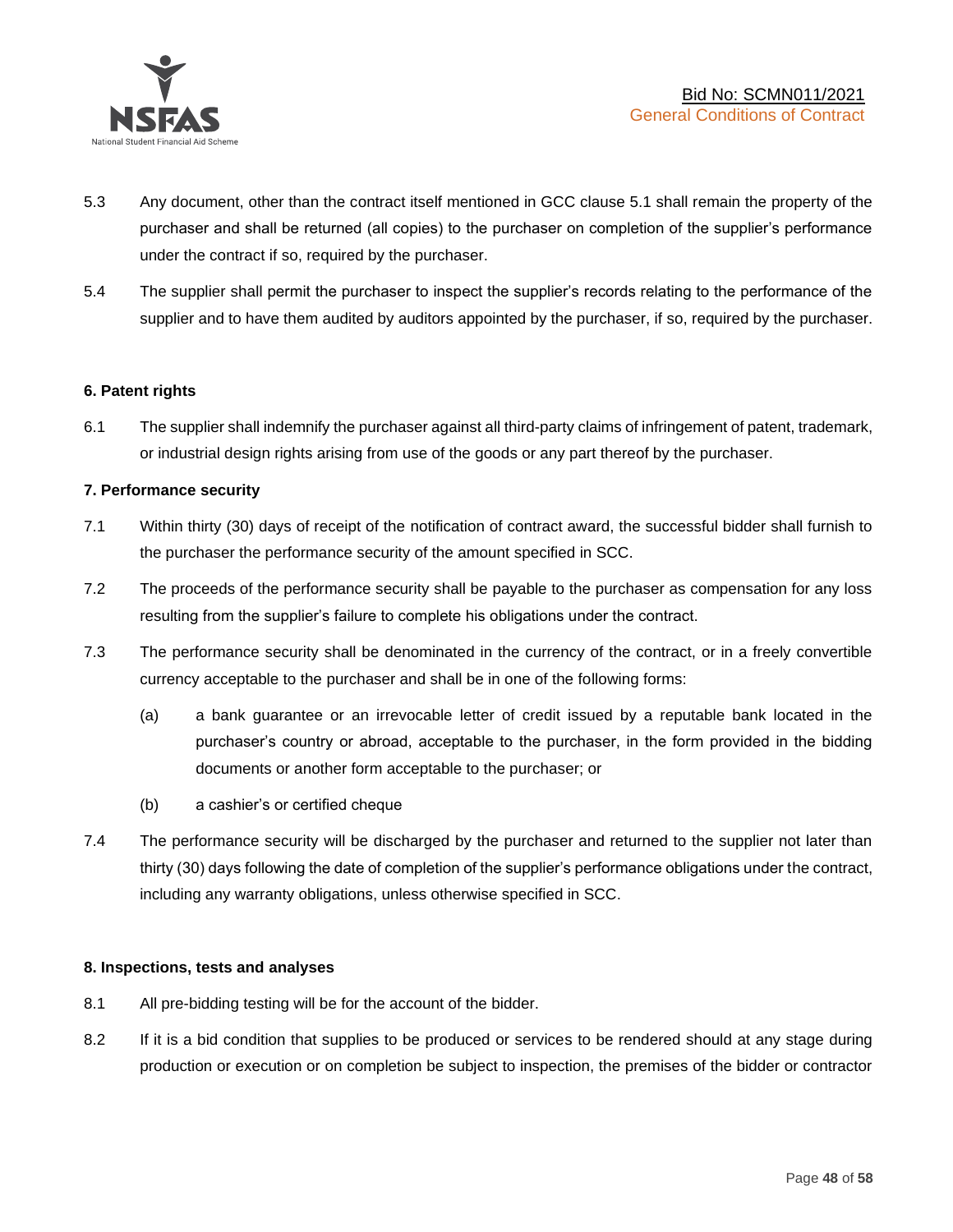shall be open, at all reasonable hours, for inspection by a representative of the Department or an organization acting on behalf of the Department.

- 8.3 If there are no inspection requirements indicated in the bidding documents and no mention is made in the contract, but during the contract period it is decided that inspections shall be carried out, the purchaser shall itself make the necessary arrangements, including payment arrangements with the testing authority concerned.
- 8.4 If the inspections, tests and analyses referred to in clauses 8.2 and 8.3 show the supplies to be in accordance with the contract requirements, the cost of the inspections, tests and analyses shall be defrayed by the purchaser.
- 8.5 Where the supplies or services referred to in clauses 8.2 and 8.3 do not comply with the contract requirements, irrespective of whether such supplies or services are accepted or not, the cost in connection with these inspections, tests or analyses shall be defrayed by the supplier.
- 8.6 Supplies and services which are referred to in clauses 8.2 and 8.3 and which do not comply with the contract requirements may be rejected.
- 8.7 Any contract supplies may on or after delivery be inspected, tested or analysed and may be rejected if found not to comply with the requirements of the contract. Such rejected supplies shall be held at the cost and risk of the supplier who shall, when called upon, remove them immediately at his own cost and forthwith substitute them with supplies which do comply with the requirements of the contract. Failing such removal, the rejected supplies shall be returned at the supplier's cost and risk. Should the supplier fail to provide the substitute supplies forthwith, the purchaser may, without giving the supplier further opportunity to substitute the rejected supplies, purchase such supplies as may be necessary at the expense of the supplier.
- 8.8 The provisions of clauses 8.4 to 8.7 shall not prejudice the right of the purchaser to cancel the contract on account of a breach of the conditions thereof, or to act in terms of Clause 23 of GCC.

### **9. Packing**

9.1 The supplier shall provide such packing of the goods as is required to prevent their damage or deterioration during transit to their final destination, as indicated in the contract. The packing shall be sufficient to withstand, without limitation, rough handling during transit and exposure to extreme temperatures, salt and precipitation during transit, and open storage. Packing, case size and weights shall take into consideration, where appropriate, the remoteness of the goods' final destination and the absence of heavy handling facilities at all points in transit.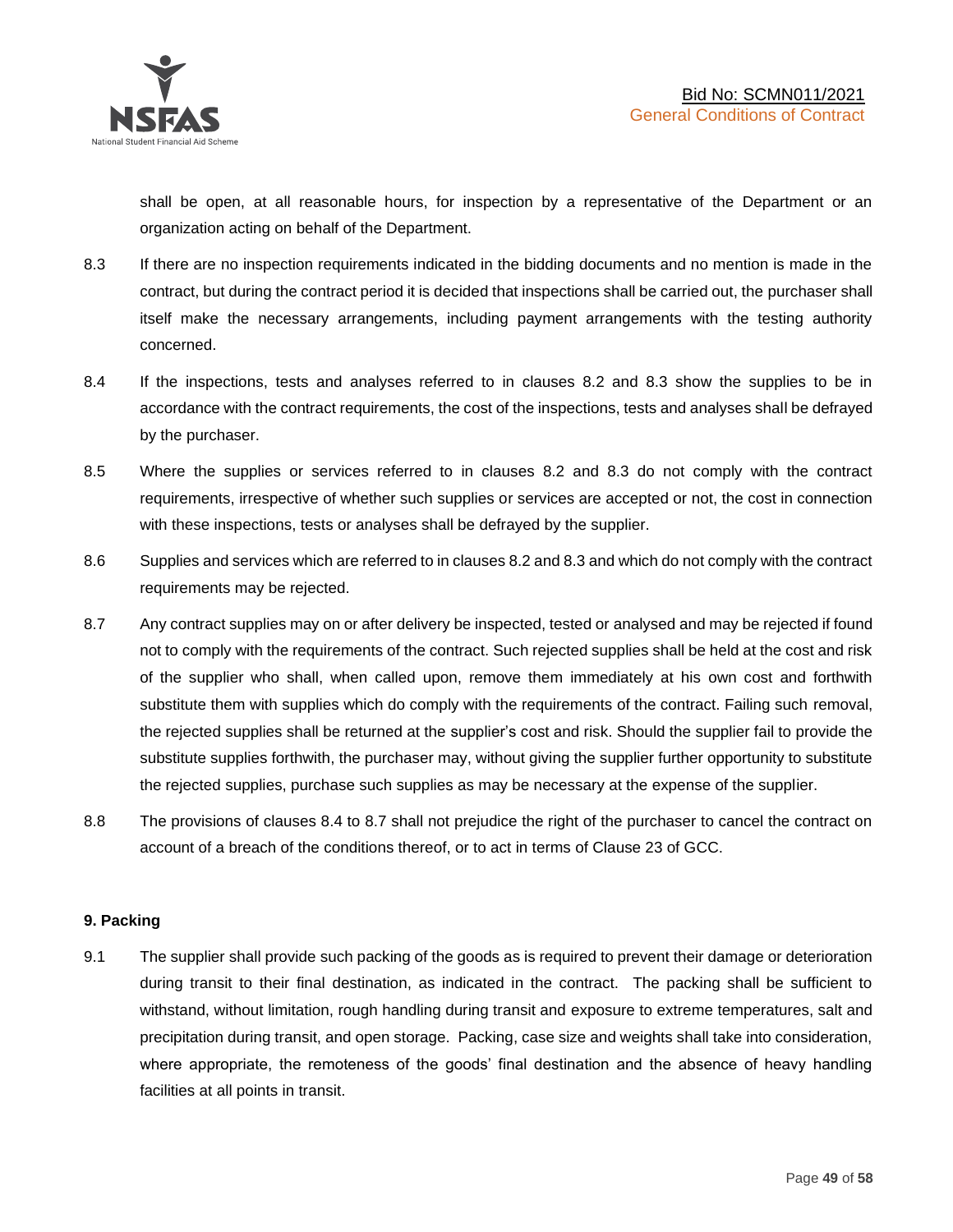

9.2 The packing, marking, and documentation within and outside the packages shall comply strictly with such special requirements as shall be expressly provided for in the contract, including additional requirements, if any, specified in SCC, and in any subsequent instructions ordered by the purchaser.

### **10. Delivery and documents**

- 10.1 Delivery of the goods shall be made by the supplier in accordance with the terms specified in the contract. The details of shipping and/or other documents to be furnished by the supplier are specified in SCC.
- 10.2 Documents to be submitted by the supplier are specified in SCC.

### **11. Insurance**

11.1 The goods supplied under the contract shall be fully insured in a freely convertible currency against loss or damage incidental to manufacture or acquisition, transportation, storage and delivery in the manner specified in the SCC.

### **12. Transportation**

12.1 Should a price other than an all-inclusive delivered price be required, this shall be specified in the SCC.

### **13. Incidental services**

13.1 The supplier may be required to provide any or all of the following services, including additional services, if any, specified in SCC:

(a) performance or supervision of on-site assembly and/or commissioning of the supplied ` goods;

- (b) furnishing of tools required for assembly and/or maintenance of the supplied goods;
- (c) furnishing of a detailed operations and maintenance manual for each appropriate unit of the supplied goods;
- (d) performance or supervision or maintenance and/or repair of the supplied goods, for a period of time agreed by the parties, provided that this service shall not relieve the supplier of any warranty obligations under this contract; and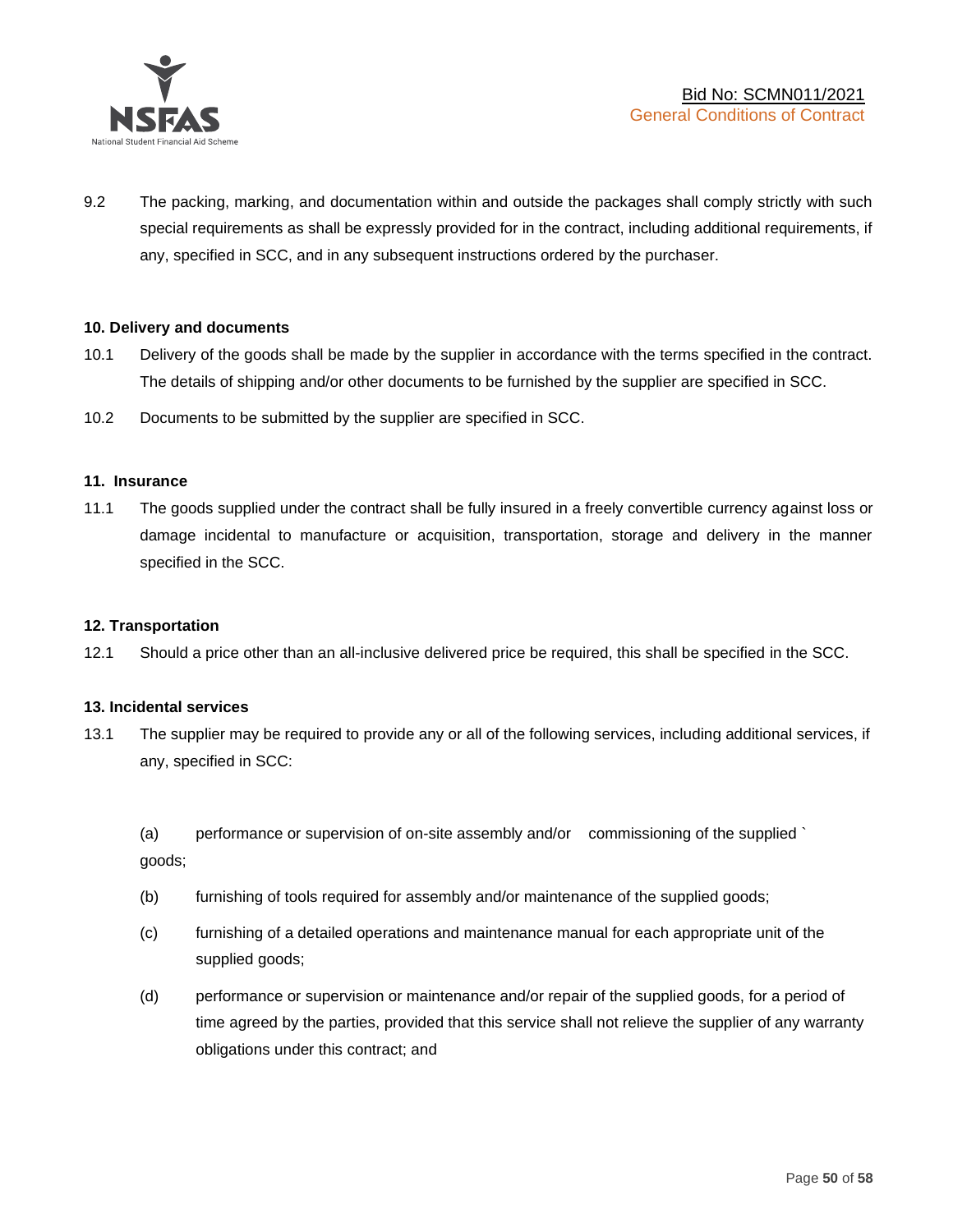

- (e) training of the purchaser's personnel, at the supplier's plant and/or on-site, in assembly, start-up, operation, maintenance, and/or repair of the supplied goods.
- 13.2 Prices charged by the supplier for incidental services, if not included in the contract price for the goods, shall be agreed upon in advance by the parties and shall not exceed the prevailing rates charged to other parties by the supplier for similar services.

### **14. Spare parts**

- 14.1 As specified in SCC, the supplier may be required to provide any or all of the following materials, notifications, and information pertaining to spare parts manufactured or distributed by the supplier:
	- (a) such spare parts as the purchaser may elect to purchase from the supplier, provided that this election shall not relieve the supplier of any warranty obligations under the contract; and
	- (b) in the event of termination of production of the spare parts:

(i) Advance notification to the purchaser of the pending termination, in sufficient time to permit the purchaser to procure needed requirements; and

(ii) following such termination, furnishing at no cost to the purchaser, the blueprints, drawings, and specifications of the spare parts, if requested.

### **15. Warranty**

- 15.1 The supplier warrants that the goods supplied under the contract are new, unused, of the most recent or current models, and that they incorporate all recent improvements in design and materials unless provided otherwise in the contract. The supplier further warrants that all goods supplied under this contract shall have no defect, arising from design, materials, or workmanship (except when the design and/or material is required by the purchaser's specifications) or from any act or omission of the supplier, that may develop under normal use of the supplied goods in the conditions prevailing in the country of final destination.
- 15.2 This warranty shall remain valid for twelve (12) months after the goods, or any portion thereof as the case may be, have been delivered to and accepted at the final destination indicated in the contract, or for eighteen (18) months after the date of shipment from the port or place of loading in the source country, whichever period concludes earlier, unless specified otherwise in SCC.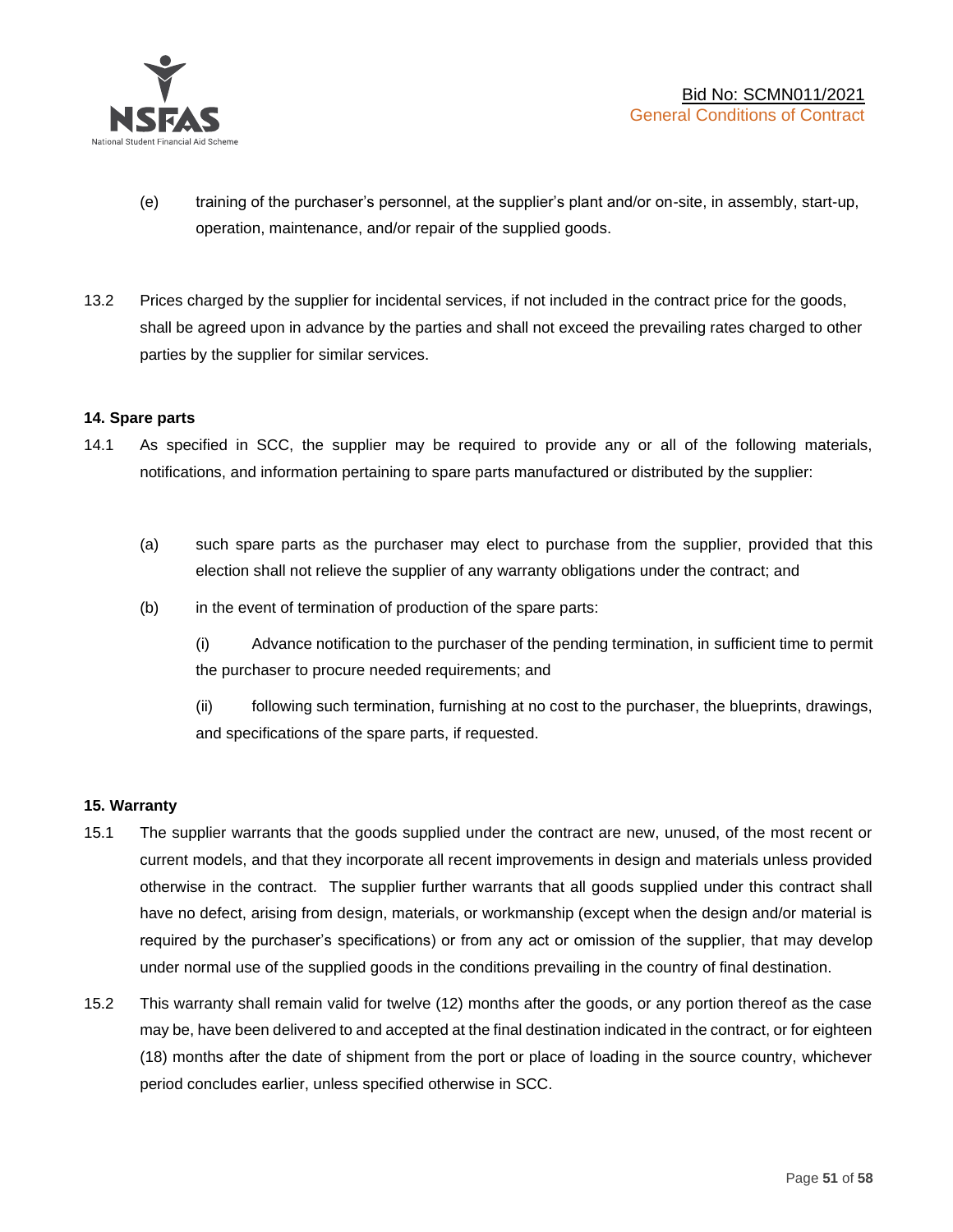

- 15.3 The purchaser shall promptly notify the supplier in writing of any claims arising under this warranty.
- 15.4 Upon receipt of such notice, the supplier shall, within the period specified in SCC and with all reasonable speed, repair or replace the defective goods or parts thereof, without costs to the purchaser.
- 15.5 If the supplier, having been notified, fails to remedy the defect(s) within the period specified in SCC, the purchaser may proceed to take such remedial action as may be necessary, at the supplier's risk and expense and without prejudice to any other rights which the purchaser may have against the supplier under the contract.

### **16. Payment**

- 16.1 The method and conditions of payment to be made to the supplier under this contract shall be specified in SCC.
- 16.2 The supplier shall furnish the purchaser with an invoice accompanied by a copy of the delivery note and upon fulfilment of other obligations stipulated in the contract.
- 16.3 Payments shall be made promptly by the purchaser, but in no case later than thirty (30) days after submission of an invoice or claim by the supplier.
- 16.4 Payment will be made in Rand unless otherwise stipulated in SCC.

### **17. Prices**

17.1 Prices charged by the supplier for goods delivered and services performed under the contract shall not vary from the prices quoted by the supplier in his bid, with the exception of any price adjustments authorized in SCC or in the purchaser's request for bid validity extension, as the case may be.

### **18. Contract amendments**

18.1 No variation in or modification of the terms of the contract shall be made except by written amendment signed by the parties concerned.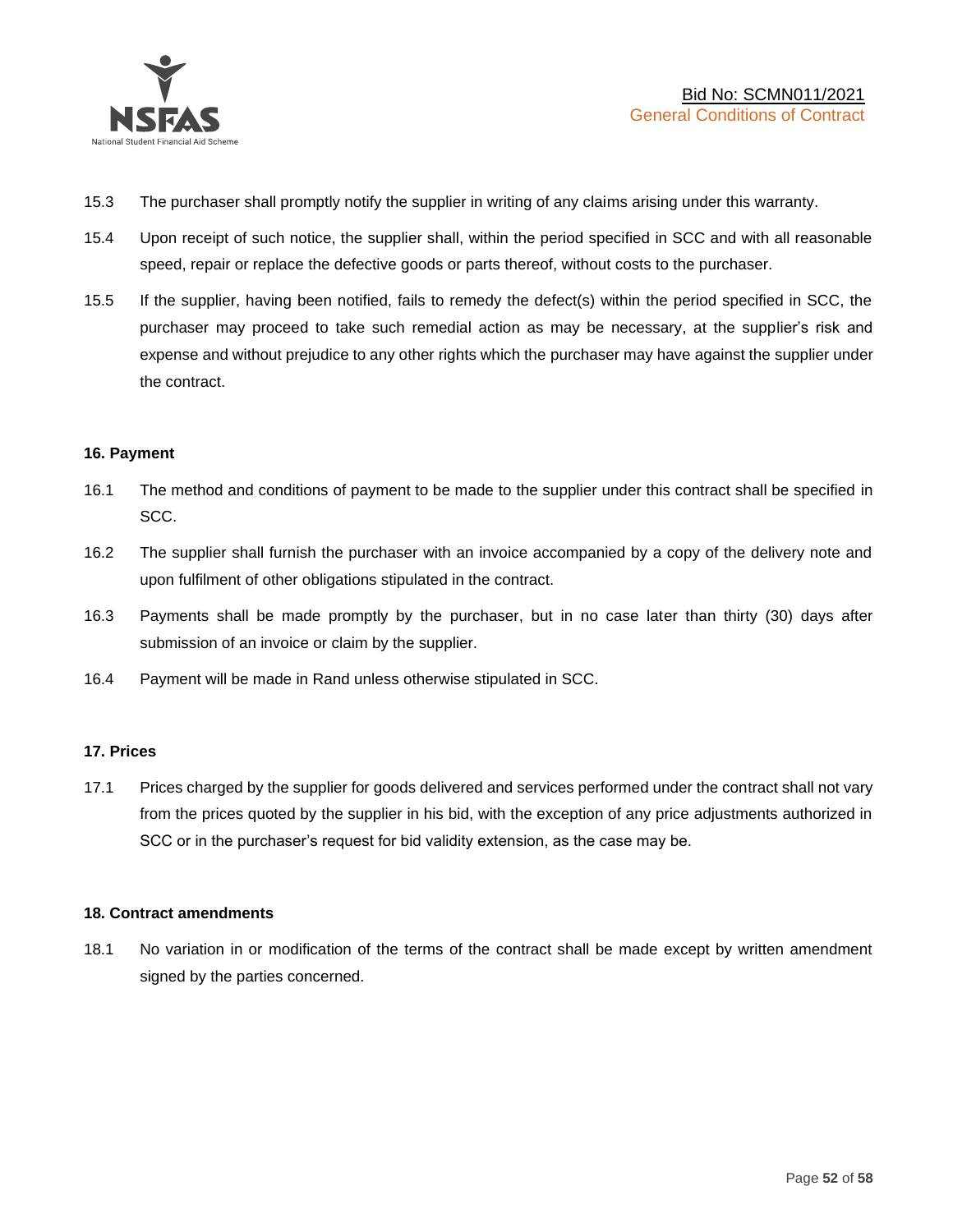

### **19. Assignment**

19.1 The supplier shall not assign, in whole or in part, its obligations to perform under the contract, except with the purchaser's prior written consent.

#### **20. Subcontracts**

20.1 The supplier shall notify the purchaser in writing of all subcontracts awarded under this contract if not already specified in the bid. Such notification, in the original bid or later, shall not relieve the supplier from any liability or obligation under the contract.

### **21. Delays in the supplier's performance**

- 21.1 Delivery of the goods and performance of services shall be made by the supplier in accordance with the time schedule prescribed by the purchaser in the contract.
- 21.2 If at any time during performance of the contract, the supplier or its subcontractor(s) should encounter conditions impeding timely delivery of the goods and performance of services, the supplier shall promptly notify the purchaser in writing of the fact of the delay, its likely duration and its cause(s). As soon as practicable after receipt of the supplier's notice, the purchaser shall evaluate the situation and may at his discretion extend the supplier's time for performance, with or without the imposition of penalties, in which case the extension shall be ratified by the parties by amendment of contract.
- 21.3 No provision in a contract shall be deemed to prohibit the obtaining of supplies or services from a national department, provincial department, or a local authority.
- 21.4 The right is reserved to procure outside of the contract small quantities or to have minor essential services executed if an emergency arises, the supplier's point of supply is not situated at or near the place where the supplies are required, or the supplier's services are not readily available.
- 21.5 Except as provided under GCC Clause 25, a delay by the supplier in the performance of its delivery obligations shall render the supplier liable to the imposition of penalties, pursuant to GCC Clause 22, unless an extension of time is agreed upon pursuant to GCC Clause 21.2 without the application of penalties.
- 21.6 Upon any delay beyond the delivery period in the case of a supplies contract, the purchaser shall, without cancelling the contract, be entitled to purchase supplies of a similar quality and up to the same quantity in substitution of the goods not supplied in conformity with the contract and to return any goods delivered later at the supplier's expense and risk, or to cancel the contract and buy such goods as may be required to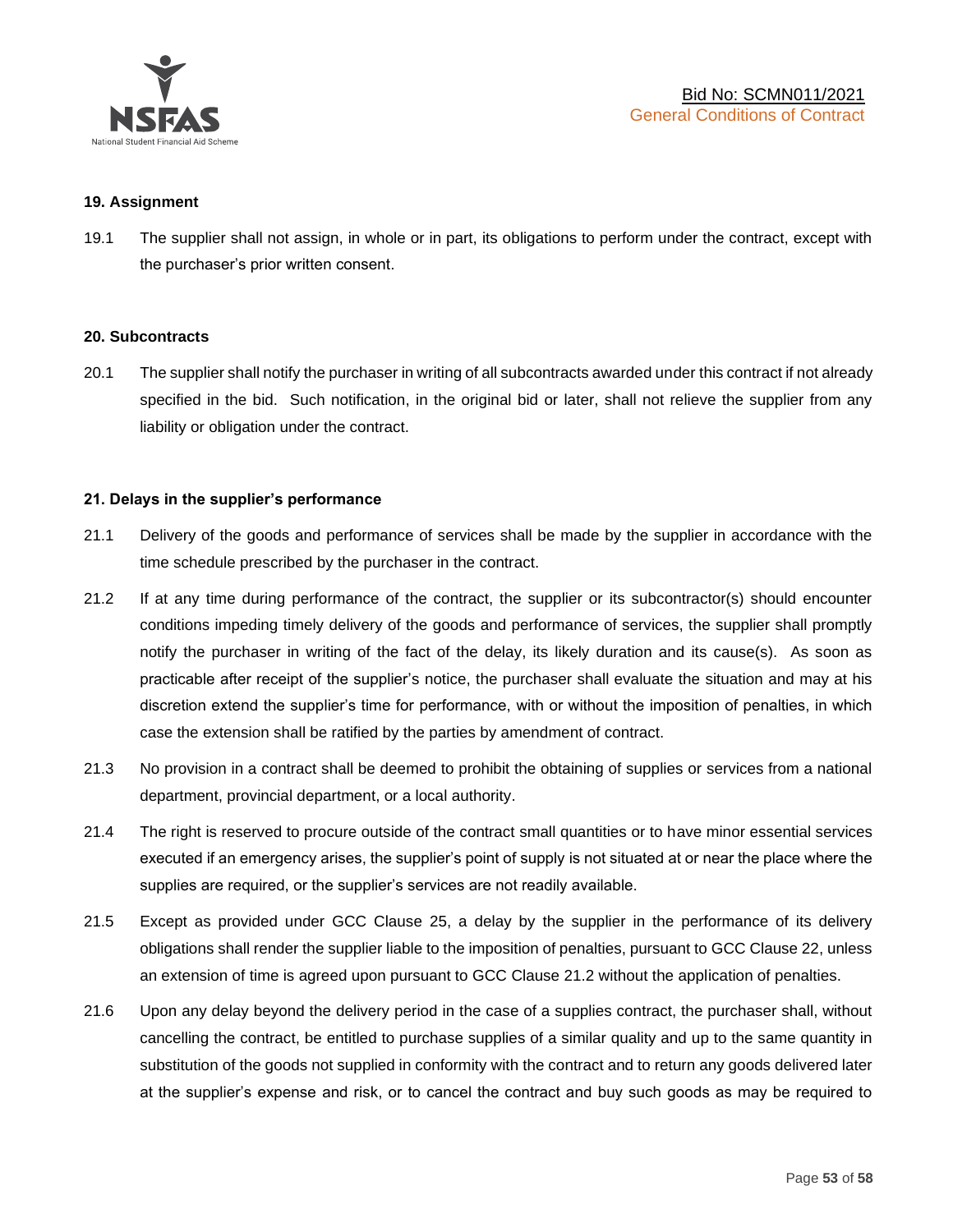

complete the contract and without prejudice to his other rights, be entitled to claim damages from the supplier.

### **22. Penalties**

22.1 Subject to GCC Clause 25, if the supplier fails to deliver any or all of the goods or to perform the services within the period(s) specified in the contract, the purchaser shall, without prejudice to its other remedies under the contract, deduct from the contract price, as a penalty, a sum calculated on the delivered price of the delayed goods or unperformed services using the current prime interest rate calculated for each day of the delay until actual delivery or performance. The purchaser may also consider termination of the contract pursuant to GCC Clause 23.

### **23. Termination for default**

- 23.1 The purchaser, without prejudice to any other remedy for breach of contract, by written notice of default sent to the supplier, may terminate this contract in whole or in part:
	- (a) if the supplier fails to deliver any or all of the goods within the period(s) specified in the contract, or within any extension thereof granted by the purchaser pursuant to GCC Clause 21.2;
	- (b) if the Supplier fails to perform any other obligation(s) under the contract; or
	- (c) if the supplier, in the judgment of the purchaser, has engaged in corrupt or fraudulent practices in competing for or in executing the contract.
- 23.2 In the event the purchaser terminates the contract in whole or in part, the purchaser may procure, upon such terms and in such manner as it deems appropriate, goods, works or services similar to those undelivered, and the supplier shall be liable to the purchaser for any excess costs for such similar goods, works or services. However, the supplier shall continue performance of the contract to the extent not terminated.
- 23.3 Where the purchaser terminates the contract in whole or in part, the purchaser may decide to impose a restriction penalty on the supplier by prohibiting such supplier from doing business with the public sector for a period not exceeding 10 years.
- 23.4 If a purchaser intends imposing a restriction on a supplier or any person associated with the supplier, the supplier will be allowed a time period of not more than fourteen (14) days to provide reasons why the envisaged restriction should not be imposed. Should the supplier fail to respond within the stipulated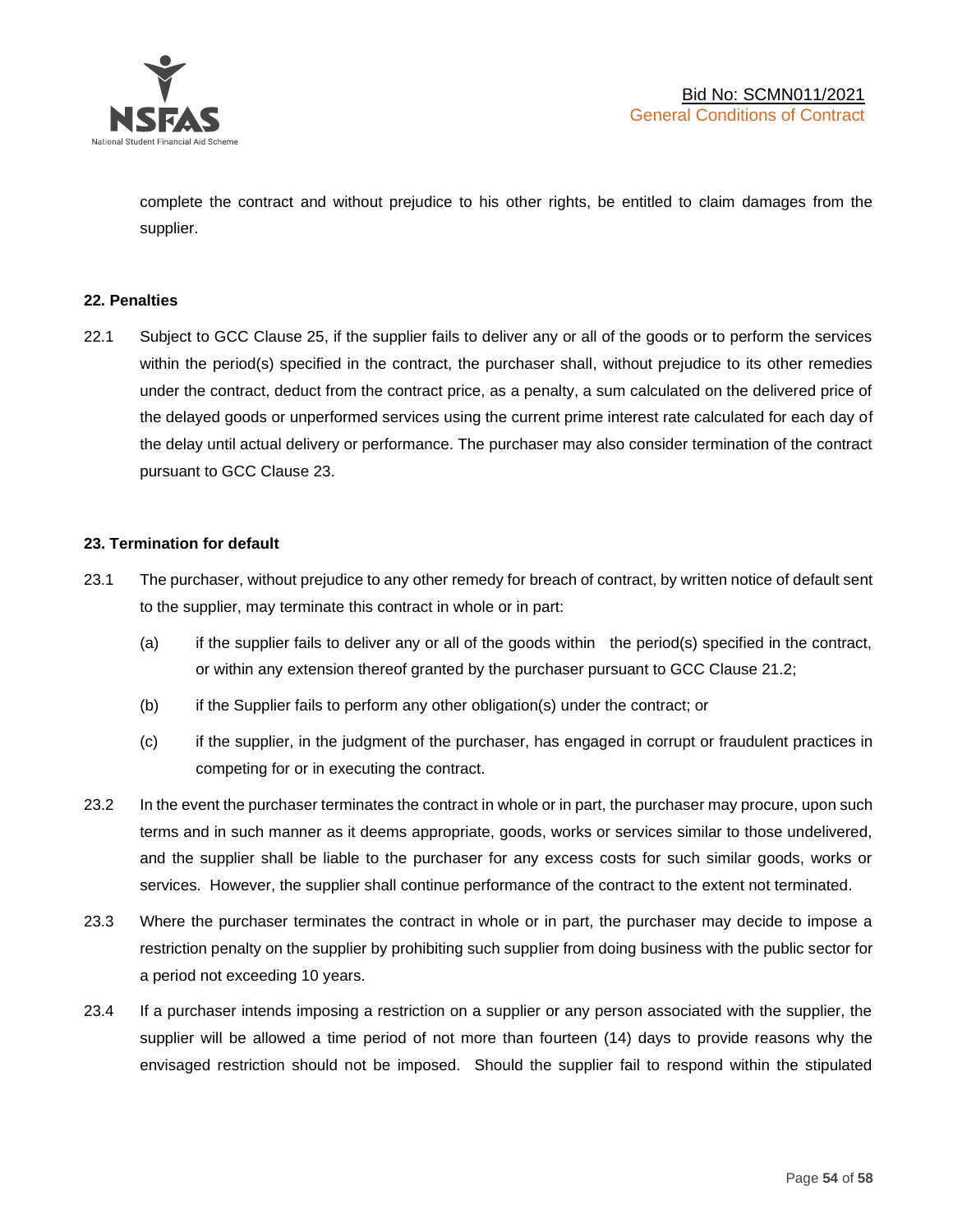

fourteen (14) days the purchaser may regard the intended penalty as not objected against and may impose it on the supplier.

- 23.5 Any restriction imposed on any person by the Accounting Officer / Authority will, at the discretion of the Accounting Officer / Authority, also be applicable to any other enterprise or any partner, manager, director or other person who wholly or partly exercises or exercised or may exercise control over the enterprise of the first-mentioned person, and with which enterprise or person the first-mentioned person, is or was in the opinion of the Accounting Officer / Authority actively associated.
- 23.6 If a restriction is imposed, the purchaser must, within five (5) working days of such imposition, furnish the National Treasury, with the following information:
	- (i) the name and address of the supplier and / or person restricted by the purchaser;
	- (ii) the date of commencement of the restriction
	- (iii) the period of restriction; and
	- (iv) the reasons for the restriction.

These details will be loaded in the National Treasury's central database of suppliers or persons prohibited from doing business with the public sector.

23.7 If a court of law convicts a person of an offence as contemplated in sections 12 or 13 of the Prevention and Combating of Corrupt Activities Act, No. 12 of 2004, the court may also rule that such person's name be endorsed on the Register for Tender Defaulters. When a person's name has been endorsed on the Register, the person will be prohibited from doing business with the public sector for a period not less than five years and not more than 10 years. The National Treasury is empowered to determine the period of restriction and each case will be dealt with on its own merits. According to section 32 of the Act the Register must be open to the public. The Register can be perused on the National Treasury website.

### **24. Anti- dumping and countervailing duties and rights**

24.1 When, after the date of bid, provisional payments are required, or anti-dumping or countervailing duties are imposed, or the amount of a provisional payment or anti-dumping or countervailing right is increased in respect of any dumped or subsidized import, the State is not liable for any amount so required or imposed, or for the amount of any such increase. When, after the said date, such a provisional payment is no longer required or any such anti-dumping or countervailing right is abolished, or where the amount of such provisional payment or any such right is reduced, any such favourable difference shall on demand be paid forthwith by the contractor to the State or the State may deduct such amounts from moneys (if any) which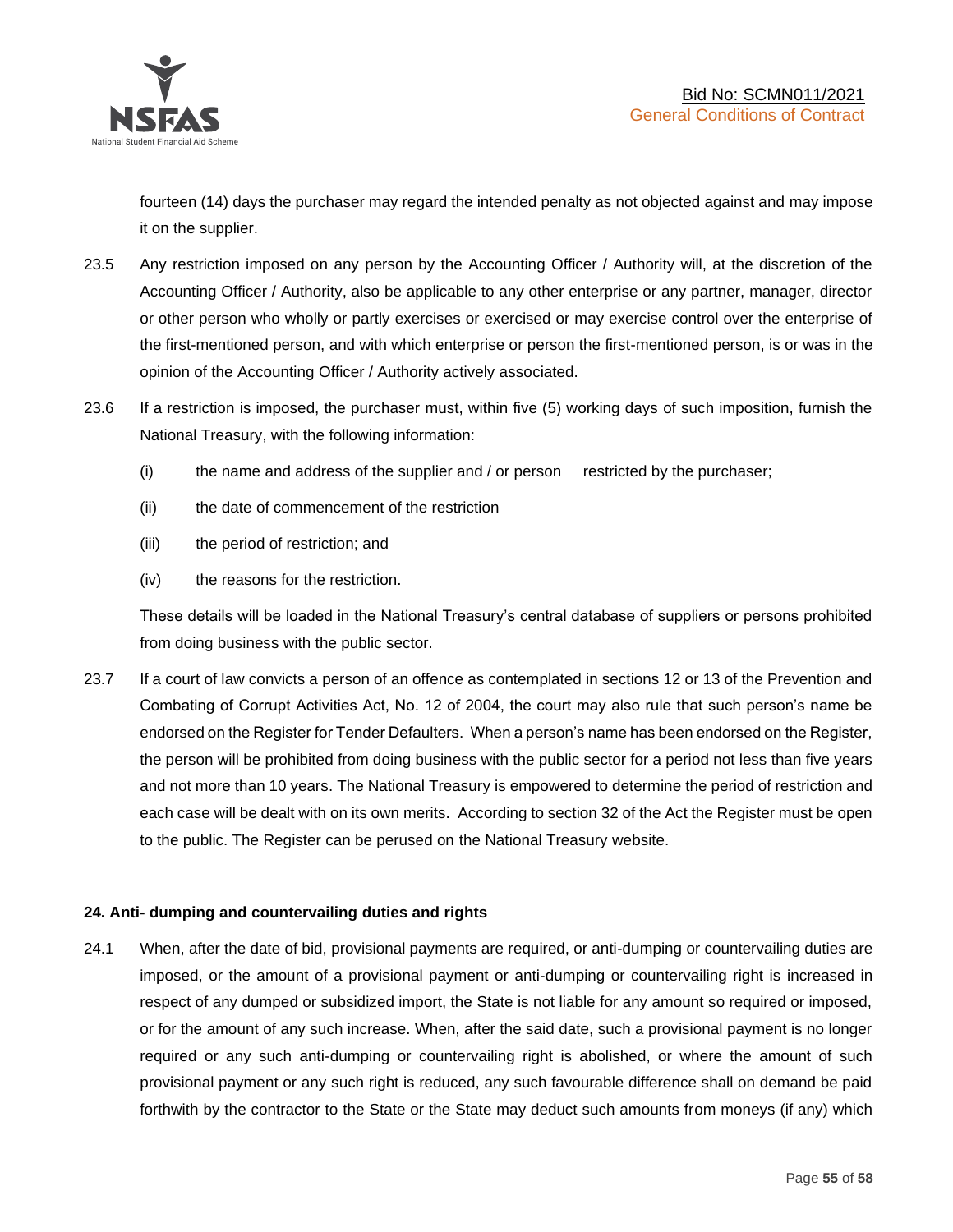

may otherwise be due to the contractor in regard to supplies or services which he delivered or rendered, or is to deliver or render in terms of the contract or any other contract or any other amount which may be due to him

### **25. Force Majeure**

- 25.1 Notwithstanding the provisions of GCC Clauses 22 and 23, the supplier shall not be liable for forfeiture of its performance security, damages, or termination for default if and to the extent that his delay in performance or other failure to perform his obligations under the contract is the result of an event of force majeure.
- 25.2 If a force majeure situation arises, the supplier shall promptly notify the purchaser in writing of such condition and the cause thereof. Unless otherwise directed by the purchaser in writing, the supplier shall continue to perform its obligations under the contract as far as is reasonably practical, and shall seek all reasonable alternative means for performance not prevented by the force majeure event.

#### **26. Termination for insolvency**

26.1 The purchaser may at any time terminate the contract by giving written notice to the supplier if the supplier becomes bankrupt or otherwise insolvent. In this event, termination will be without compensation to the supplier, provided that such termination will not prejudice or affect any right of action or remedy which has accrued or will accrue thereafter to the purchaser.

#### **27. Settlement of Disputes**

- 27.1 If any dispute or difference of any kind whatsoever arises between the purchaser and the supplier in connection with or arising out of the contract, the parties shall make every effort to resolve amicably such dispute or difference by mutual consultation.
- 27.2 If, after thirty (30) days, the parties have failed to resolve their dispute or difference by such mutual consultation, then either the purchaser or the supplier may give notice to the other party of his intention to commence with mediation. No mediation in respect of this matter may be commenced unless such notice is given to the other party.
- 27.3 Should it not be possible to settle a dispute by means of mediation, it may be settled in a South African court of law.
- 27.4 Mediation proceedings shall be conducted in accordance with the rules of procedure specified in the SCC.
- 27.5 Notwithstanding any reference to mediation and/or court proceedings herein,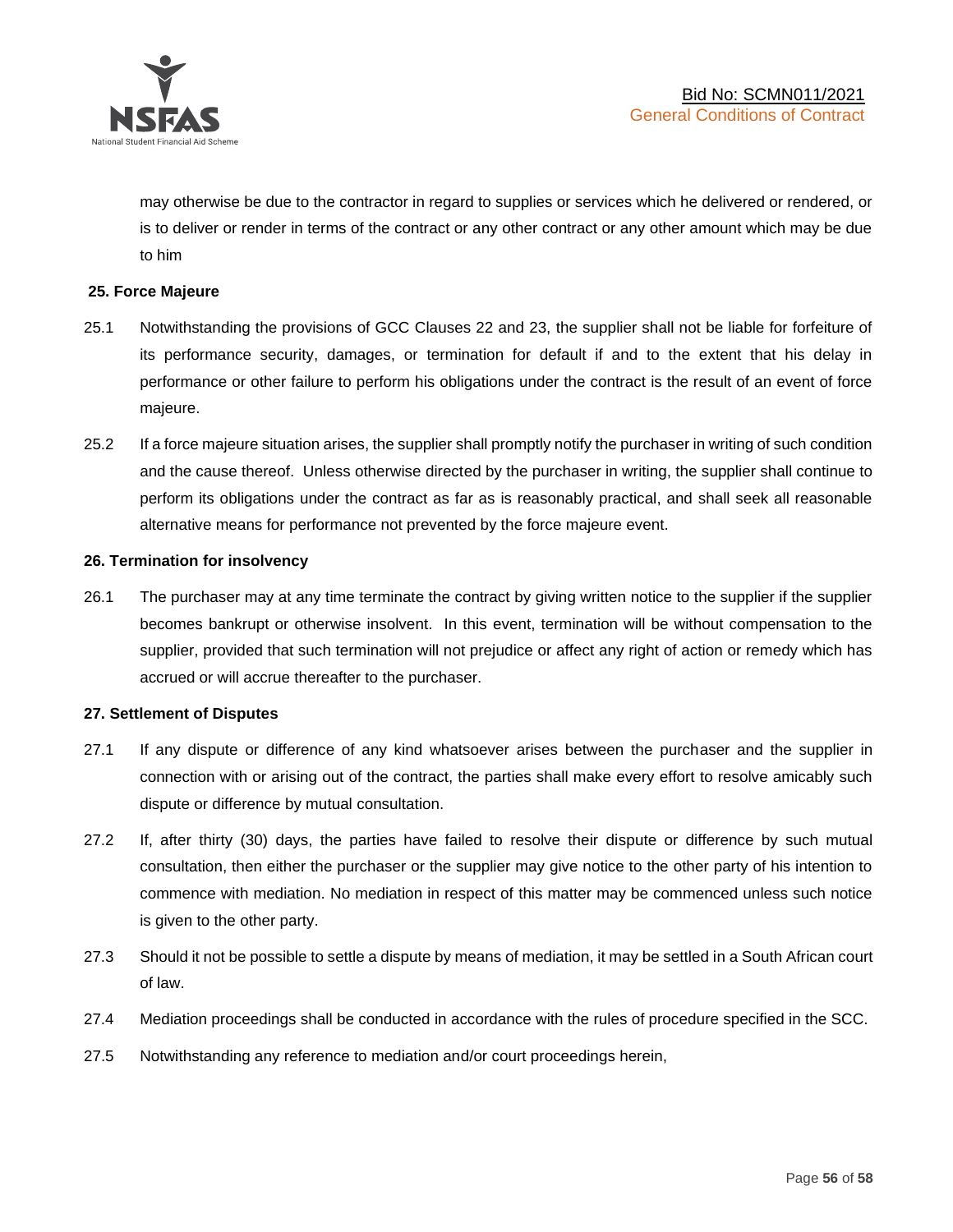

(a) the parties shall continue to perform their respective obligations under the contract unless they otherwise agree; and

(b) the purchaser shall pay the supplier any monies due the supplier.

### **28. Limitation of liability**

28.1 Except in cases of criminal negligence or wilful misconduct, and in the case of infringement pursuant to Clause 6;

(a) the supplier shall not be liable to the purchaser, whether in contract, tort, or otherwise, for any indirect or consequential loss or damage, loss of use, loss of production, or loss of profits or interest costs, provided that this exclusion shall not apply to any obligation of the supplier to pay penalties and/or damages to the purchaser; and

(b) the aggregate liability of the supplier to the purchaser, whether under the contract, in tort or otherwise, shall not exceed the total contract price, provided that this limitation shall not apply to the cost of repairing or replacing defective equipment.

### **29. Governing language**

29.1 The contract shall be written in English. All correspondence and other documents pertaining to the contract that is exchanged by the parties shall also be written in English.

### **30. Applicable Law**

30.1 The contract shall be interpreted in accordance with South African laws, unless otherwise specified in SCC.

### **31. Notices**

31.1 Every written acceptance of a bid shall be posted to the supplier concerned by registered or certified mail and any other notice to him shall be posted by ordinary mail to the address furnished in his bid or to the address notified later by him in writing and such posting shall be deemed to be proper service of such notice

The time mentioned in the contract documents for performing any act after such aforesaid notice has been given, shall be reckoned from the date of posting of such notice.